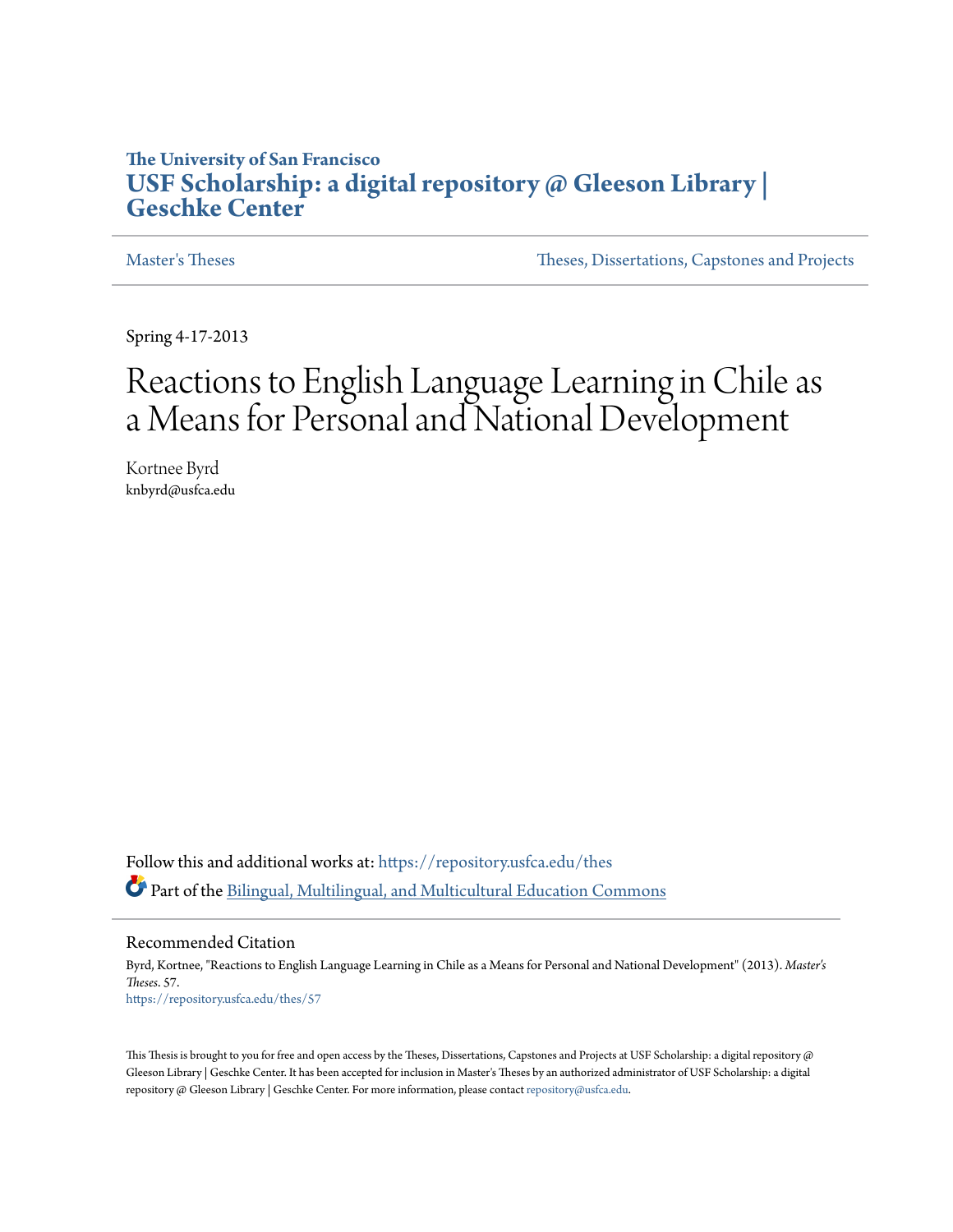# **Reactions to English Language Learning in Chile as a Means for Personal and National Development**

A Thesis Presented to the Faculty of the College of Letters and Sciences Master's Program in International Studies

In Partial Fulfillment

Of the Requirements for the Degree

Master of Arts in International Studies

By

Kortnee N. Byrd November 2012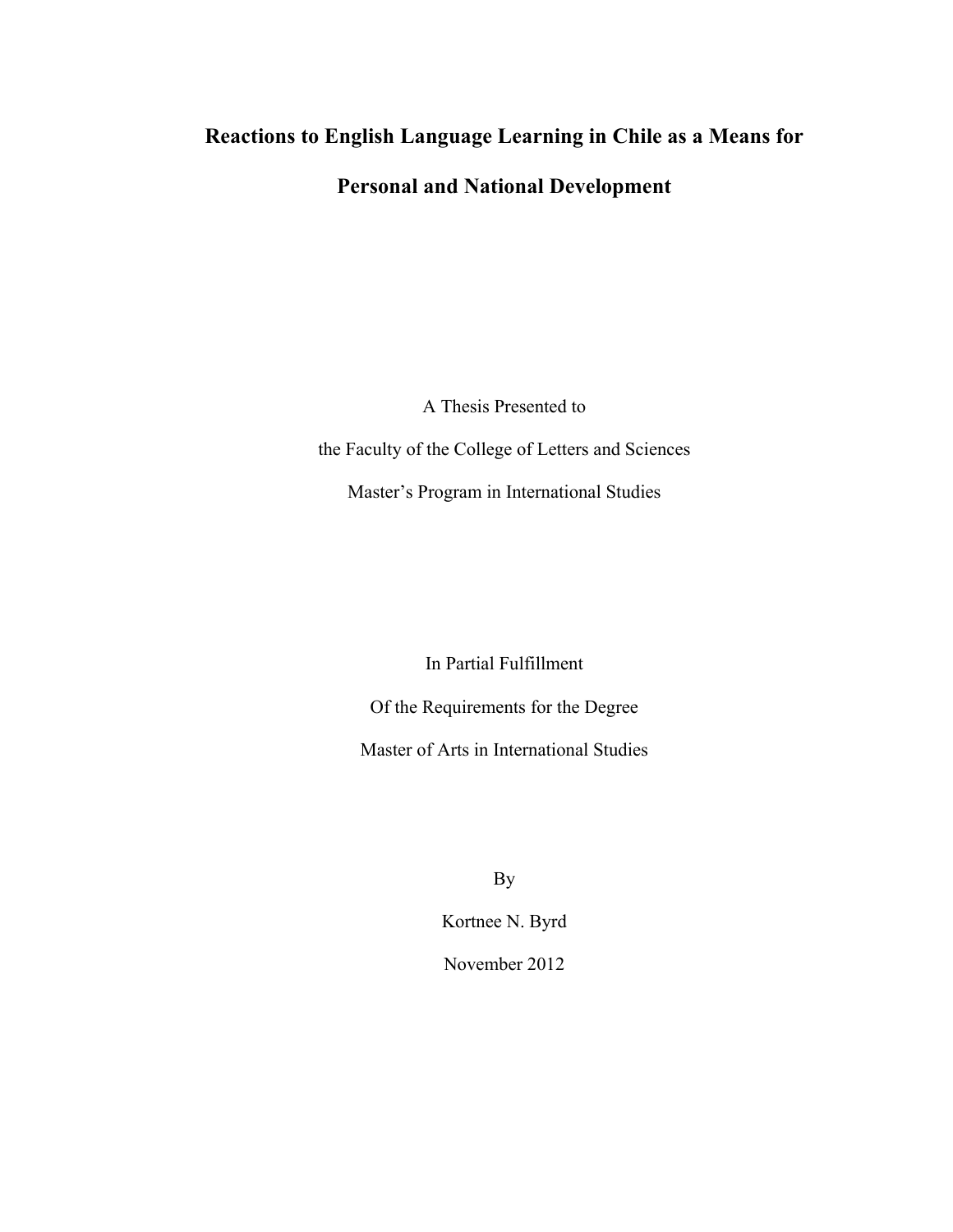# **Reactions to English Language Learning in Chile as a Means for Personal and**

## **National Development**

In Partial Fulfillment of the Requirements for the Degree

# MASTER OF ARTS

in

# INTERNATIONAL STUDIES

by

Kortnee N. Byrd

November 2012

# UNIVERSITY OF SAN FRANCISCO

Under the guidance and approval of the committee, and approval by all the members, this thesis project has been accepted in partial fulfillment of the requirements of the degree.

 $\mathcal{L}_\text{max}$  , and the contribution of the contribution of the contribution of the contribution of the contribution of the contribution of the contribution of the contribution of the contribution of the contribution of t

 $\mathcal{L}_\text{max}$  , and the contribution of the contribution of the contribution of the contribution of the contribution of the contribution of the contribution of the contribution of the contribution of the contribution of t

## **Approved:**

Thesis Advisor: Dr. Emma Fuentes Date

Academic Director: Dr. Anne Bartlett Date

Dean of Arts and Sciences Date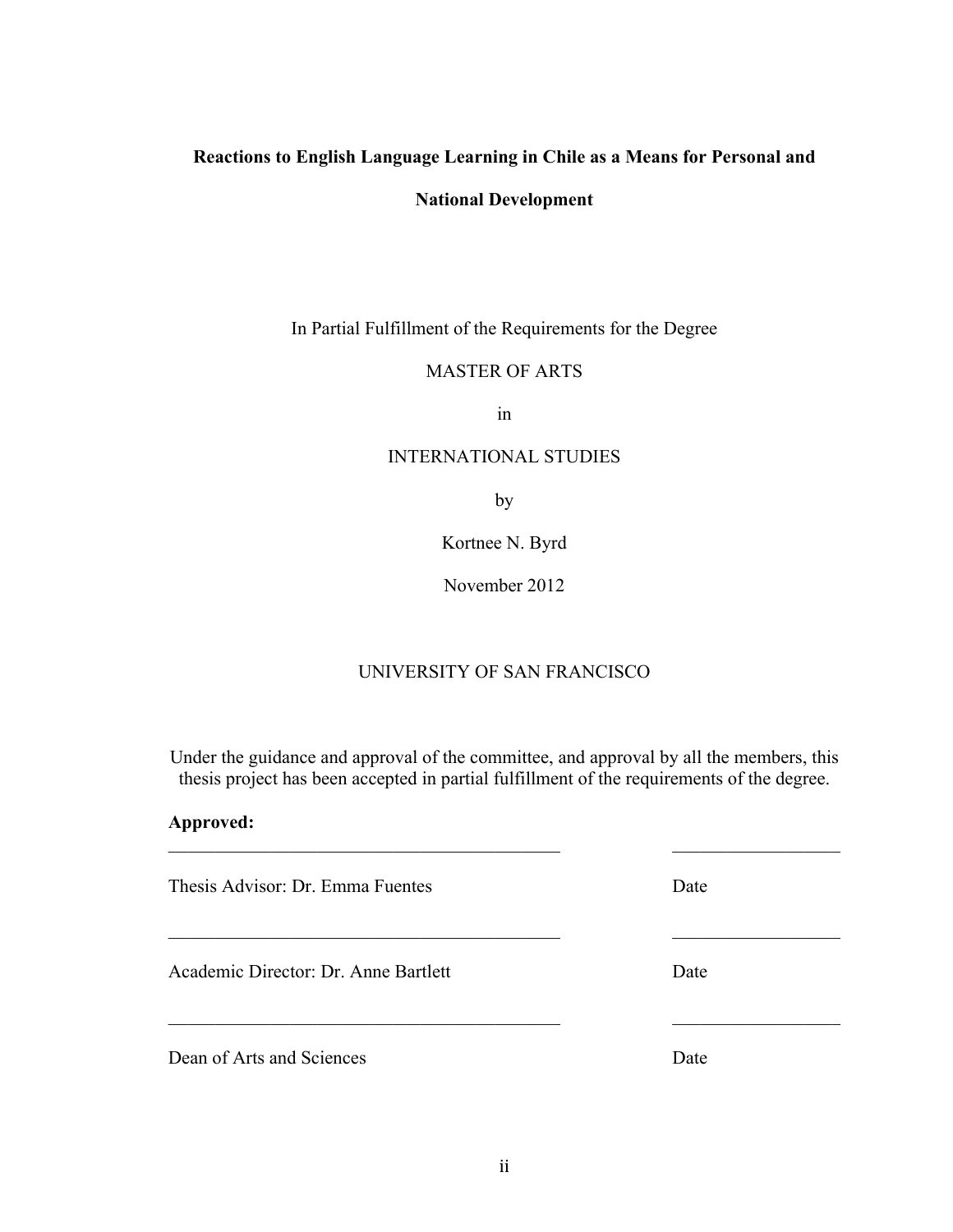# **Table of Contents**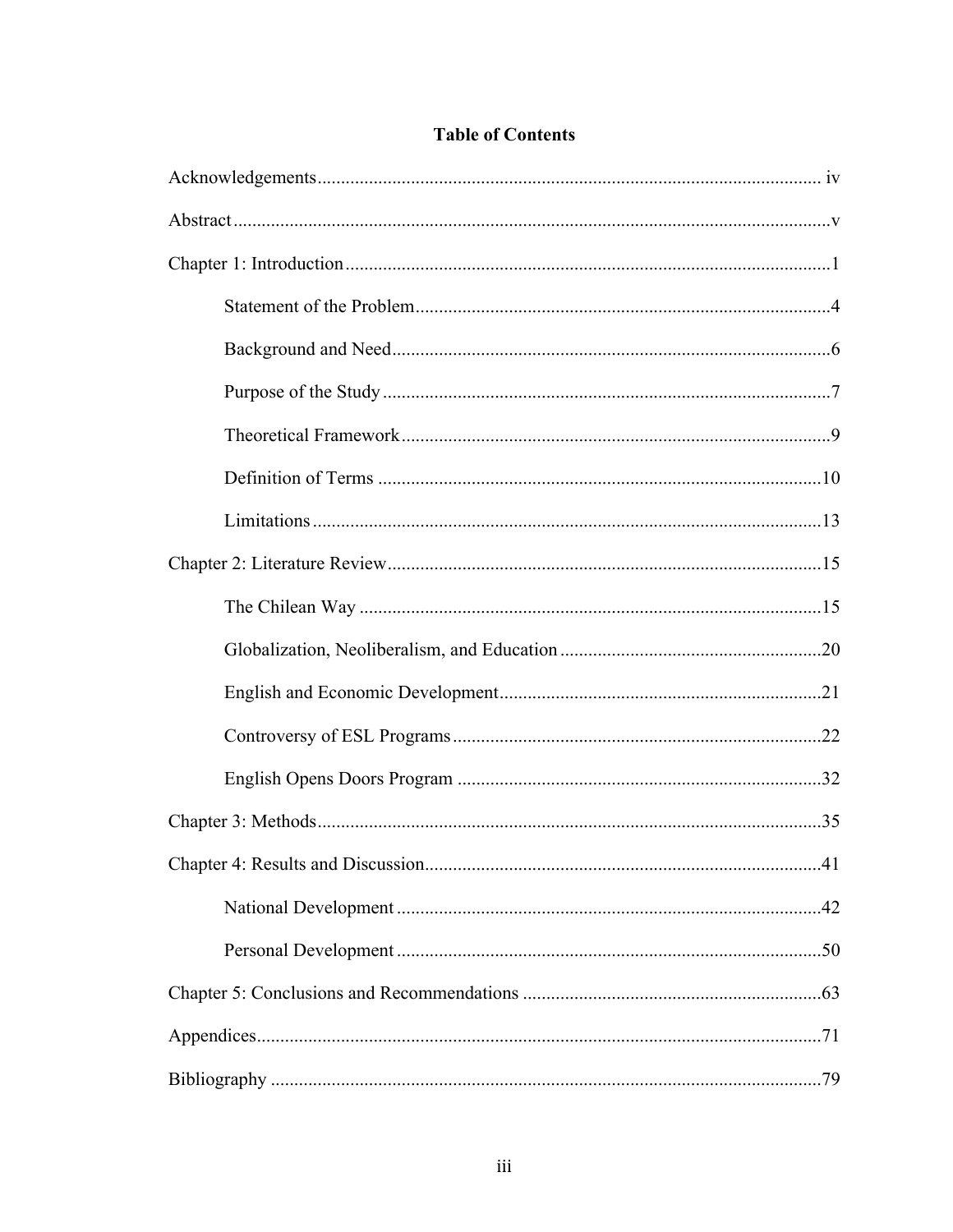#### **Acknowledgement**

I first wish to thank my mom and "sparents" for their love and support that have brought me to the place I am today and for their countless hours proofreading, editing and Skyping to brainstorm new ideas and solutions to my persistent doubts. Additionally, thanks to my Santiago family for their conversations over coffee, Coca-Cola light and pisco sours about development in Chile and how to improve this country we have all fallen in love with.

I am deeply grateful to Monica Casal, the English Director at DuocUC Plaza Vespucio, for making this research project possible. Additionally, I wish to thank all 98 students who were willing to participate in this study, for their time and honest answers to my questions.

I am greatly thankful to my advisor, Dr. Emma Fuentes, for answering my questions and pointing me in the right direction. And, last but not least, thanks to the MAIS program, Dr. Anne Bartlett, professors, and classmates for making the last fourteen months a remarkable experience.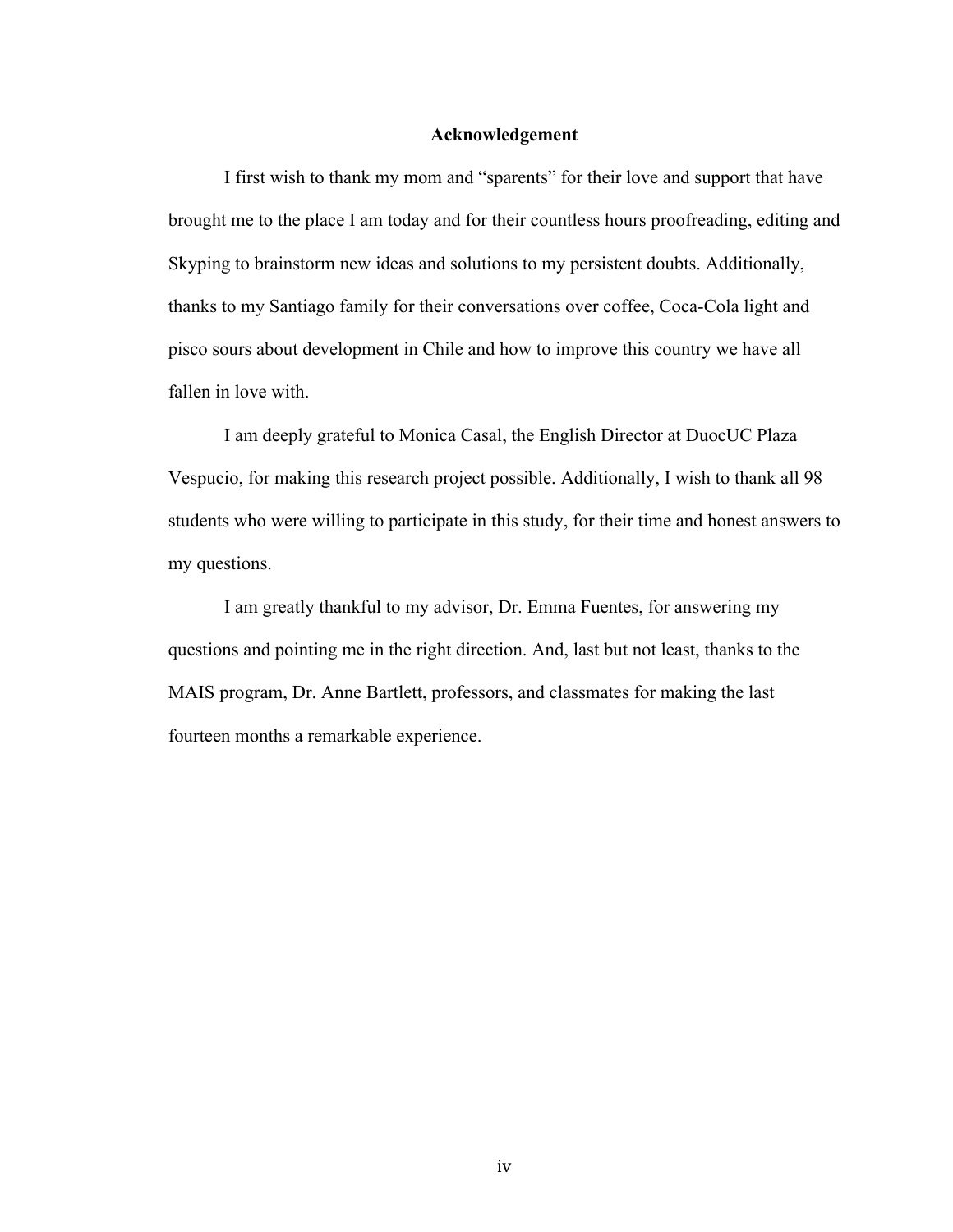#### **Abstract**

In our globalized world today, English has developed into the worldwide language. Chilean leaders, in connection to their development goals to reach a developed country status by 2020, have highlighted the need for Chilean citizens to become bilingual in order to attract foreign investment and further integrate into the world market. Leaders also highlight how English education will serve as an equalizing measure to combat the socioeconomic inequality that has plagued this country since Spanish colonization. While the economic benefits are clear, questions remain as to what the social and cultural costs will be. This research project presents how a group of Chilean students feels in regards to their leader's goal of creating a bilingual citizenry: do they see English proficiency as advantageous or a threat to Chilean cultural individuality. This thesis answers the questions: (a) do Chilean students agree with the government that becoming bilingual will raise Chile to a developed country? (b) do they think that they will personally benefit from learning English and (c) what changes do they deem necessary if English education programs are to continue in Chile?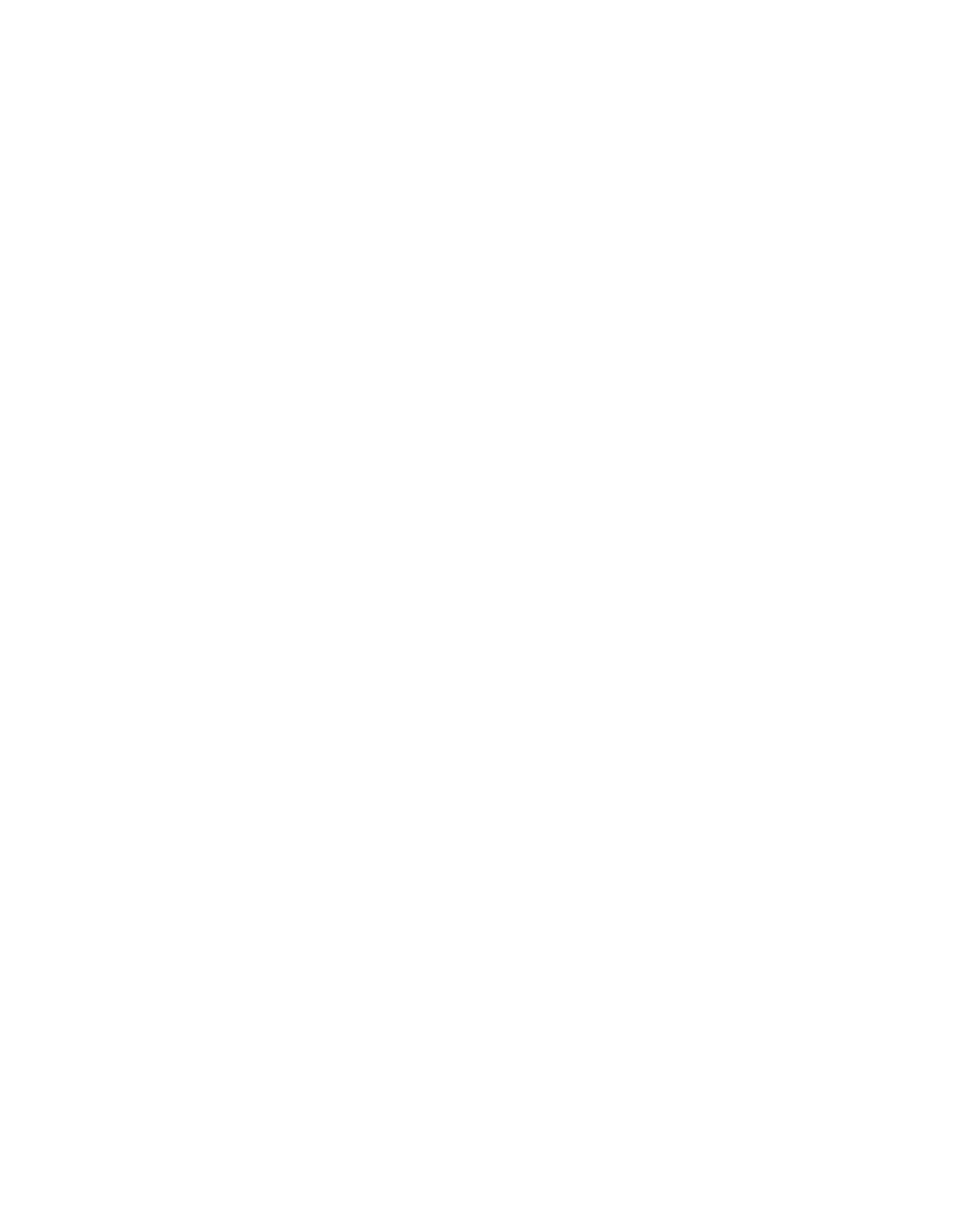#### Chapter
1:
Introduction

Many economists and politicians commonly cite Chile as an example of a country where the neoliberal development model has worked resulting in rapid and stable economic growth, a dramatic reduction in extreme poverty and an increase public spending and social services. Chile leads Latin America in gross domestic product (GDP) per capita, economic competitiveness, income per capita, globalization, economic and political freedom, human development, low perception of corruption, and an overall state of peace (BBC, 2012). Began in the early 1970's, General Augusto Pinochet established an economic plan focused on integration into the world market, attracting foreign direct investment and reducing public spending by privatizing many industries – he wanted to quickly bring the country out of economic chaos and put it on the fast track to economic development. Under these reforms, the overall standard of living in the country increased but the rich felt the benefits of growth more than the poor. As is common in neoliberal development, inequality accompanied economic growth.

When Chile returned to democracy in 1990, many wondered if the new leaders from the center-left coalition, la Concertación, would continue Pinochet's neoliberal economic policies or if they would restructure the system as a whole. Ultimately, the Concertación leaders of the new democracy continued the neoliberal policies of their predecessor while also trying to incorporate some socialist and populist ideology by increasing government spending on social programs to focus more attention on decreasing the country's wealth disparities. For more than thirty years, Chilean leaders have focused on increasing the country's wealth through integration into the world market and then using that increased wealth to invest in the most vulnerable Chileans.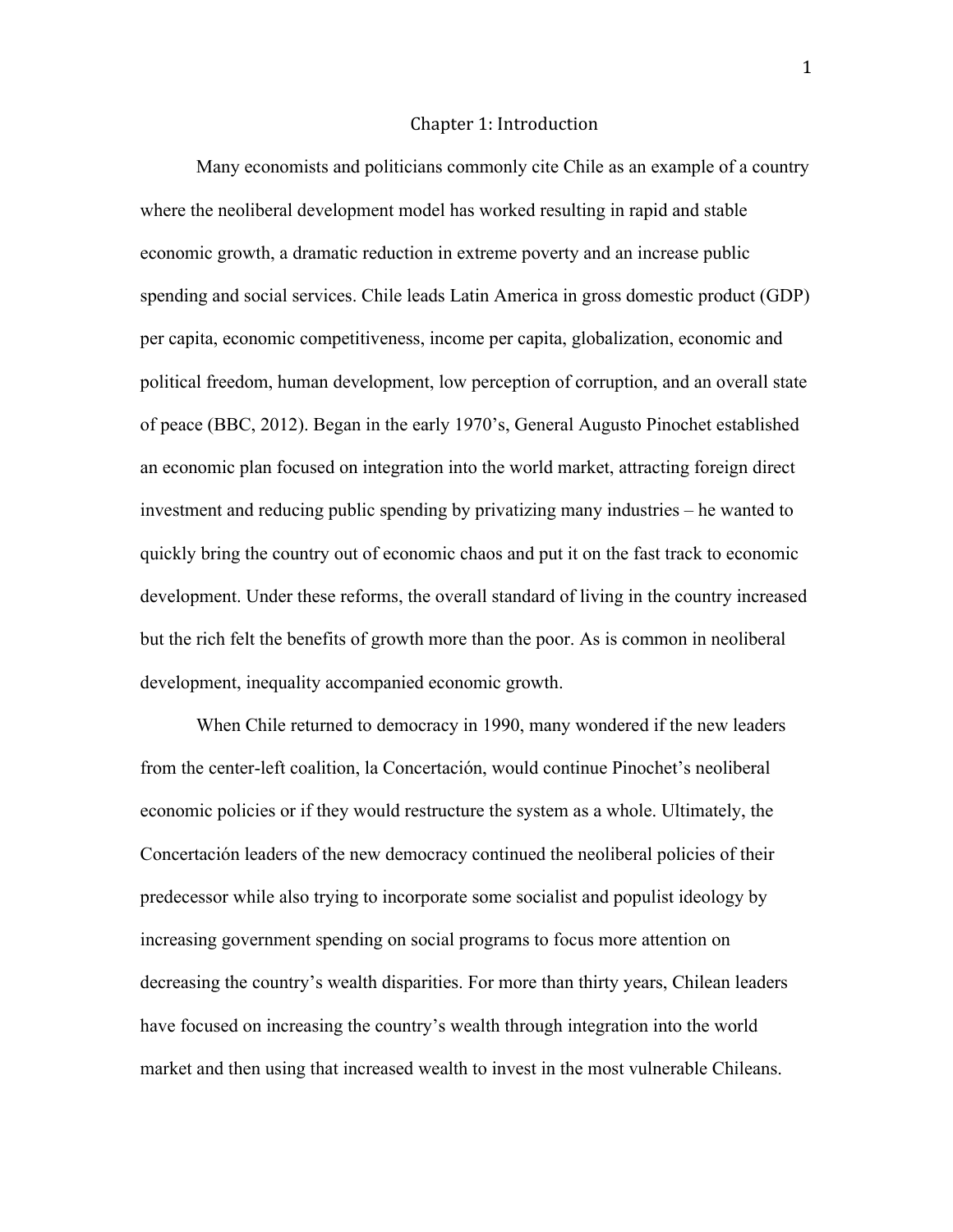Questions remain as to how successful this has been and whether or not Chile should continue on its current development path.

Those in support of the "Chilean Way" often disregard the negative aspects of this development model: the social costs associated with its implementation under the authoritarian regime of Augusto Pinochet and how the institutional makeup of Chile causes the wealth received from this rapid economic development to be distributed unequally. Despite an overall increase in the country's wealth and a large reduction in poverty, Chile remains one of the most unequal countries in the world (Contreras, 2007). New democracy presidents' maintenance of Pinochet's education reforms – decentralization of the central government's regulation and provision of public education and the increase in privatization of schools – consistently exacerbate the already-existing division between rich and poor Chileans. Many people blame the structure of the political, economic, and social systems of the country. Those people who call for reform of the Chilean system highlight the education system as one of the greatest contributors to socioeconomic inequalities in the country as a whole. In recent years, the education system has become a thorn in the side of Chilean leaders.

Last year, Chilean high school and university students took to the streets of the capital city, Santiago, bringing the problems in their education system to light for the world to see. Students participated in protests, non-violent marches, and school takeovers for more than six months to demand reform. These students announced and demanded changes be made to the education system, which they believe exacerbates the income disparities between rich and poor Chileans. Elite Chileans have access to the best private schools, then they attend the top universities and after graduation they are offered the best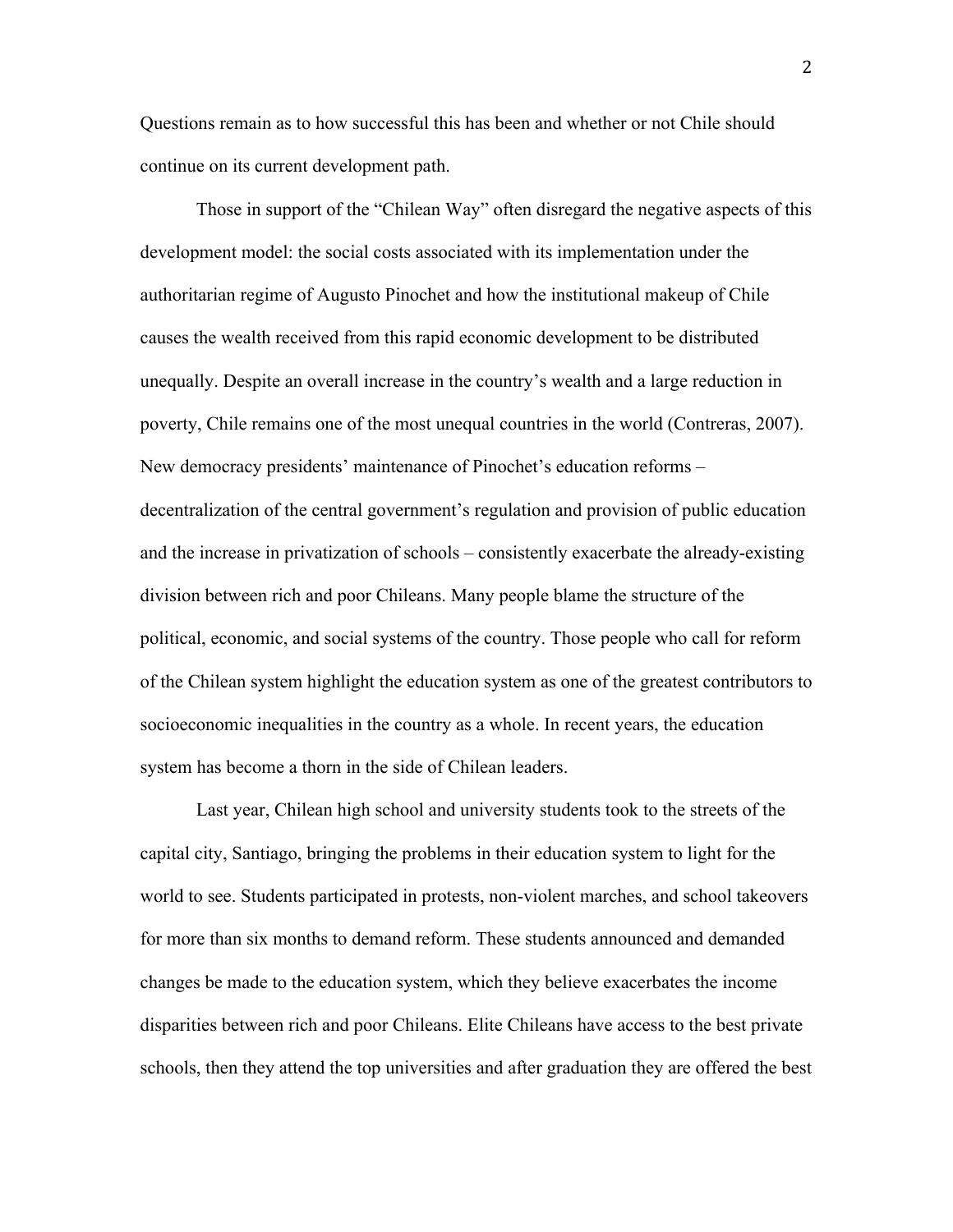employment opportunities; in contrast, working-class and poor Chileans cannot afford to enroll their children in high-performing educational institutions, which reduces the possibility of their receiving a well-paying job and often confines them to their low socioeconomic standing. In connection to the protests, the Confederation of Chilean Students Federation (CONFECH) released a proposal – the Social Agreement for Chilean Education – to make their demands public: increased state support for public universities, a more equitable admissions process with less focus placed on standardized testing, free public primary and secondary education so access to higher education does not depend on families' economic situations, creation of a government agency to establish and enforce a law against for-profit schools, strengthening the accreditation process to improve quality and end state support for poor quality institutions, creation of an "intercultural university" for native Mapuche students, and the repeal of the laws forbidding student participation in university governance (CONFECH, 2011).

All of the students' demands directly relate to overall inequality in the education system, which they see as detrimental to Chilean society. The government eventually responded to some of these requests by doubling public expenditure on education and replacing the Minister of Education. In April 2012, Chilean President Sebastian Piñera proposed a tax reform bill to raise income tax rates for companies in order to fund this education overhaul, but he continues to adhere to his belief that eliminating private schools from the education system will damage the quality of education on the whole (Woods, 2011). He views competition as a necessary component of quality. This push from students against the government's interests reveals a rise in civil society as a check on the government. More research must be done to determine if the Chilean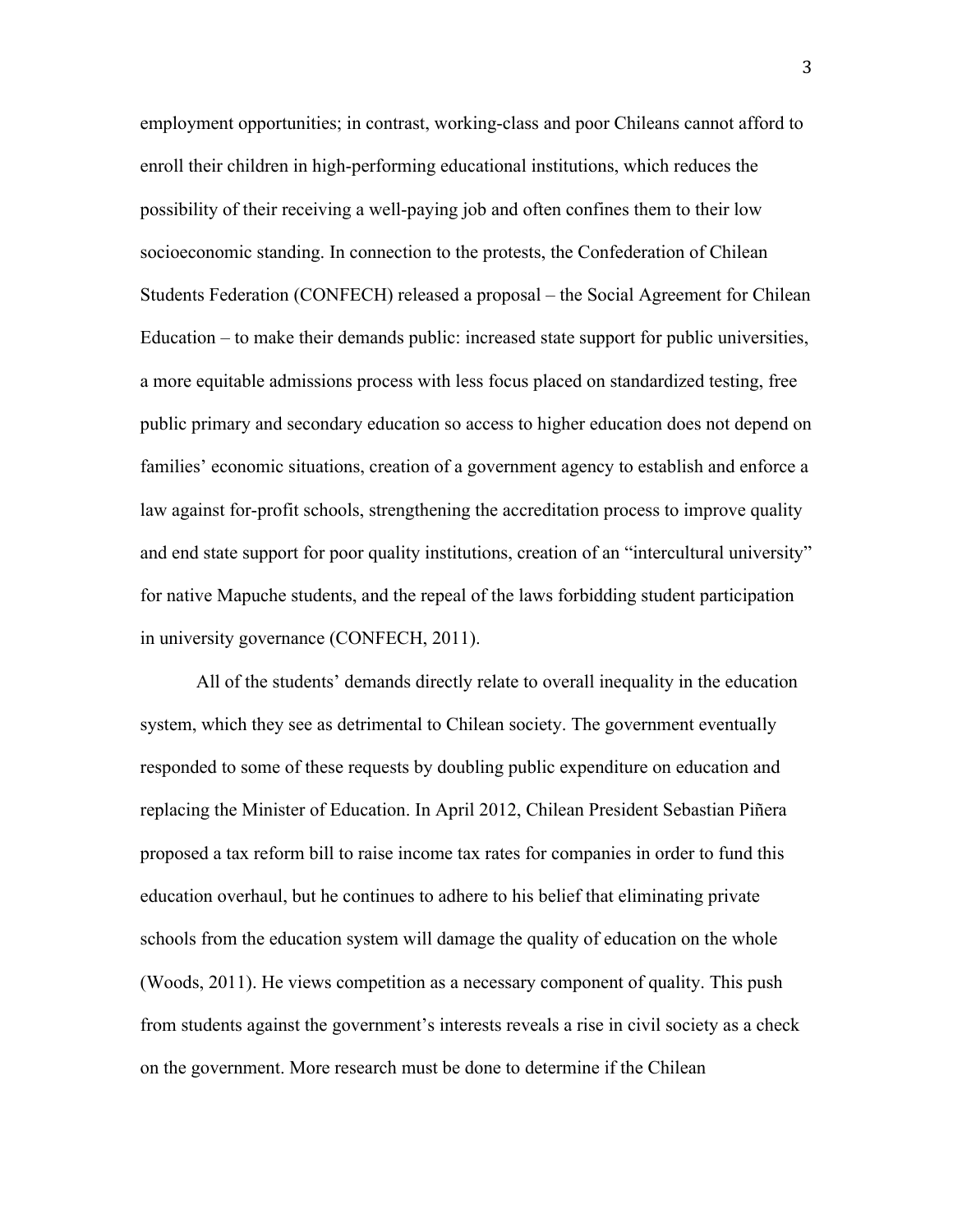government's goals to defeat underdevelopment properly represent the Chilean people's goals for their country. As the government continuously implements new initiatives to further their development goals it is important to understand the peoples' perspectives.

#### **Statement of the Problem**

For more than thirty years, the Chilean government has prided itself on its ability to bounce back from a history of economic chaos and authoritarian oppression. Leaders have used an arguably controversial neoliberal economic policy to change the country's direction and make it into a leader for the rest of the developing world. As Chile embraces economic development more and more a *lingua franca* (currently English) has become more and more necessary in order for the country to participate in the global market. The Chilean government aims to attract transnational corporations and "foreign direct investment and knowledge industries based around the manipulation of information, thus capitalizing on investment in education and skills training. English language skills has been deemed crucial to the successful promotion of trade across language barriers" (Matear, 2008). In connection to this, some scholars argue that Chilean leaders have used education solely as a means to increase economic production and thus have shaped their education policies to reflect this, ignoring how this focus may harm other important goals of education. This global economic focus caused Chilean leaders to search for a way to improve the quality of English education in the public school system in order to establish a generation of people prepared to bring Chile into the developed world.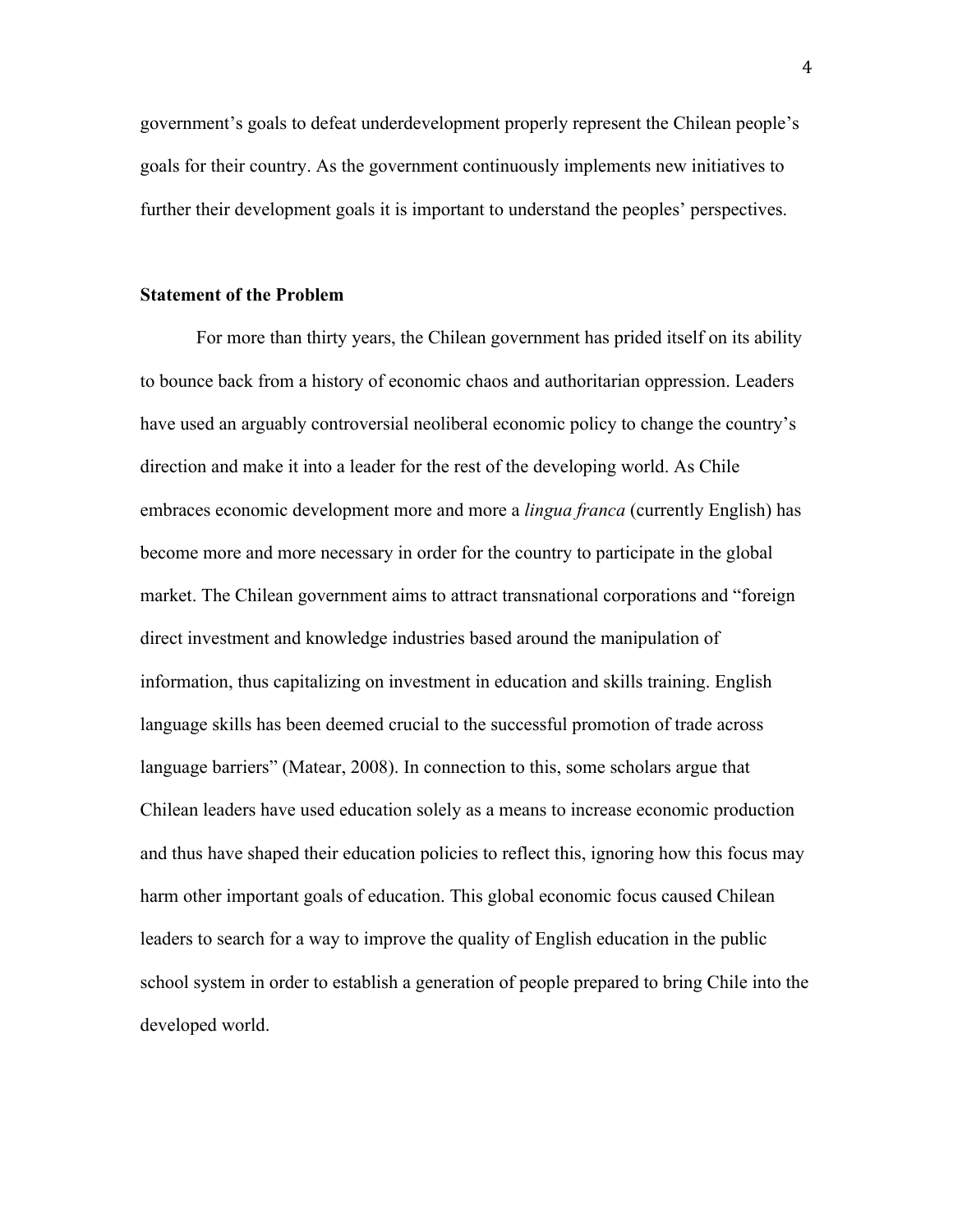In 2003, the Chilean Ministry of Education in partnership with the United Nations Development Program established the "Inglés Abre Puertas" Program (English Opens Doors or EODP), aimed at "improving national economic competitiveness and promoting equity by extending English language learning to all students in publicly funded schools" (Matear, 2008). Chilean leaders – recognizing the need for their citizens to have a solid foundation in the English language in order to be more competitive in the world market – established this education initiative to regulate the time Chilean students in public schools would spend studying English and the English language learning materials teachers would use. EODP also uses a volunteer program, which brings native English speakers into the classroom either as teachers or as teaching assistants. Before the implementation of EODP, the majority of English speaking Chileans were elite members of society who had attended private schools or paid for private English tutors. Since speaking English is one factor that typically makes a person more employable in higher-paying industries, those elite Chileans had better access to the best jobs and thus the highest socioeconomic standing while poorer Chileans who lacked the resources to become proficient in English had more difficulty improving their standard of living. When forming this program, the Chilean Ministry of Education sought to reduce the cyclical nature of poverty and the unequal distribution of income in their country while also continuing their economic development goals aimed at defeating underdevelopment by 2018 (Matear, 2008).

The Chilean government invests large amounts of money annually in English language learning with the hopes of making Chileans proficient in English and helping Chile reach developed country status. While many scholars would agree that funding English language education in order to promote economic development is an appropriate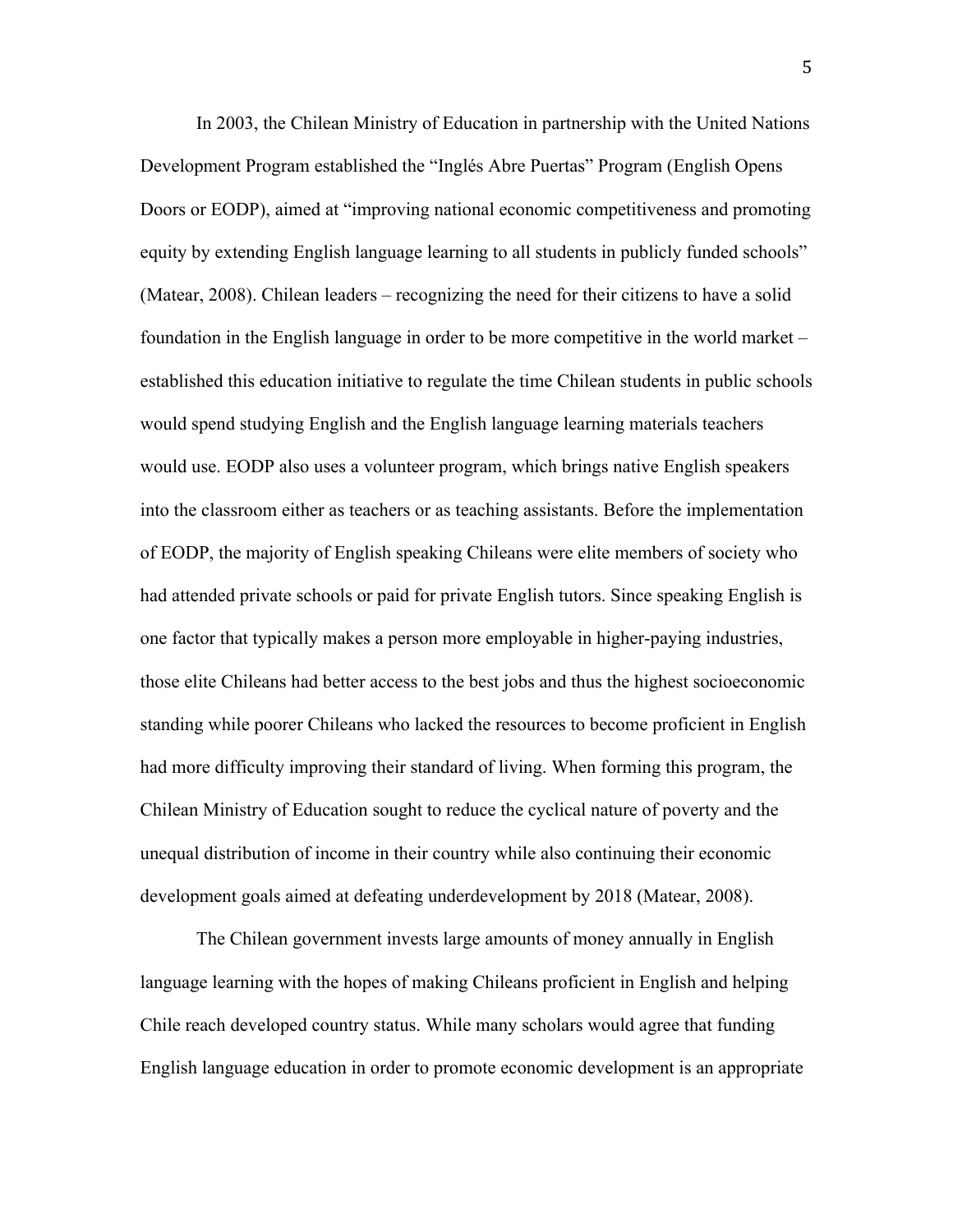allocation of funds, others often express common concerns with English language programs such as the disappearance of other native languages, the spread of imperialism, an increase in socioeconomic inequality, and the failure to allocate substantial funds to other education programs. The English Opens Doors Program serves as an example of how the Chilean government places economic development at the forefront of many of their education policies, possibly ignoring how this focus may disregard other needs that exist in education policies. Questions remain as to whether or not programs such as EOPD accurately reflect what Chilean civil society deems to be important.

### **Background and Need**

The sharing of information, ideas, and technology on a worldwide scale, also known as globalization, has created a need for a global language. Due to a variety of reasons such as colonization, United States' economic dominance since World War II, and the influence of Hollywood, English has stepped up to fill the need for a *lingua franca.* The hegemony of English benefits citizens of countries whose native language is English, but citizens of non-native English speaking countries do not experience the same advantages. Non-native English speakers who desire jobs in international fields or even domestic fields where English will occasionally be necessary are forced to learn English because failure to do so will disqualify them for employment. In connection to this, governments now sponsor English language programs in public schools for their citizens to be better equipped to function in our globalized world. In the name of development, eliminating poverty, opening the door for foreign investment and reaching first-world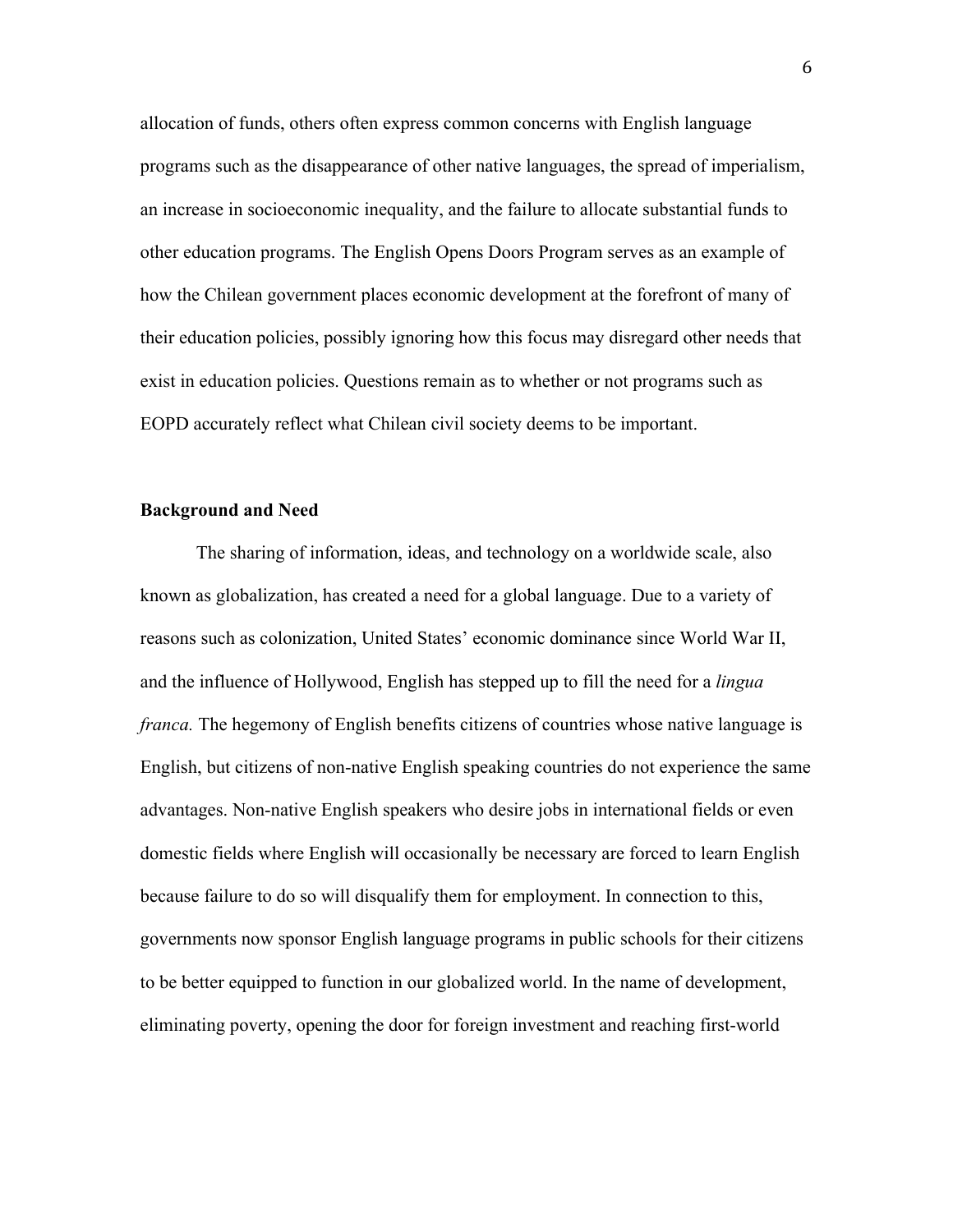status, governments around the world promote the spread of English and ultimately the creation of a bilingual citizenry.

Many developing countries' governments have chosen to promote bilingual education and English language programs as a means of development and further integration into the world market system. English language education has become one of the most important and controversial instruments of integration for government leaders around the world. The controversy surrounding this issue exists because there are questions as to whether or not English is on the decline, whether or not promoting English education increases the systematic inequality in developing countries, whether or not the funding would be better spent in other areas, whether or not this sponsorship actually encourages citizens to reject their own language and culture, and many more. Scholars have conducted only a few studies to actually measure the effectiveness of these programs and test the concerns, which means that the controversy remains and national and local government leaders continue to struggle with implementing English language education programs. More research is necessary to determine whether or not developing countries, typically backed by the United Nations Development Program, should embrace English education as a course for development.

#### **Purpose of the Study**

The purpose of this study was to gain an understanding of whether or not a small group of Chilean students in Santiago agree with their government that English language education will benefit them personally and will assist their country on its path toward becoming a developed country. This project sought to give a voice to university-aged

7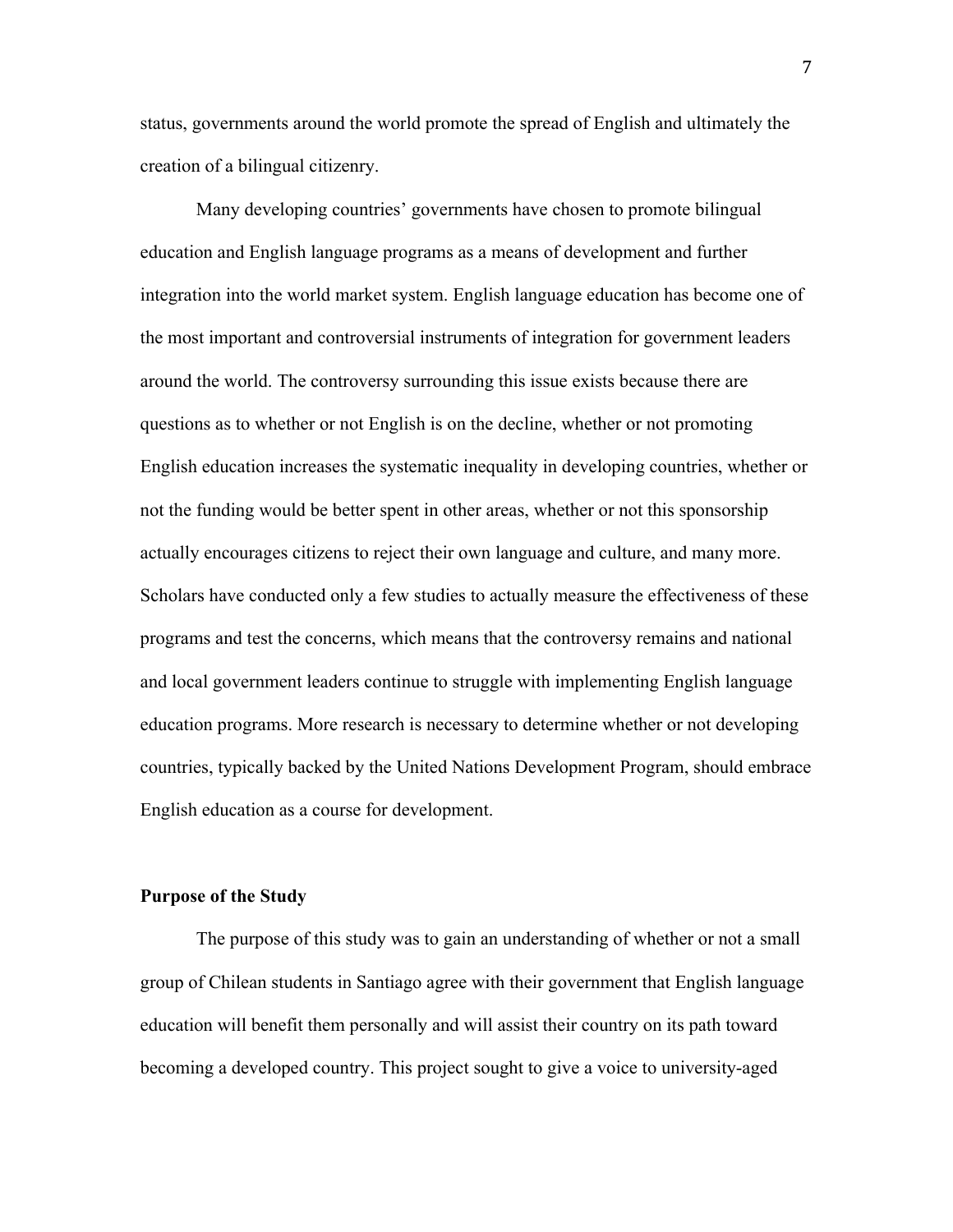students - who have in recent months become a loud part of Chilean society - regarding their country's economic development goals and the implementation of public policies as a direct result of these goals. More specifically, this project aimed to evaluate Chilean students' perceptions of English language learning as a means for improving national economic competitiveness and promoting equity throughout society: do these students feel that becoming proficient in English will benefit them personally by providing them with more job opportunities while also benefiting Chilean citizens as a whole by allowing the country to further integrate into the global market and reduce socioeconomic inequality.

This research project examined a group of former students' perspectives on English language learning programs in Chile: were they in agreement with the government that English would benefit them immensely by providing them with better job opportunities, what were their experiences in English classes during their primary and secondary education, did they think the creation of a bilingual citizenry would help Chile's economic development, did they believe that English proficiency would reduce systemic inequality, did they have any concerns or fears regarding the spread of English, and what improvements did they think needed to be made to provide more opportunities for personal and national development. Overall my hope was to gain an understanding of whether or not these students (an important part of Chilean civil society) agreed with the government that English in their country was opening the door for the development of an internationally conscious working class with the hope of moving up the social ladder or if they believed that the government should refocus its priorities and reallocate resources towards other education reform programs.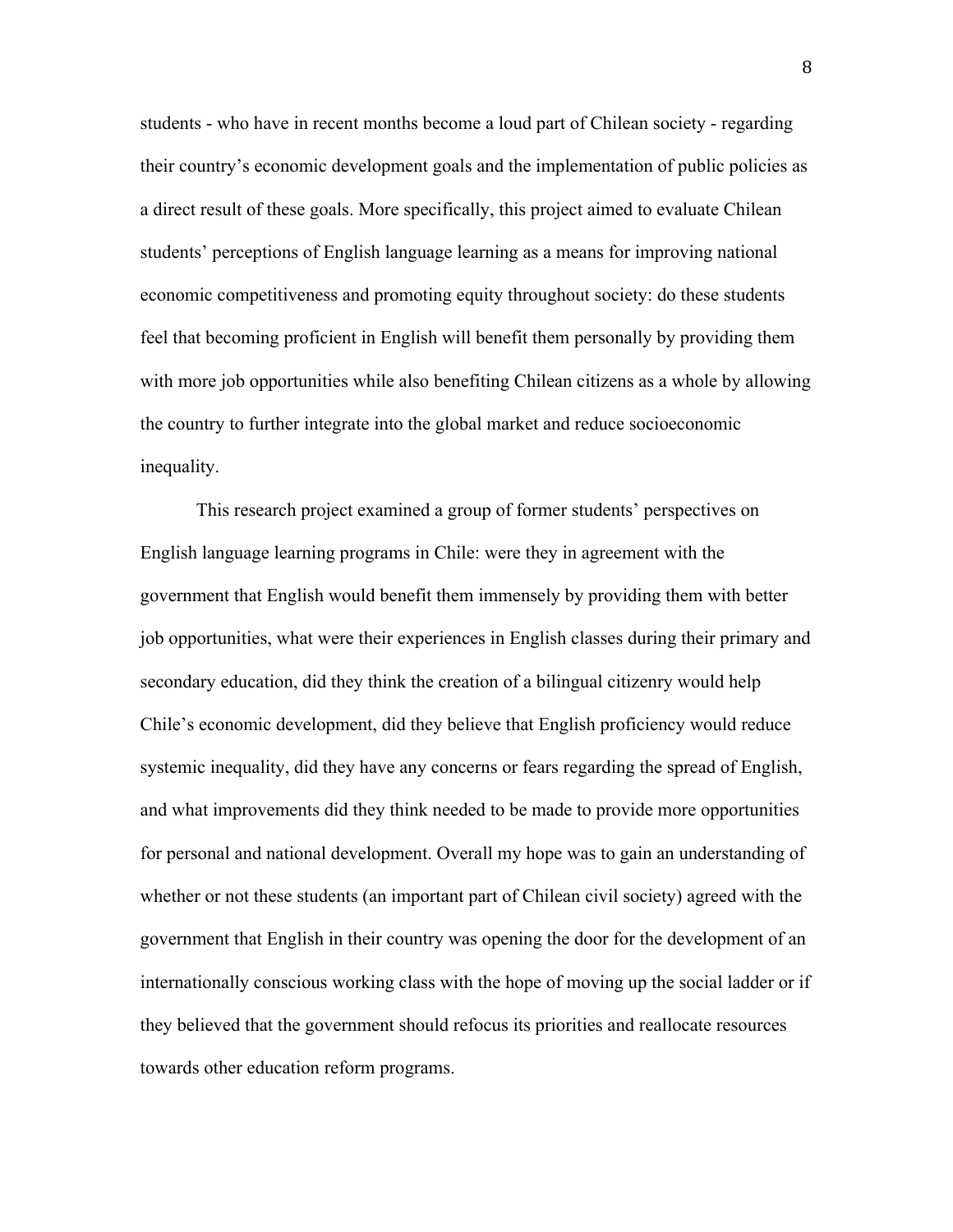By learning how this small group of Chilean students viewed English education in their country, this project was able to add to existing research on English language learning programs and how they serve to add to a country's economic growth. This research project also provided a space for a select group of Chilean students to express their concerns with their country's development plan by using one education initiative. This study also has implications for Chilean policymakers who work to improve and reform the Chilean education system; it also has implications for Chileans who are currently working to expand their English proficiency with the hope of finding better job opportunities. In a time when Chilean education reform has become a heated topic, it is important to understand how Chilean students feel about the role of English education in their country.

#### **Theoretical Framework**

English as a tool for economic development has become a controversial subject in academia today with one side highlighting how knowledge of English increases a country's ability to integrate into the world market and embrace globalization thus raising the country's level of economic growth while the other side adamantly proclaims that English language programs threaten cultural homogeneity and national identities. Those in support of English language development point to past studies that have revealed the correlation between education and economic development (Williams and Cooke, 2002) and argue that the only way for a country to develop in the current world system is to train citizens to participate in the internationalized world (Rohter, 2004). Those opposed to English language development stress how language policies are actually created at the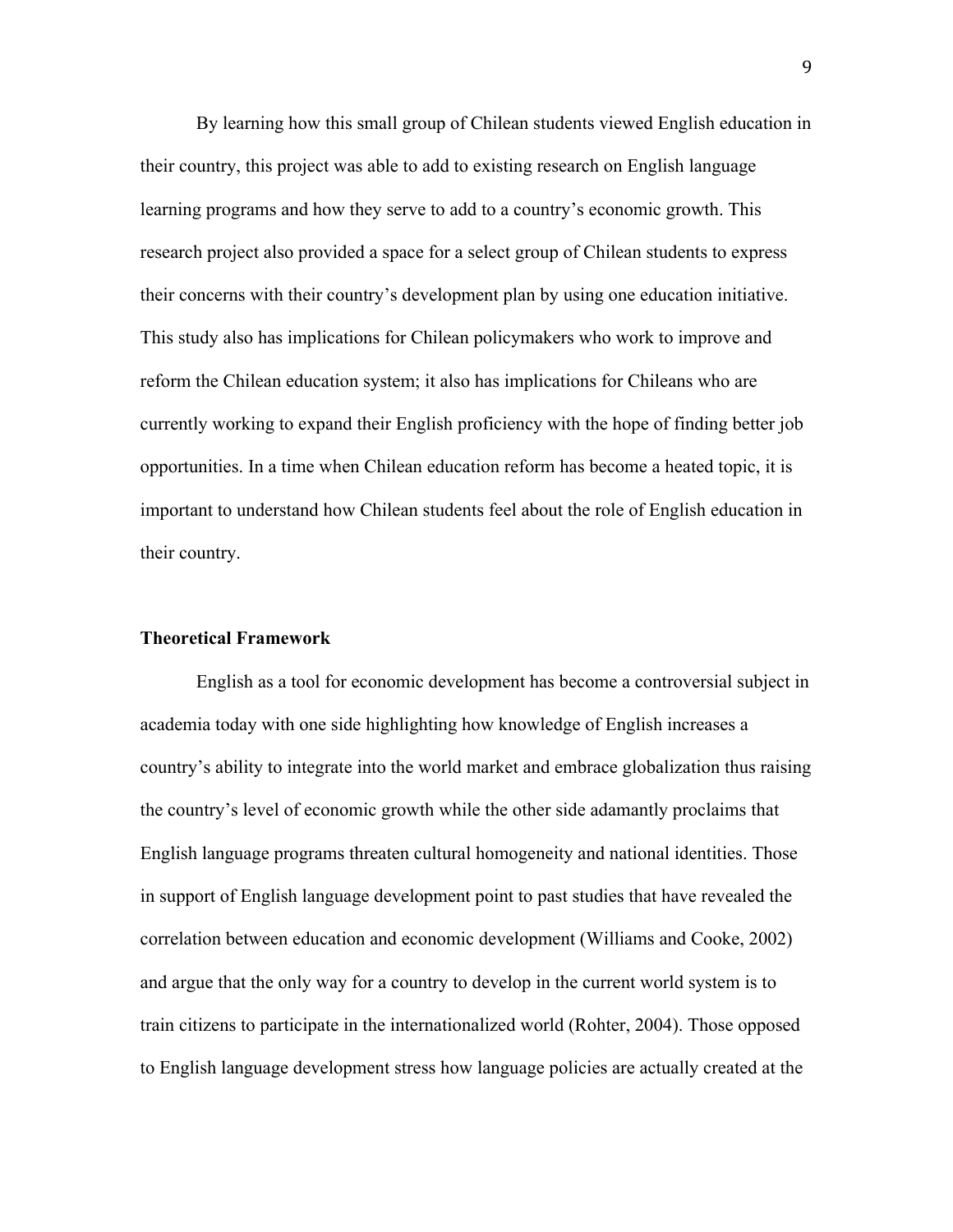global level by international authorities whose goal is to reinforce the world's current social interaction by maintaining the global North-South divide:

Throughout the entire post-colonial world, English has been marked as the language of 'international communication', 'economic development', 'national unity', and similar positive descriptions, but these soft-sell terms obscure the reality of North-South links and globalization which is that the majority of the world's population is being impoverished, that natural resources are being plundered in unsustainable ways, and that speakers of most languages do not have their human rights respected (Phillipson, 2001: 6).

Williams and Cooke (2002) argue that this division comes down to the two different definitions of development: development-for-economic-growth verses development conceived of as the meeting of human needs. The Chilean government's rhetoric behind the promotion of creating a bilingual citizenry clearly falls into the development-foreconomic-growth category, which Williams and Cooke (2002) define as the view that economic growth will "trickle down" to benefit the poor; the view that has risen to global dominance today believing that "human development ultimately depends on national economic development" (2002:7). As a result of this immense controversy, it is important to continue to study people's perceptions of English language programs in order to ensure that governments' goals adequately reflect the goals of their citizens.

#### **Definition of Terms**

**Bilingual education**: for the purpose of this paper will mean English language education

10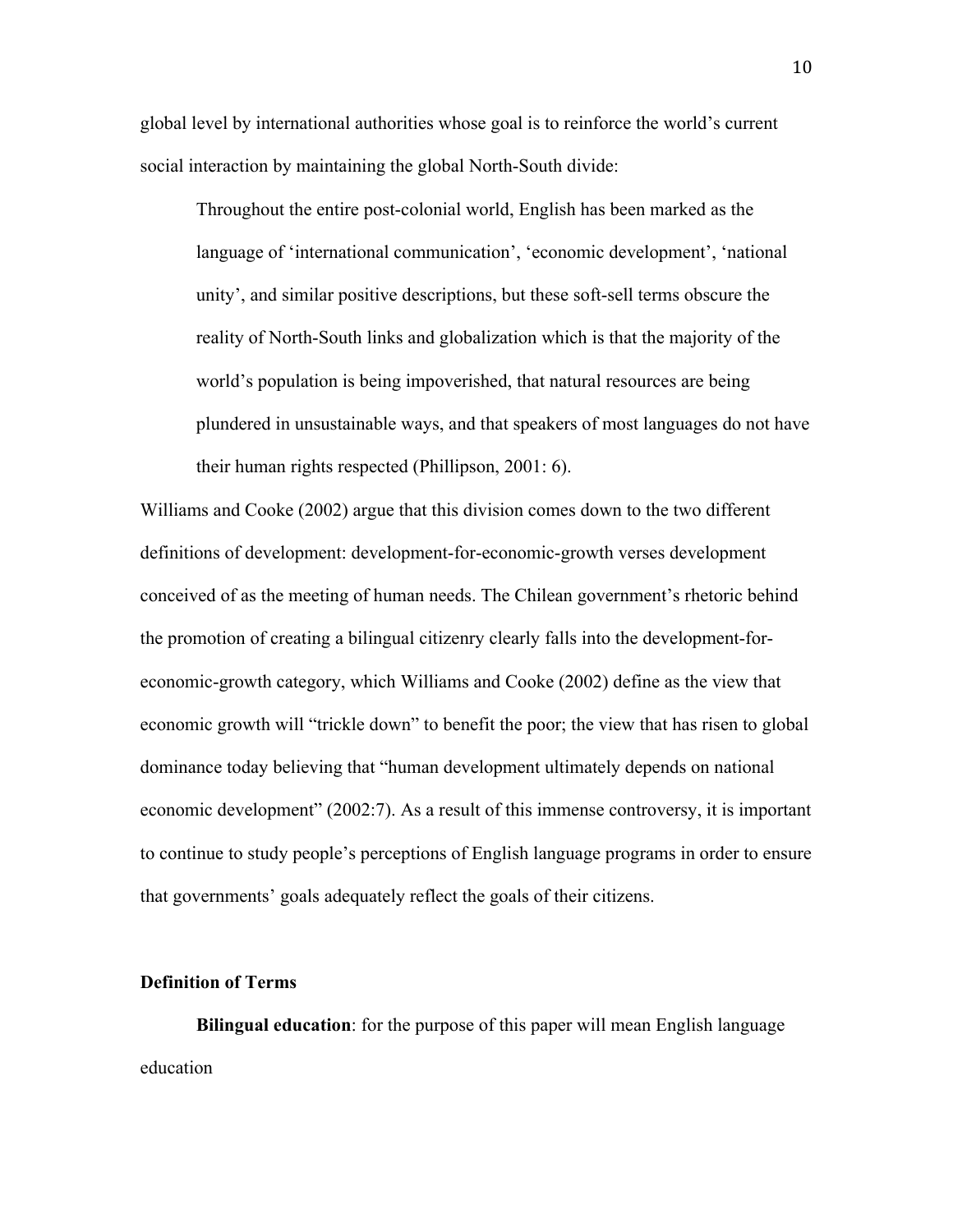**Cultural/linguistic imperialism**: This term can be defined in many different ways, but for the purpose of this study I will borrow from John Tomilson's book *Cultural Imperialism: a Critical Introduction.* "Cultural imperialism is the use of political and economic power to exalt and spread the values and habits of a foreign culture at the expense of a native culture" (Tomilson, 1991).

**Economic development**: According to the Organization for Economic Cooperation and Development, "no single definition incorporates all of the different strands of economic development. Typically economic development can be described in terms of objectives. These are most commonly described as the creation of jobs and wealth, and the improvement of quality of life. Economic development can also be described as a process that influences growth and restructuring of an economy to enhance the economic well being of a community" (OECD Glossary of Statistical Terms).

**Economic/Socioeconomic Equality**: A vast number of definitions for socioeconomic equality exist, as well as views on whether or not governments should strive for equality. The debate particularly arises because of the question of whether governments should strive for equality of opportunity or equality of results (Viñas, 2011). For the purpose of this research project, socioeconomic equality refers to a society with limited variation in income, standard of living, and opportunity.

**Economic/Socioeconomic Inequality**: In contrast to the previous definition, socioeconomic inequality in this research project refers to the large disparity in the income and standard of living between rich and poor Chileans.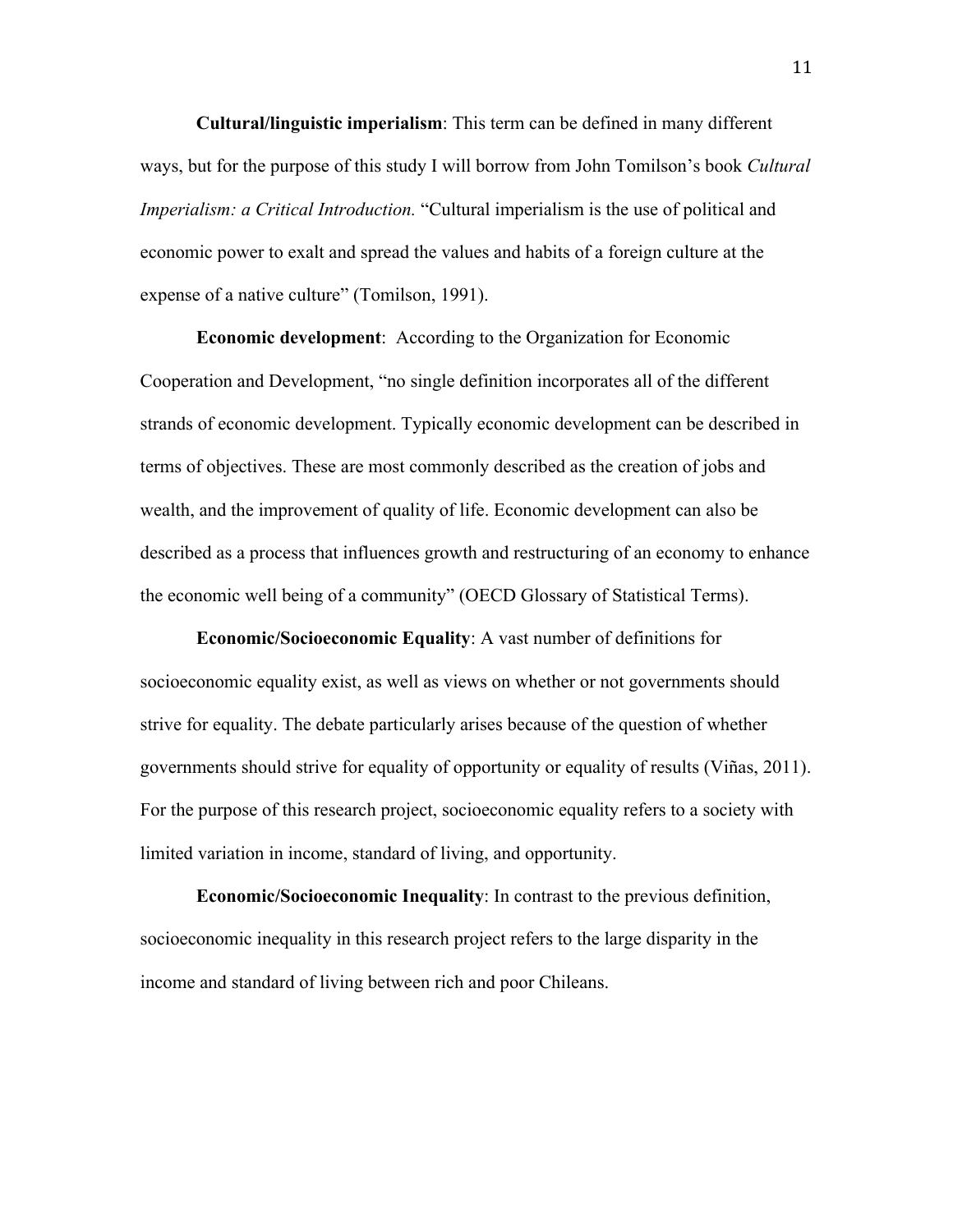**English language education/program**: A government-backed education initiative with the goal of producing a citizenry that proficiently speaks English as a second language.

**Globalization**: In this project, this refers to "the worldwide movement toward economic, financial, trade, and communications integration. Globalization implies the opening of local and nationalistic perspectives to a broader outlook of an interconnected and interdependent world with free transfer of capital, goods, and services across national frontiers" (Kotz, 2002).

**Knowledge based economy**: This is an expression "coined to describe trends in advanced economies towards greater dependence on knowledge, information and high skill levels, and the increasing need for ready access to all of these by the business and public sectors" (OECD Glossary of Statistical Terms).

**Neoliberalism/neoliberal economic policy**: For the purpose of this project, neoliberalism refers to "a body of economic theory and a policy stance. Neoliberal theory claims that a largely unregulated capitalist system (a 'free market economy') not only embodies the ideal of free individual choice but also achieves optimum economic performance with respect to efficiency, economic growth, technical progress, and distributional justice. The state is assigned a very limited economic role: defining property rights, enforcing contracts and regulating the money supply. State intervention to correct market failures is viewed with suspicion…The policy recommendations of neoliberalism are concerned mainly with dismantling what remains of the welfare state. These recommendations include deregulation of business, privatization of public

12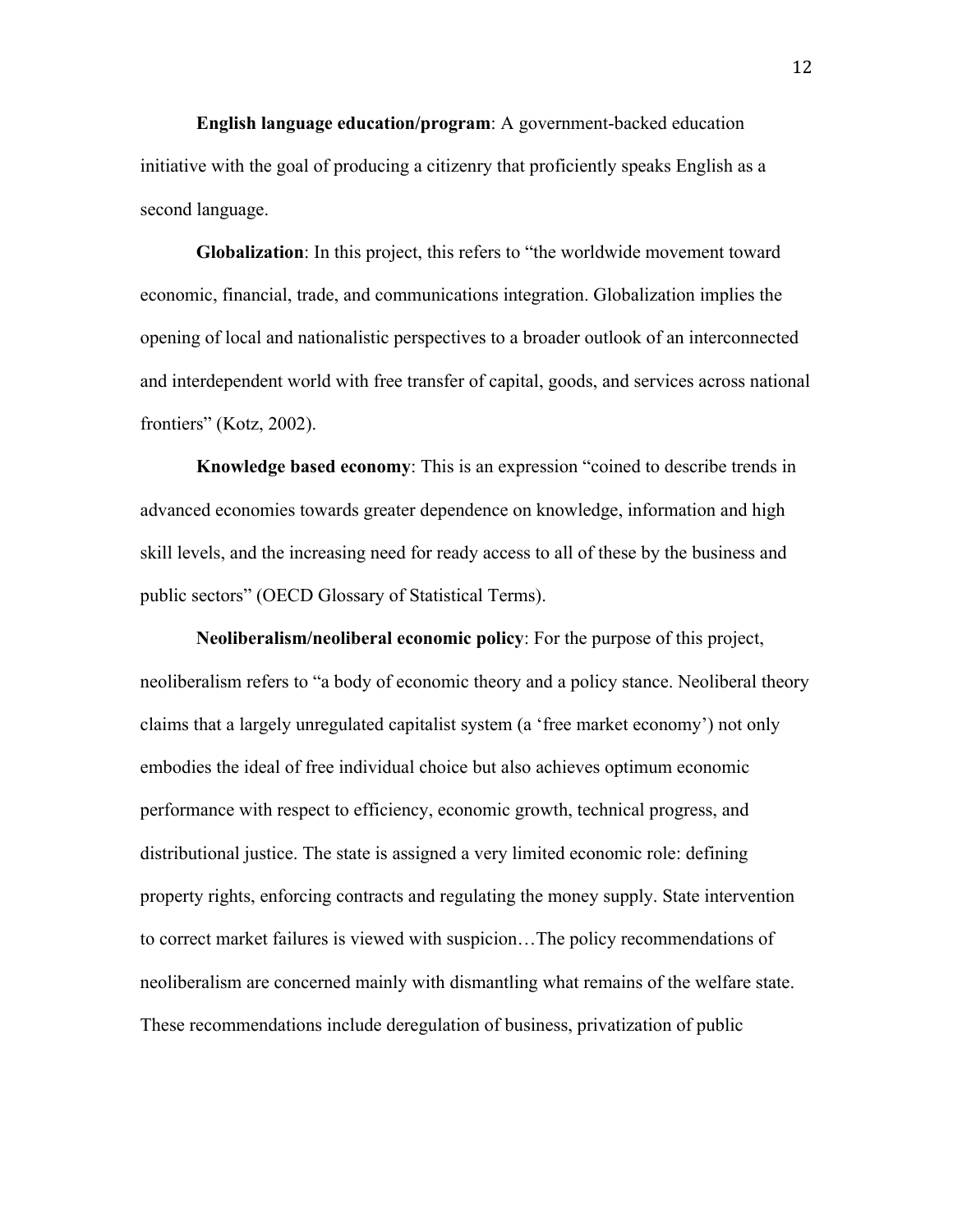activities; elimination of or cutbacks in social welfare programs; and reduction of taxes on businesses and the investing class" (Kotz, 2002:1).

**Privatization of education system**: Borrowing from Kishan, this term refers to "the general process of involving the private sector in ownership or operation of a State owned enterprise…the main objective is to reduce governmental control over education. Privatization is intended to improve the efficiency of an organization of educational institutions" (Kishan, 2008).

**Social mobility**: The actual definition varies depending on the study. Here, this refers to "the agreement that social mobility aims to quantify the movement of given entities through the distribution of well-being over time, establish how dependent one's current economic position is on one's past position" (Fields, 2000).

# **Limitations**

This study sought to give a voice to Chilean students in regards to their government's development goals and, more specifically, English education as a tool for economic development. Unfortunately, there were several weaknesses and limitations with this study. The primary weakness of this study was centered on a time limitation. With limited time to conduct the research, I was forced to concentrate my research at one technical institute, which reduced the diversity of my sample group. DuocUC does have a diverse student body coming from a variety of different communities and schools in Santiago with distinct socioeconomic standards, studying a variety of different majors, and having disparate goals for their future careers, but the validity of this study would have increased if I had been able to conduct surveys and interviews with significantly more students from other institutions – especially students from a major public or private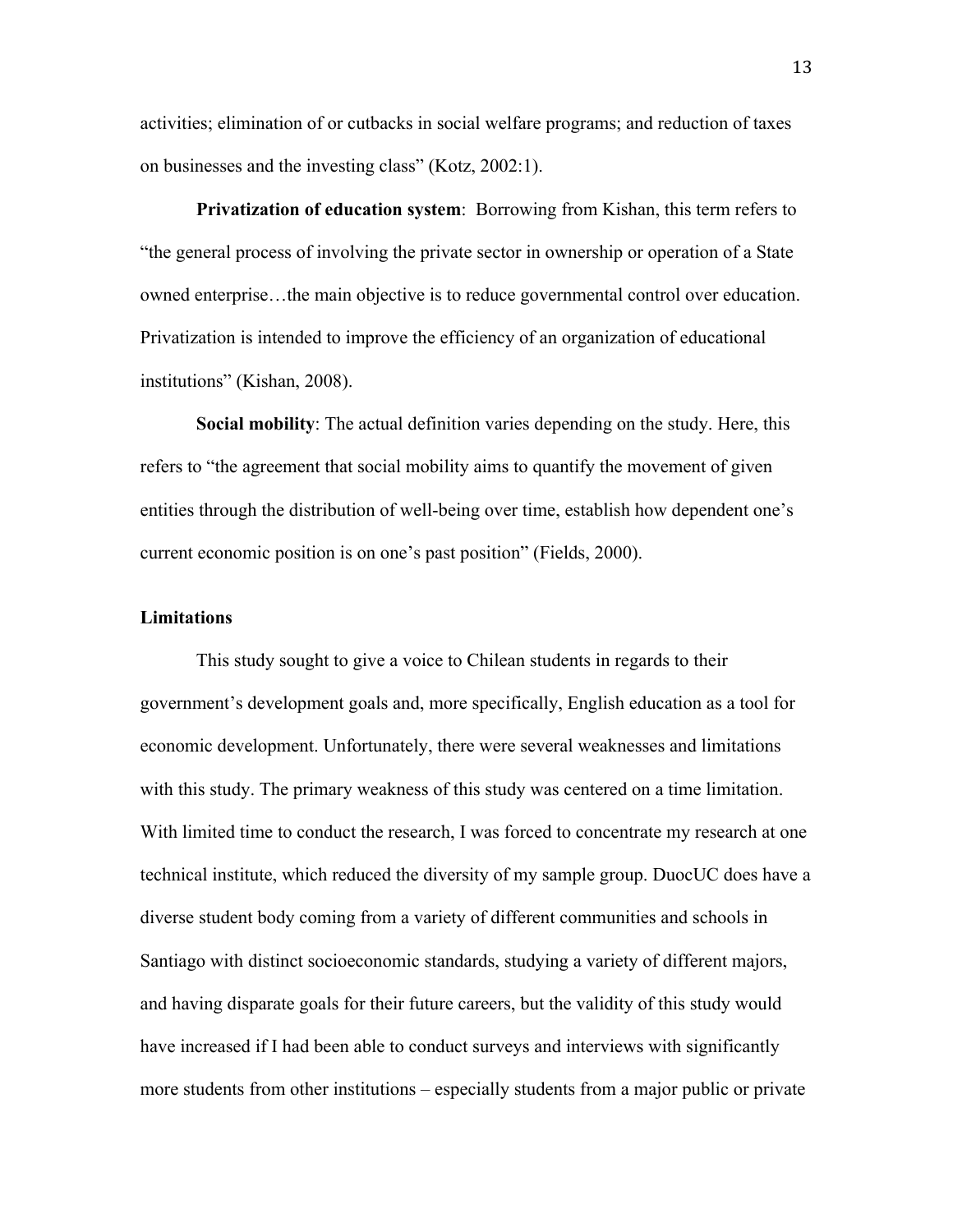university. In connection to the time restrictions, I also feel that this research project could have greatly benefited if I had extended my research to also include a variety of businesses, both local and multinational. My recommendation for further research in this area would be to access both national and multinational companies and conduct interviews throughout their staff in order to gain an understanding of the differences between employees in these two types of companies and also the difference in opinion among people working for the same company but with separate responsibilities.

Another shortcoming of this study that is important to mention was my limited access to policymakers and administrators directly working for the Chilean Ministry of Education (MINEDUC). Before I arrived in Chile, I had made contact with various MINEDUC employees and was offered the opportunity to conduct interviews with them, but upon arrival in Chile this became less and less of a possibility due primarily to their busy schedules. This, combined with my limited time to conduct research, eventually made conducting these interviews impossible. In the future, I think it is vital for future researchers to gain access to more people in leadership in order to produce a more well rounded study. It is my hope that future research projects will be able to fill these gaps.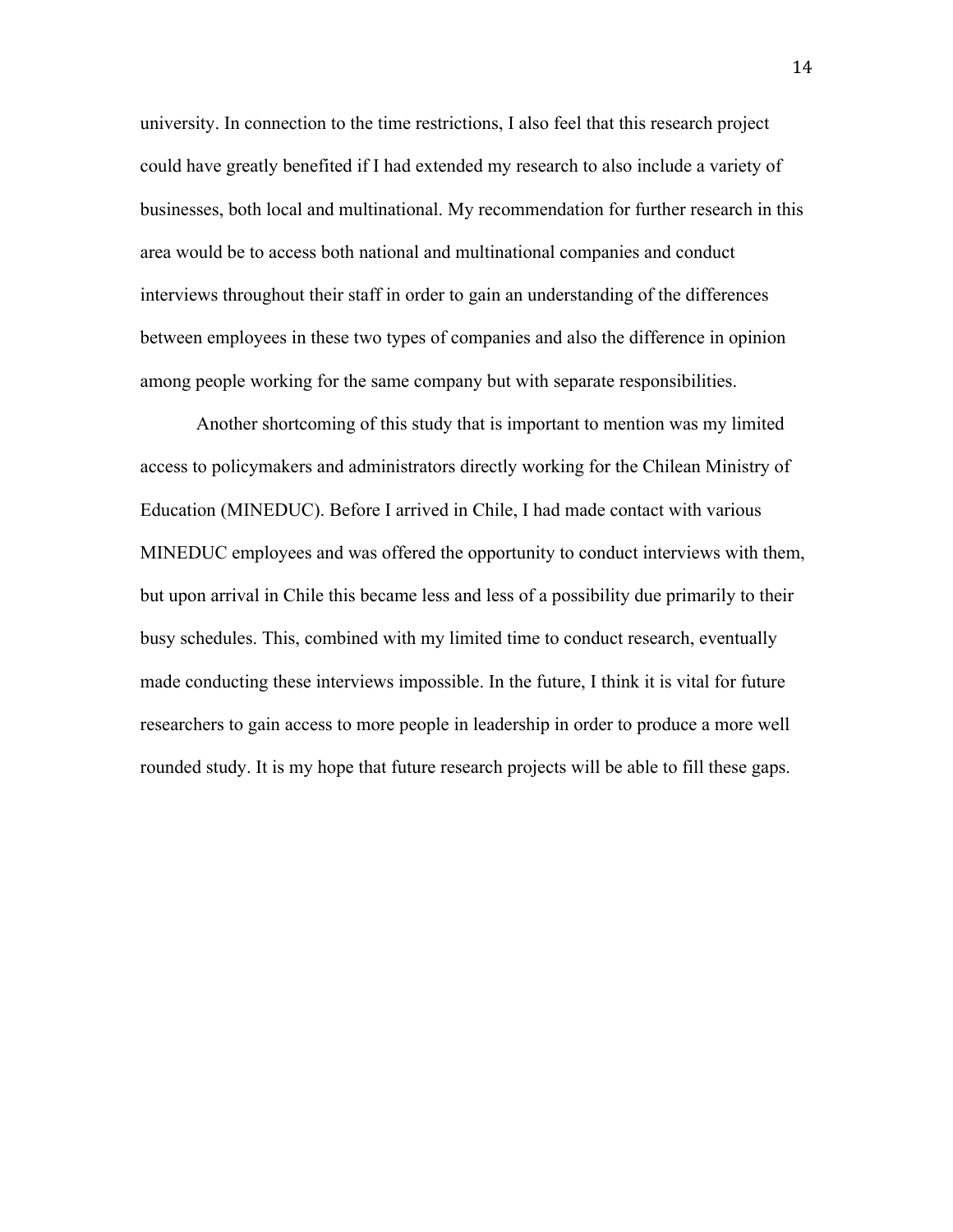#### Chapter
2:
Literature
Review

In order to fully understand the Chilean government's goals regarding national English language learning programs it is first necessary to understand the Chilean government's economic goals and the controversy surrounding them. I will begin this section by highlighting scholarly articles focusing on the successes and failures of Chile's development plan. I will then dissect existing literature on the role English language programs play in economic development – how globalization has caused many countries to promote and fund bilingual education programs. In connection to this, I will examine the main arguments for and against bilingual education programs. Next, I will address the literature that does exist on English language programs in Chile to bring light to ways in which the Chilean government's goals are a direct response to what many scholars and economists recommend as a successful means of national and individual development.

#### **The Chilean Way**

After three years of a socialist experiment under President Salvador Allende, the Chilean military led by army chief of staff General Augusto Pinochet staged a coup and established a military government. At the time of the coup, the Chilean economy was in ruins and many Chileans welcomed the idea of a new economic plan (Edwards, 2010). Pinochet's regime opened the door for the Chicago Boys – a group of Chilean economists educated at the University of Chicago under neoliberal economist Milton Friedman – to radically restructure the economic system and change the course of Chilean history forever. Researcher for the Heritage Foundation, Ana Eiras, clearly details how the new economic program focused on increasing GDP by extracting and selling copper on the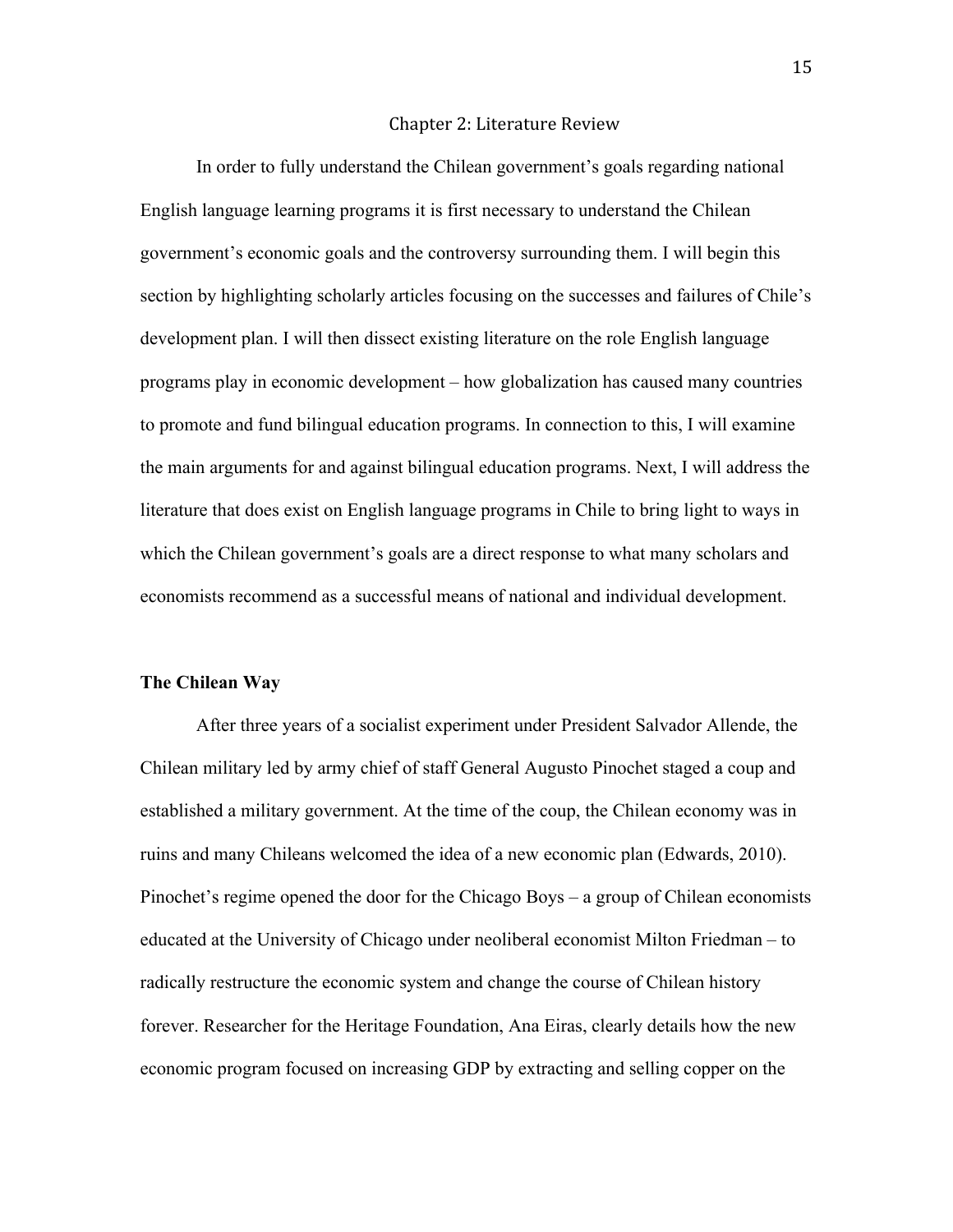world market and then reducing the government's role in the economic system, embracing international competition and promoting foreign direct investment, limiting the power of labor unions, and privatizing social programs such as the education, healthcare and social security systems (2009). Unfortunately, these reforms came at a high social cost. Many scholars are quick to highlight how Pinochet used repressive measures to silence those in opposition to his government, believing that his human rights violations often overshadow the success of his economic policies. In addition to this, many scholars also often point out how Pinochet's nominal spending on social services often meant that poor Chileans lacked adequate access to healthcare, education and other securities. While the standard of living in the country increased overall, the rich benefitted more than the poor, furthering the socioeconomic inequality that has existed in the country since Spanish colonization. Chilean presidents after the return to democracy in 1990 recognized the economic growth the country had experienced (with the exception of a recession in 1982 during the Asian Crisis) and chose to continue the economic plan put into place by Pinochet. They did, however, greatly increase government spending on social programs with the hopes of continuing to decrease the number of people living in extreme poverty and to reduce the country's vast socioeconomic inequality. Scholars and economists today remain in constant debate over whether Chile's development has made it into "Latin America's brightest star" (Edwards, 2010) or whether the vast socioeconomic inequality should delegitimize economic growth (Contreras, 2007).

Those in favor of Chile's neoliberal development plan continuously highlight its success at bringing the country out of economic chaos, vastly increasing the country's GDP, eliminating inflation and reducing poverty. Economist Jose Pinera praises these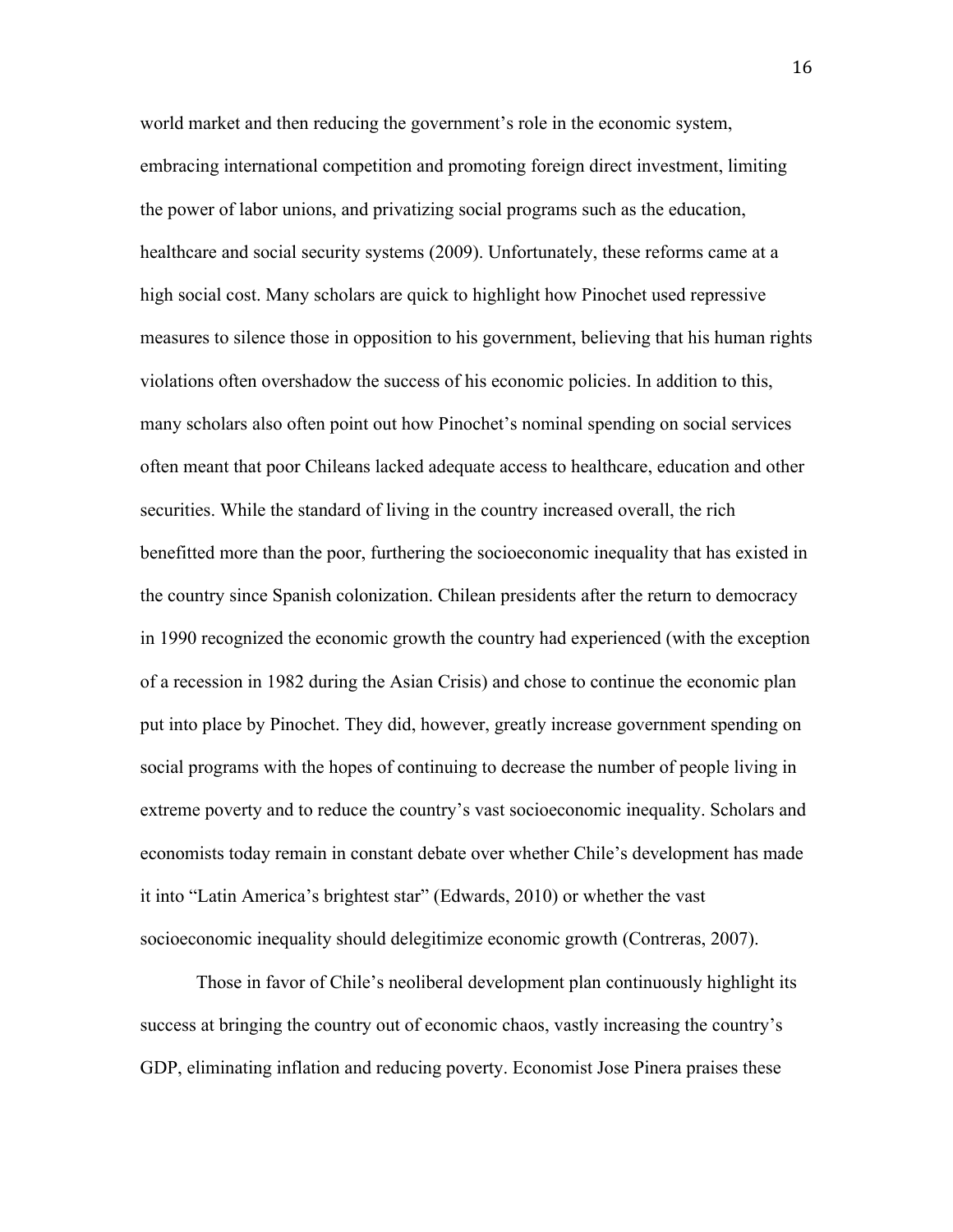reforms: "From 1975 to 1989 a true revolution took place in Chile, involving a radical, comprehensive, and sustained move toward economic freedom…This revolution doubled Chile's rate of economic growth, drastically reduced poverty and introduced several radical libertarian reforms that set the country on a path toward rapid development" (2009:1). The statistics of this rapid development Contreras refers to are emphasized in *Forbes Magazine*: "Between 1988 and 2008 Chile's economy doubled and then tripled in size, increasing by almost 600% in two decades" (Flannery, 2011). Others point to how Chile's growth into one of the freest economies in the world today has caused the country to almost completely eliminate aid dependence and instead move to the lending side of foreign loans (Eiras, 2009). In addition to focusing on Chile's ever-increasing prosperity, supporters of Chile's development plan also place heavy emphasis on Chile's strong political institutions since 1990: "This pragmatic policy stance explains why the country stands out in every policy and institutional ranking in the developing world" (Edwards, 2010). Former President Ricardo Lagos, in his book *The Southern Tiger: Chile's Fight for a Democratic and Prosperous Future,* clearly emphasizes Chilean leaders' theory of government for the past thirty years: "A good government stands on three legs. In order to prosper, any modern country needs democracy, economic growth, and social equality. Lose any one component, and the whole apparatus could easily come crashing down" (2012:172). In terms of economic growth and promoting democracy, Chile stands out when compared to other developing countries. However, the third element of former President Lagos' theory – social equality – is where opponents of neoliberalism in Chile direct their focus.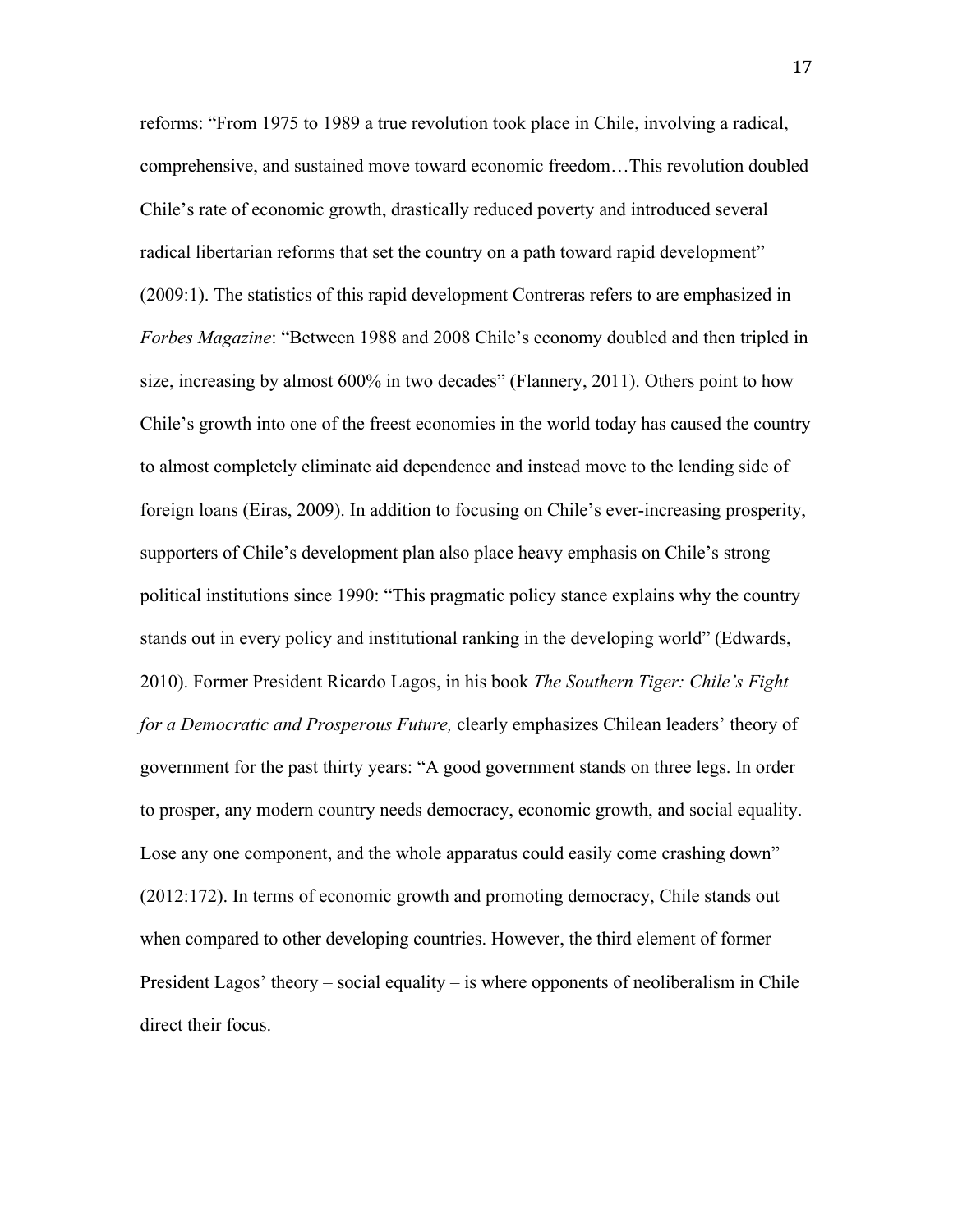Economists and policymakers who are opposed to Chile's development model commonly point to how the increased GDP is not evenly distributed throughout society; while the standard of living has improved for all citizens, the rich have felt the benefits of growth more than the poor. "*Está mal repartida la torta"* (the pie is poorly distributed)…there are two very different Chiles and looking at overall GDP does not provide an accurate representation of the country as a whole" (COHA, 2011). Dante Contreras (2007), in his article "Poverty, Inequality, and Welfare in a Rapid-Growth Economy: The Chilean Experience," highlights how the lack of structural reforms in the healthcare and education systems after the return to democracy have maintained the same power structure and social exclusion for the past thirty years. Poorer Chileans lack access to high-quality healthcare, which makes them more vulnerable; in addition to this, segregation of the poor into their own neighborhoods means that their children attend poorer-performing schools and thus reduce their chance at attending a high-quality university (Contreras, 2007). Scholars opposed to Chile's development plan also call attention to how the increased government spending on social programs has not been enough and how Chilean leaders must determine how to more equally distribute wealth otherwise their goal of defeating underdevelopment by 2018 is useless. These opponents call for vast reforms of the education system so that a person's education level is not correlated to their parents' income and for the strengthening of a social security network for times when market failures make vulnerable Chileans even more defenseless (Contreras, 2007).

On the whole, these advocates for reform acknowledge the successes Chile has seen in the past three decades, they just demand more: "Despite these dire statistics in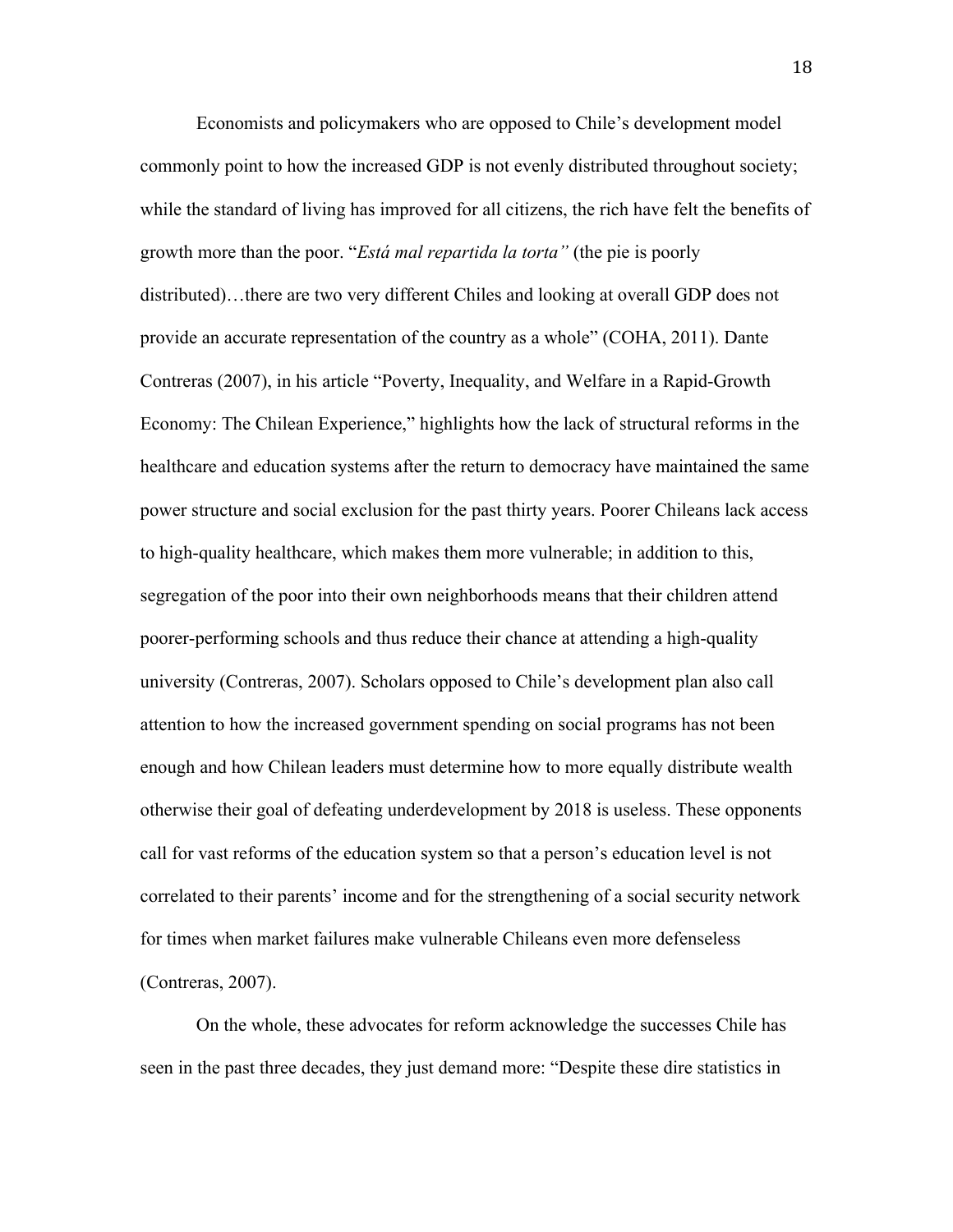Chile's inequality, the country's prosperity cannot be denied and its steady economic growth is looked upon with admiration during the current financial crisis. Nevertheless, unless it effectively targets high rates of inequality, the majority of Chileans will not take notice when the country reaches a developed country's GDP' (COHA, 2011). Many Chileans have taken notice of these successes their country has implemented but also emphasize how not all citizens have benefitted equally from them. The student protests of 2011 clearly highlighted this when they took to the streets demanding reform of the education system so they had more opportunities for social mobility (Pedigo, 2012). Questions remain as to whether or not these Chileans approve of the neoliberal economic program focused on attracting foreign direct investment and embracing globalization through integration into the world market as long as the government continues to adamantly support social programs that will dramatically reduce inequality so poorer Chileans are not crippled by their parents socioeconomic standing. The main call for reform from both scholars and Chilean civil society centers on reform of the education system, but many people continue to debate what exactly these reforms should include. While not in complete agreement with those calling for the complete restructuring of the education system, the Chilean government does believe that some reforms should be instituted to better the quality of schools and lessen socioeconomic inequality. Typically, the education reforms that the Chilean government establishes focus on creating a citizenry that is more prepared to integrate into the world market and to lead Chile to become a "developed country" (Woods, 2011).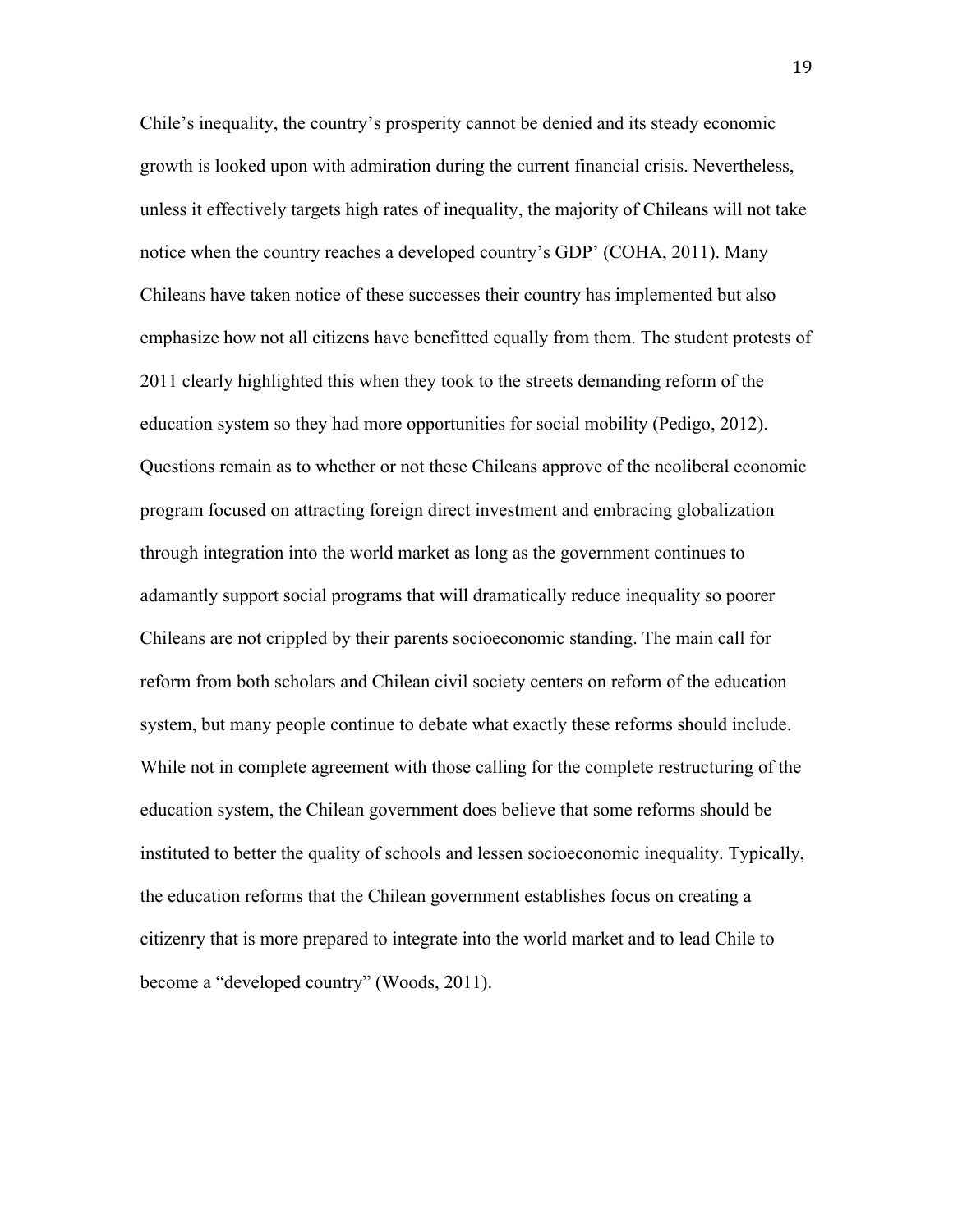#### **Globalization, Neoliberalism and Education**

Throughout history, the development of new technologies and tactics for exploration, colonization, and imperialism have brought about the increased interconnectedness of cultures and countries around the world. Today this interconnectedness – of peoples, cultures, languages, economies, and technology - is often referred to as globalization. While many definitions of globalization exist, I will borrow a definition from Carnoy and Rhoten (2002) to highlight how globalization directly relates to education: "Globalization is a force reorganizing the world's economy, and the main resources for that economy are increasingly knowledge and information…and if knowledge is fundamental to globalization, globalization should also have a profound impact on the transmission of knowledge" (2).

Now, scholars and educators often debate whether or not globalization has benefited or damaged educational institutions. One side of the debate emphasizes how students benefit from globalization because it encourages the sharing of ideas, theories, technology, curriculum and resources throughout the world; more diversity in resources allows for a broader educational base (Stroud, 2002). The other side of the spectrum emphasizes how globalization tends to spread Western ideologies, meaning that Western hegemonic discourse inundates educational institutions and often prevents students from developing their own opinions and beliefs. This hegemonic discourse, argues Joseph Zajda (2010), promotes the continuation of neoliberal ideology which creates a citizenry whose sole concern is cultivating their profitability: "Today, economic rationalism and neoconservativism have become dominant ideologies in which education is seen as a producer of goods and services that foster economic growth" (144). In connection to the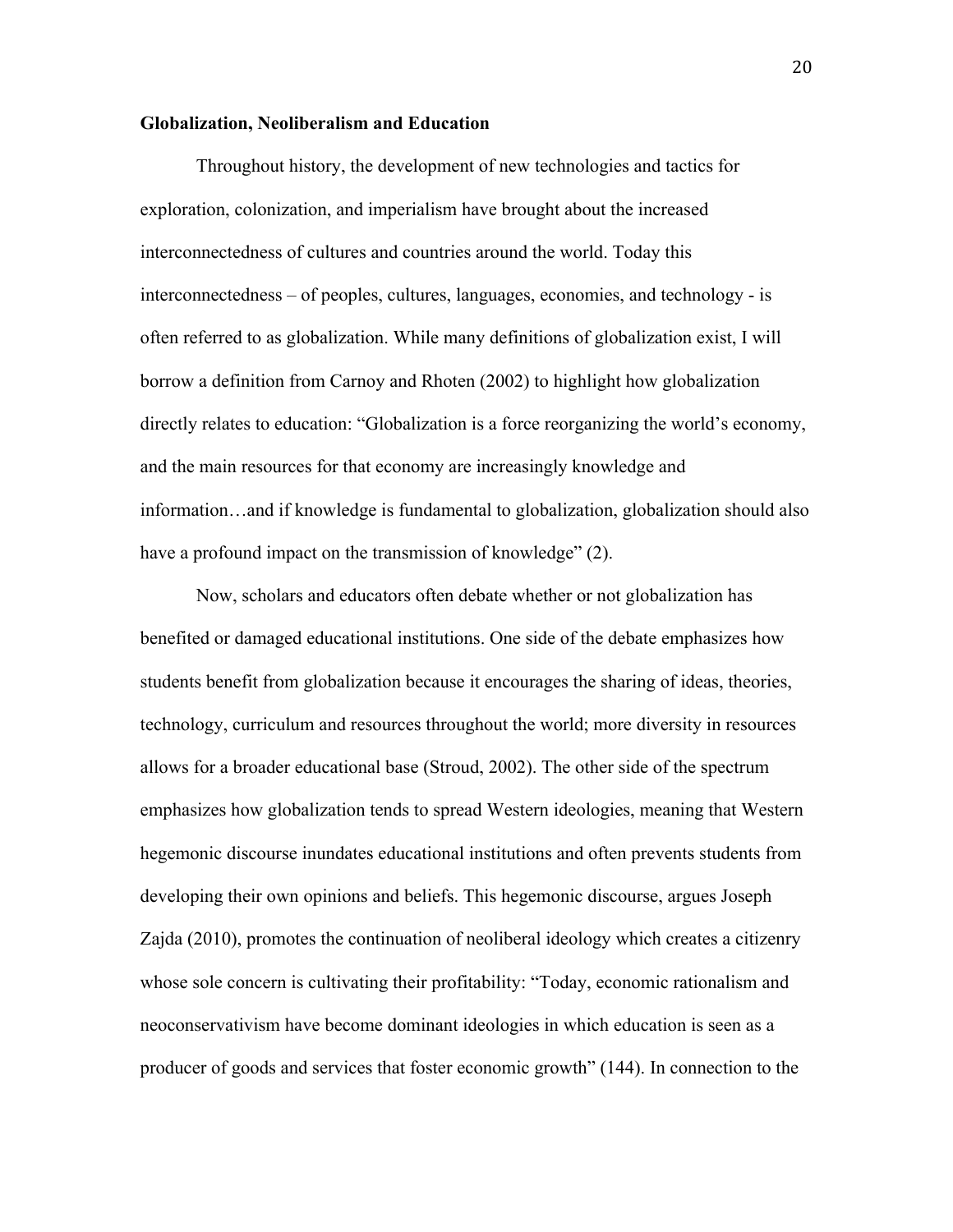argument that education now serves to advance neoliberal hegemonic discourse, scholars also highlight how international institutions such as the World Bank and United Nations create programs and projects to assist developing countries in raising their education systems to international standards. Zajda (2010) borrows language from Appadurai to argue that this, in fact, creates tension between "cultural homogenization and cultural heterogenization" or how neoliberal hegemonic discourse suggests new economic, political, and social dimensions of cultural imperialism. Some scholars argue that the increased sharing of information and the international standardization of education will eliminate the diversity in education worldwide, with all governments embracing neoliberal education reform and allowing education to be strictly a means for economic development. Without a doubt, this debate over the role of education in our interconnected world will continue because there is truth to both sides, but what is important is that educational institutions remain a place for students to grow and develop in order to find their place in society.

#### **English and Economic Development**

The sharing of knowledge and technology and the linking of countries' economies (globalization) has resulted in the development of a common language, a *lingua franca.* Over the past two hundred years and due in large part to British and then American influence, English has become this global language. English today is the most widely taught foreign language and in many countries it has displaced other commonly spoken foreign languages in the process (Crystal, 1997). It did not reach this number because the number of native English speakers increased, but instead it occurred as a result of the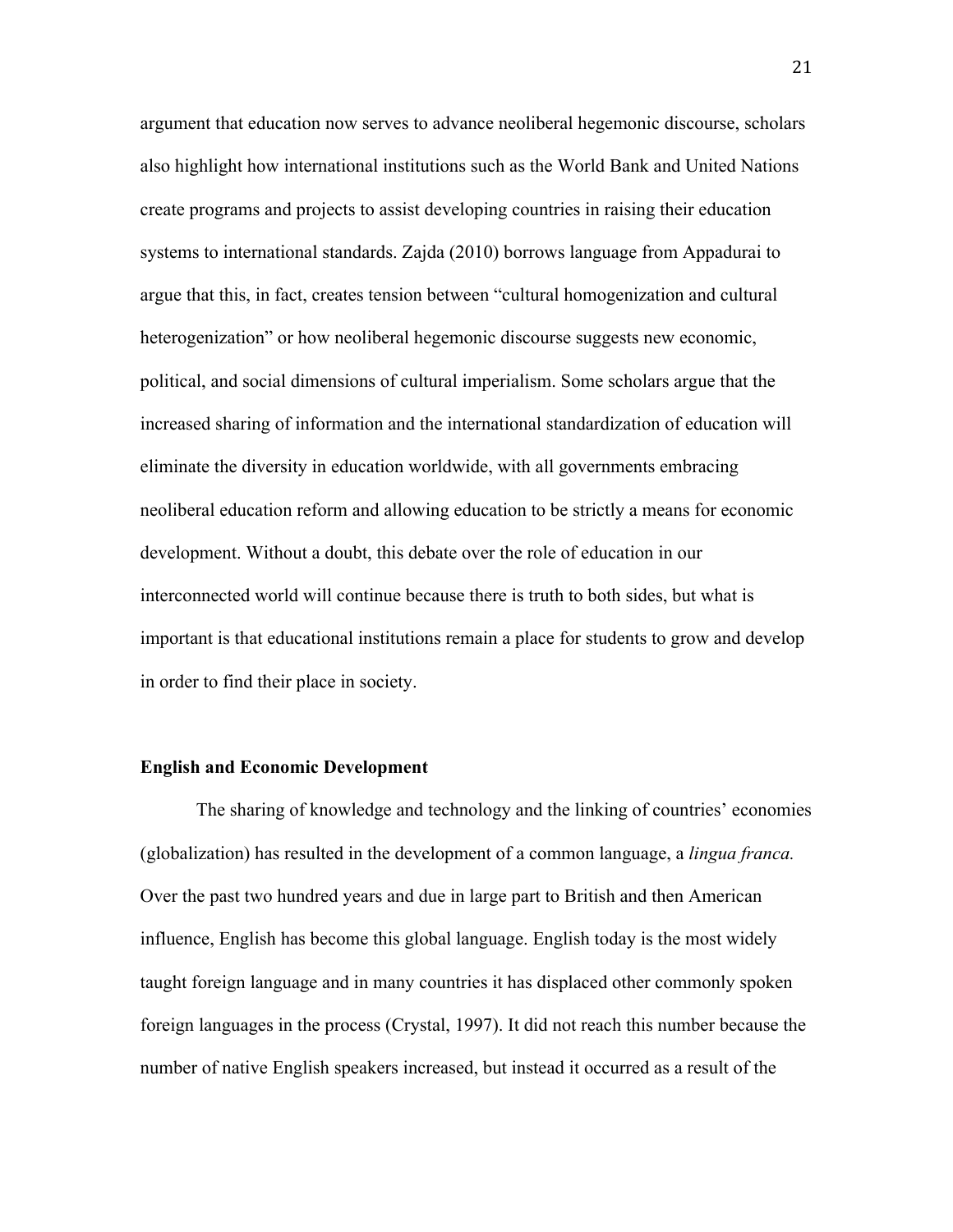increasing number of non-native English speakers who are studying English as an additional language (McKay, 2003; Crystal, 1997). While there are a variety of reasons people choose to learn English, the most prominent is that the ability to communicate in English allows people to participate more easily in international activities, primarily business.

#### **Controversy of English as a Second Language Programs**

English as the global language has caused a restructuring of many foreign language learning programs around the world and it has also caused governments to create and fund English education programs for many if not all of their citizens enrolled in public education. The development of these government funded English as a second language programs has created controversy in scholarship over whether or not governments understand the implications of their support of English education.

Scholars and government officials who champion federally funded English language programs call on a variety of reasons, all falling under two categories: economic development on the macro level and citizens' personal development on the micro level. Those against English as a Second Language (ESL) programs highlight how the promotion of English will result in cultural and linguistic imperialism, the disappearance of native and indigenous languages, and the furthering of socio-economic inequality at the national and international levels. The debate is highly politicized in many countries, but does not always divide across political parties. What side of the debate a scholar or governmental official stands on does not directly relate to their political affiliation. As globalization continues and the borders between countries and people become more and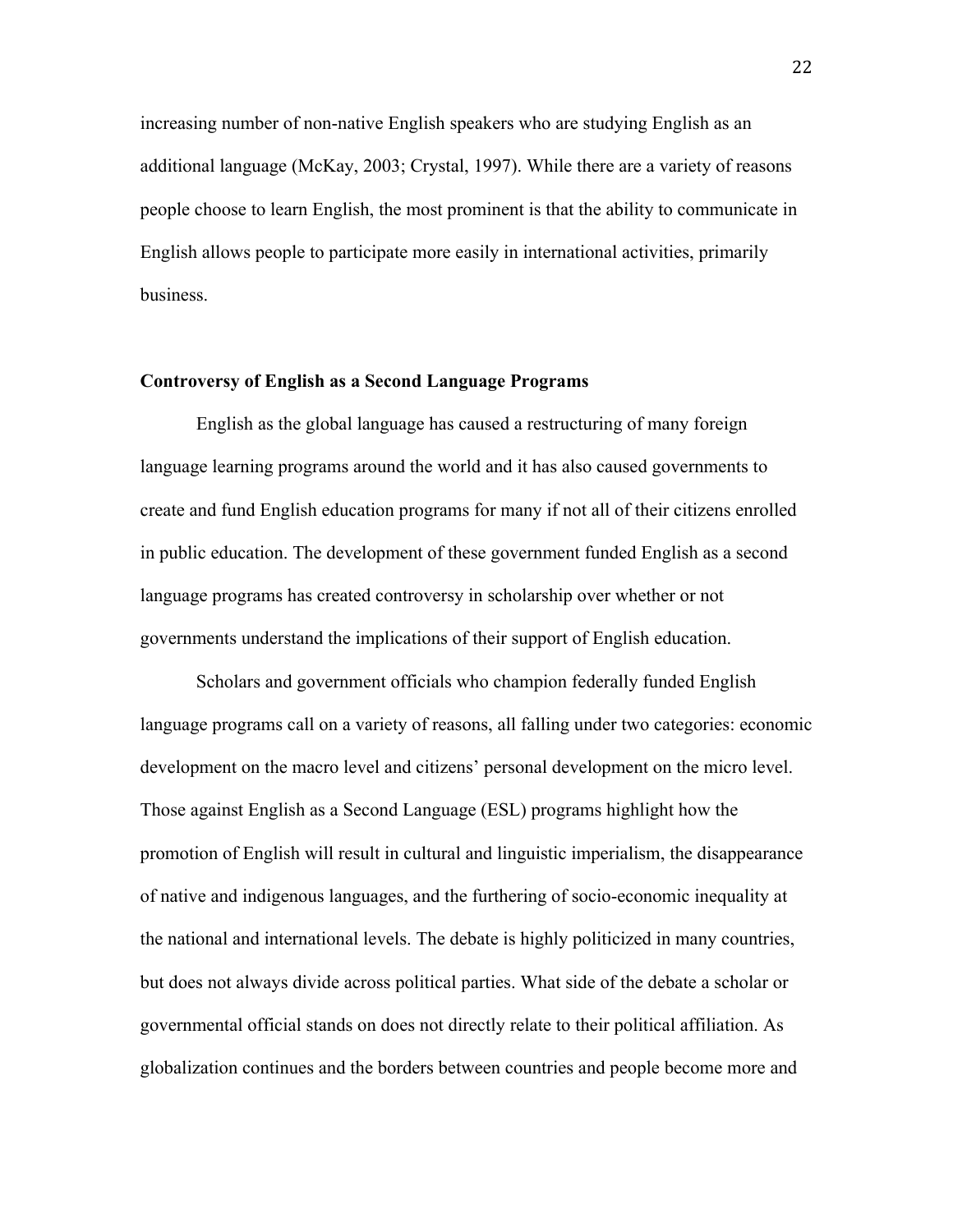more hazy, this debate will continue. This is why further research is necessary to dig deeper into the effectiveness of English language programs and the feelings of those students and teachers who have been educated in or taught in these English language learning programs.

Government leaders and scholars in favor of the creation of federally funded English language programs typically call on economic development as the main reason for the promotion of English language learning programs. The United Nations Education, Scientific and Cultural Organization (UNESCO) outlines its general education plan in the article "Education in a Multilingual World" by calling attention to the need for the adoption of English as a foreign language in order to participate in the global community while also upholding the cultural diversity of the world. UNESCO works with countries throughout the world, especially developing countries, to write English language programs because UNESCO believes that education is fundamental to economic development and progress (2003). UNESCO also sets the international standards for math and language, which provides further incentive for government leaders to follow their programs. They state that English will be the language for communicating with people around the world while native languages will remain part of a country's identity. UNESCO states that the proliferation of English will make knowledge more easily accessible since it can be shared from county to country. The sharing of knowledge will gradually open the doors for more and more people to be educated, thus moving towards UNESCO's goal of Education for All by 2015: "Increased mobility and digital interaction mean that proficiency in more foreign languages and intercultural competence is necessary for communication and participation in many areas" (UNESCO, 2003: 8). The

23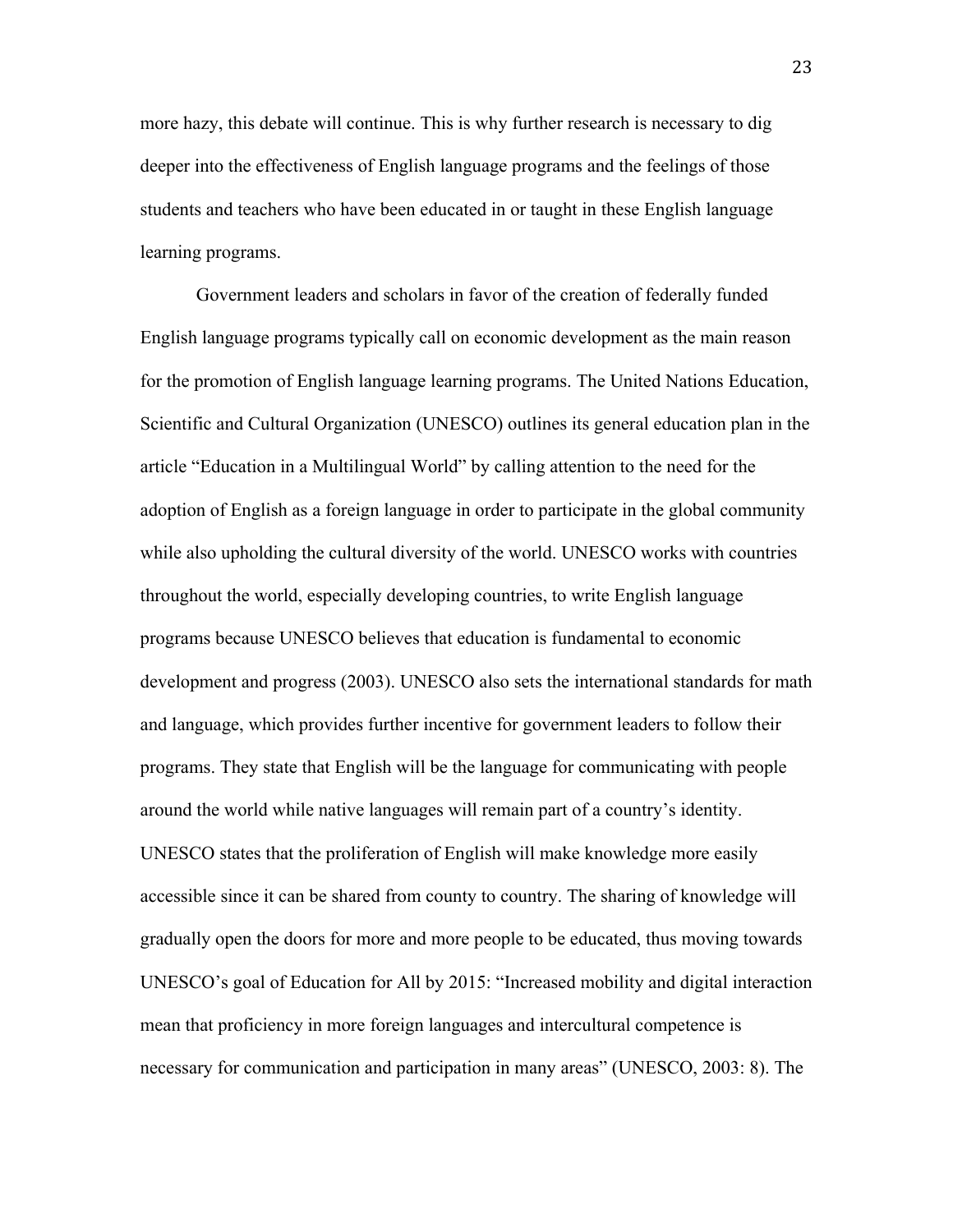problem with UNESCO's articles in support of English language programs and bilingual or multilingual education programs lies in the fact that they lack the data to support their beliefs that English language programs help countries "develop" economically. Their documents state that education and bilingual/multilingual programs promote economic development without clearly defining development. If the United Nations is going to advise governments on the educational programs they should initiate, their discourse must provide substantial data and a definition of the ultimate "development" goal.

Other scholars, economists, and politicians who call for the implementation of nationwide English language programs do so in response to hegemonic neoliberal discourse. In the 1980's and 1990's as many development agencies such as the World Bank, International Monetary Fund, and the World Trade Organization became involved in the development process for many countries, we see how these developing countries embraced a more neoliberal economic system. This neoliberal economic system emphasizes private capital, decentralization, open markets, individual choice, and competition (Usma, 2009). The neoliberal model values free trade and the opening of borders for capital investment and flow. In the name of economic development following the neoliberal model, governments around the world have sought to increase the Englishspeaking abilities of their citizens. During this time, education became a tool for establishing an educated citizenry who would prove to be strong workers for multinational companies in a variety of industries, such as banking, tourism and mining.

A sub-section of the neoliberal model of economic development is governments' goals of opening their countries to ever-increasing foreign investment and increased revenues of national companies through their ability to do business on a more global

24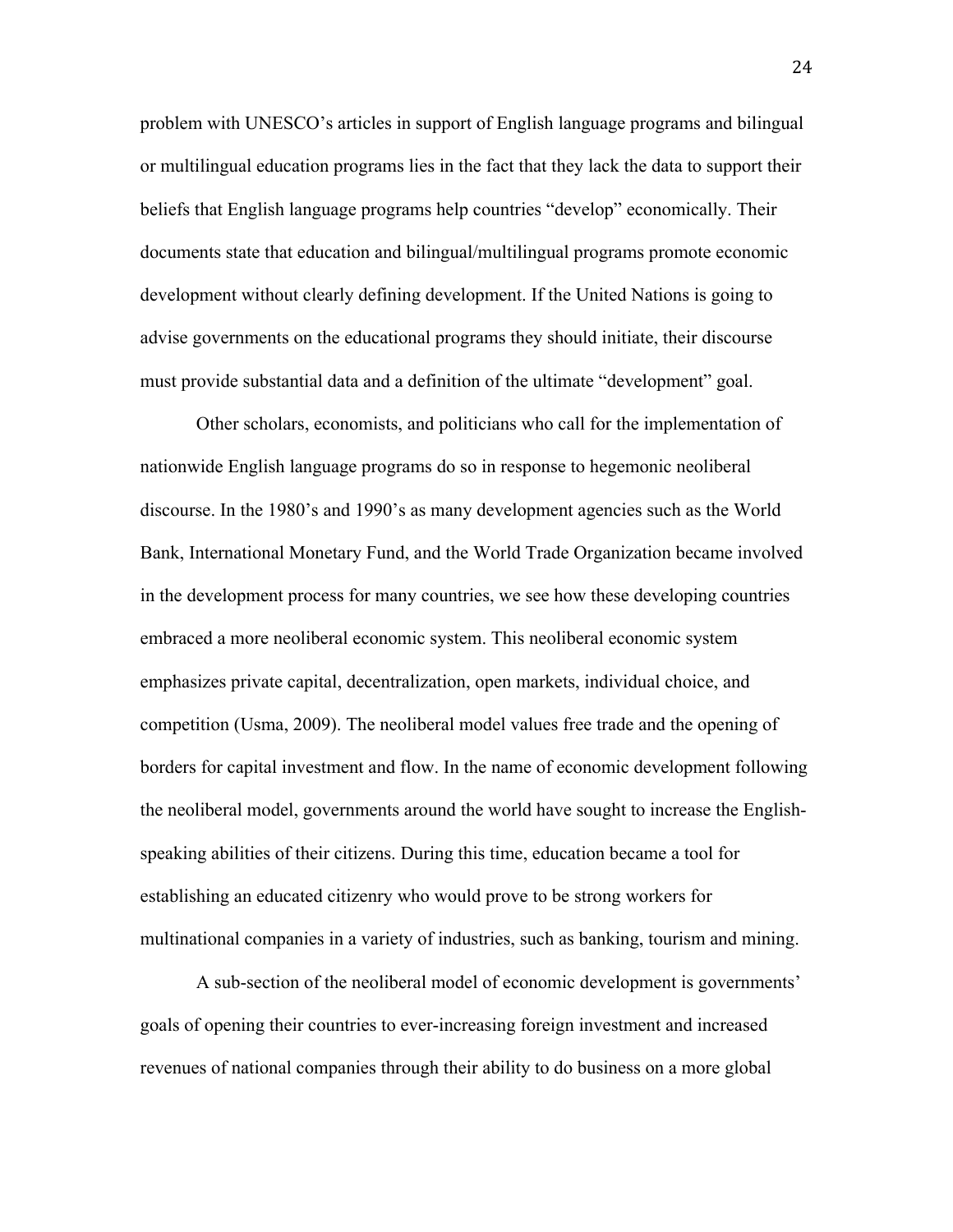scale. Speaking specifically about Chile, Delicio (2009) writes, "As the use of English expands around the world Chilean authorities continue to emphasize the importance of English, not only as a communication tool but also as a means for integrating Chile into the global economy" (84). Case studies in a variety of countries by *Euromonitor International* (2010) revealed that the level of foreign direct investment (FDI) is the highest when English is the *lingua franca* of a country. Most national companies require large numbers of their citizens to speak English because it allows them to trade on an international scale. Also, multinational companies are more likely to outsource large amounts of their work if a country has a bilingual working class. Scholars and governments regard offering English to be a "key competitive advantage in difficult employment environments" (Goodman, 2007) and thus choose to fund the long-term investment in English education even when direct economic growth is not immediately visible. Governments recognize that boosting English skills should enhance employment opportunities for citizens from all social classes and therefore the overall standard of living of their country would rise.

Another way the neoliberal model of development manifested itself was in education systems. A large number of governments in developing countries overhauled their education systems in the 1970's and 1980's. Privatization became a practical way for governments to reduce their spending as was demanded by international organizations and when complete privatization was not an option governments cut their education budgets. Three neoliberal preferences for educational systems were that it be costeffective (limit public funding), decentralized (removal of the central bureaucratic control over education) and efficient through increased competition (McNamara, 2007). Students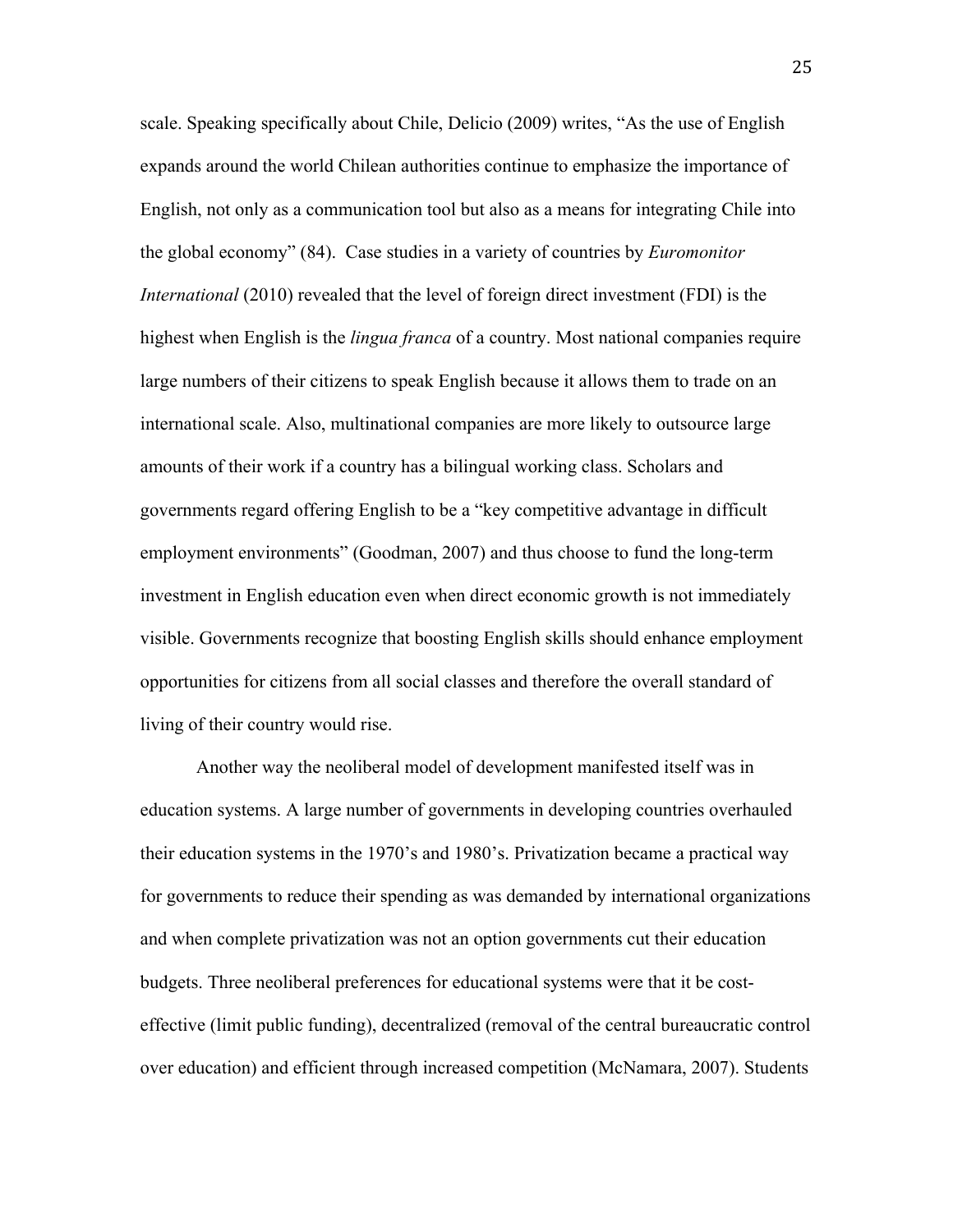from wealthier backgrounds attended the better-equipped private schools while those students whose parents could not afford private school were forced into attending underfunded, poor-performing public schools. The private education system was better equipped to provide students with stronger levels of English, which meant that only the rich had access to the country's good jobs (*Euromonitor International,* 2010). By the 1990's, many developing countries moved toward a more egalitarian education system with one of the first reforms focused on improving English teaching standards in public schools with the hope of establishing a citizenry proficient in English (Usma, 2009; *Euromonitor International,* 2010).

Government leaders and scholars also highlight the importance of English education programs for tourism, believing that tourism also increases the wealth of a nation. People who speak the global language can work in hotels, restaurants, and other service industries, which will ultimately increase tourism because foreigners will be more likely to travel to the country if they can communicate with some of the people they come into contact with (Usma, 2009). The strengthening of a country's tourist industry will increase revenues for the country that will (arguably) benefit the country as a whole. In addition to tourism, technological industries have also experienced a rise in the need for English proficiency. Sharing technology across international boundaries allows for improved efficiency and the increasing improvement in the quality of products. English is a tool to obtain a technology transfer from other countries (Delicio, 2009). National and multinational technology companies value workers skilled in speaking English because it strengthens their abilities to work with other companies around the world (*Euromonitor International,* 2012). These factors provide even more incentive for governments to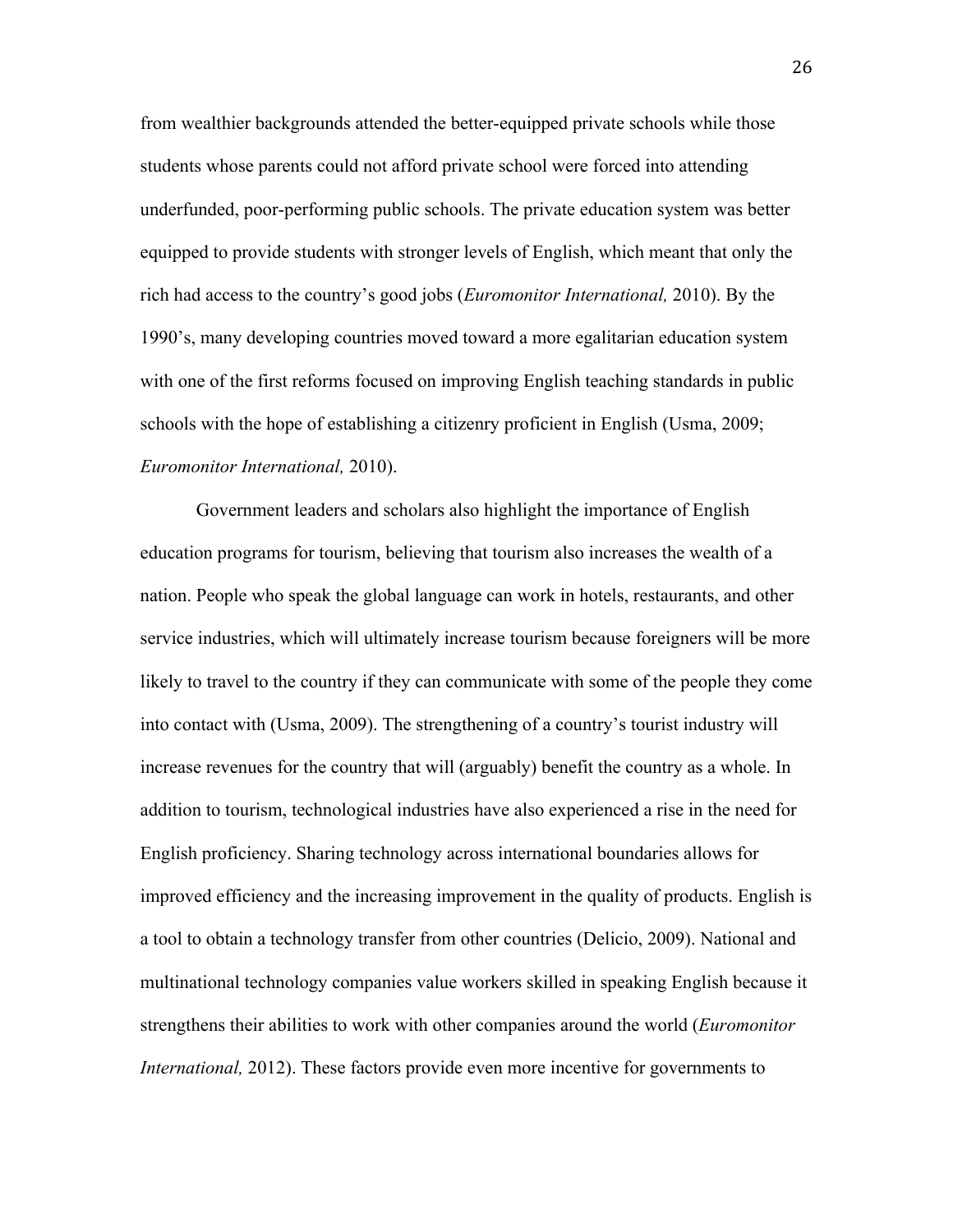further English education in their countries in order to gain additional investments from abroad.

Hegemonic development discourse also emphasizes the importance of learning English on an individual level. Supporters of this believe bilingualism improves a person's job competitiveness and provides them with better opportunities in the work force. Former Chilean Minister of Education, Sergio Bitar, clearly expresses this connection between English acquisition and neoliberal development discourse when he states, "We have some of the most advanced commercial accords in the world, but that is not enough. We know our lives are lined more than ever to an international presence, and if you cannot speak English, you cannot sell and you cannot learn" (Rohter, 2004). "English is like the dollar' because it is considered a global language and an important tool for accessing better job opportunities and becoming successful in life" (Delicio, 2009: 84; Mena, 2000). Globalization has made English necessary for individual economic growth. Since companies seek employees with a strong command of English, individuals with good English language skills will often earn more than an employee who does not speak English or has a limited ability (*Euromonitor International,* 2010*).* The individual reasons for national English language programs focus on the need for all citizens to reach proficiency so they have access to better jobs and high salaries, competitive in the job market and the 'knowledge based economy'" (Usma, 2009:12). While it is commonly accepted that learning English strengthens development – it is fiscally beneficial for society as a whole – in recent years more academics have expressed doubt in regards to the economic value of English and have responded by conducting research projects focused on eliminating general misconceptions. Francois Grin (2001),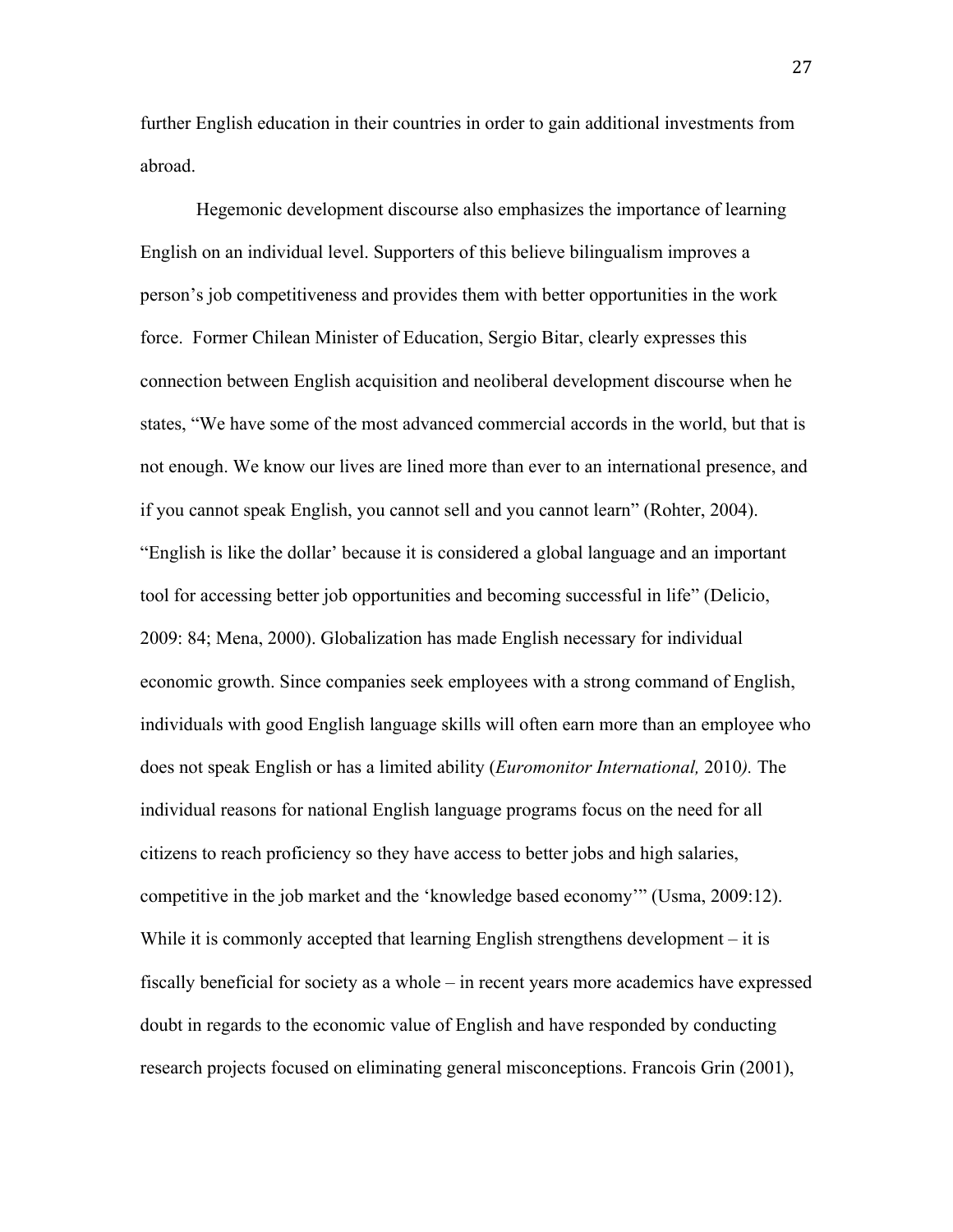in his article "English as Economic Value: Facts and Fallacies," began his research project on English language development in Switzerland because of commonly expressed concerns associated with the promotion of English as an economic benefit: "the relevance of language as a defining element of economic processes and the acquisition of human capital, language teaching as a social investment, the economic implications (costs and benefits) of language policies, language-based income inequality, and language-related work as an economic sector" (2). Grin found that the economic benefits of English skills directly relate to the level of international trade the country participates in: "the order of the magnitude of the returns on English competence can be expected to become increasingly higher in the future with the global intensification of international trade" (Grin, 2001:11). Grin was also careful to point out how the relative value of English will progressively wear away in the future as competence in English becomes more widespread, which it most likely will in countries where English skills generate higher salaries. He concludes by highlighting how countries must establish language policies based on the fact that currently English is worth learning, but that restricting second language learning to only English will be catastrophic because this would not take into account the basic economic principles of supply and demand and thus would not prepare a country for long-term development (Grin, 2001). As more and more countries embrace national language programs for economic development purposes, it will be necessary to continue to investigate both the economic and social benefits of these programs.

Scholars opposed to national English language programs – or at least opposed to the way in which the majority of them currently function – underscore two categories of problems inherent in this system: cultural and economic. Culturally, scholars worry about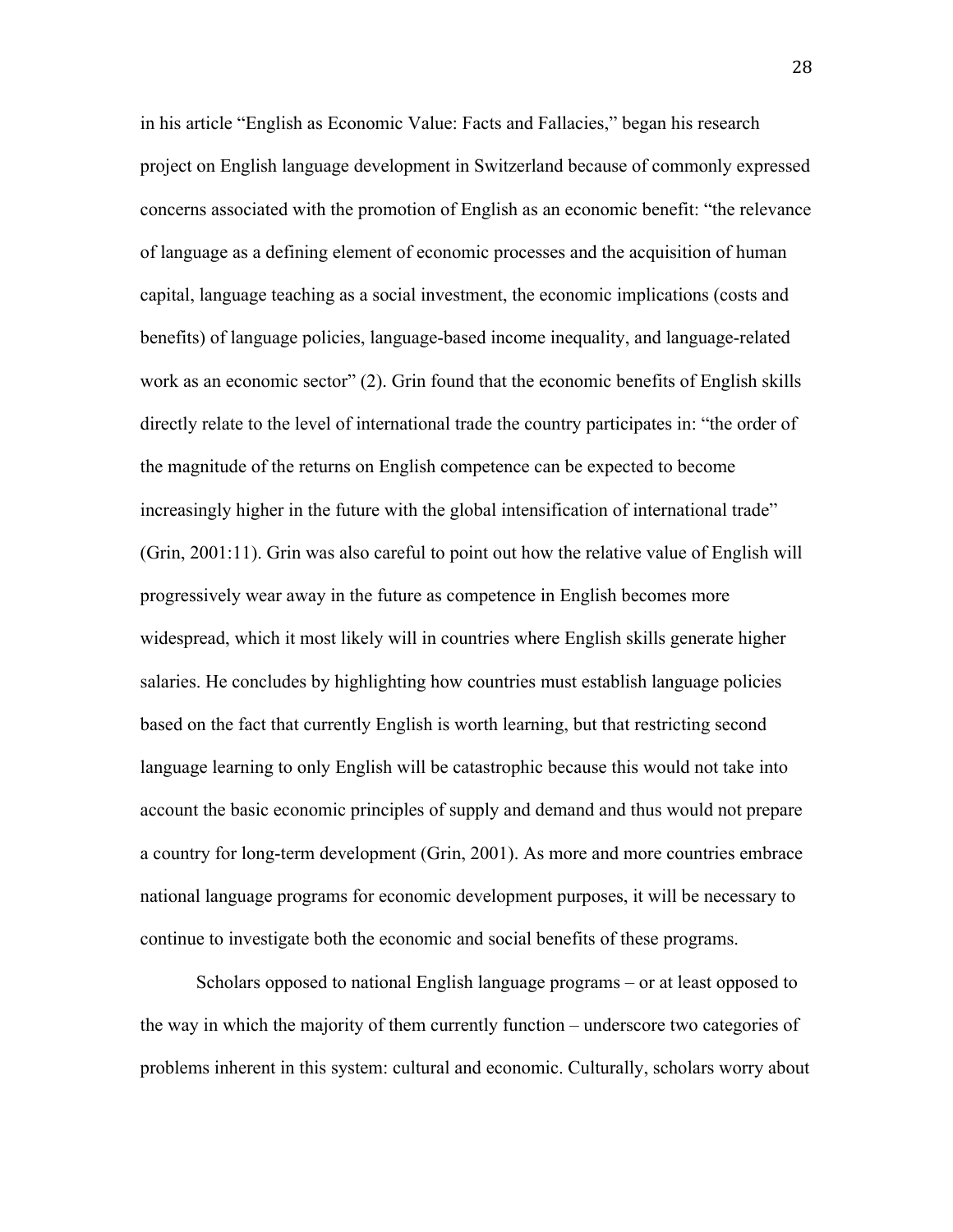cultural and linguistic imperialism and the disappearance of native and indigenous languages. Economically speaking, scholars concern themselves with the broadening of capitalism, intensifying socio-economic inequality and increasing debt for developing countries. At the very heart of a government's promotion of one foreign language lies the idea of cultural and linguistic imperialism. When a government chooses English over other foreign languages, they acknowledge that English is the global language and in consequence state that English is more important than all other languages in the world (Crystal, 1997), including the national language or languages of that country.

In the name of development and integration into the world market, governments are allowing their culture to be overrun by an outsider and that outsider's culture (Usma, 2009). Katharina Glas (2008) speaking in regards to Chile's English Opens Doors Program illuminates how this focus on English may threaten Spanish and lead to a reduction in Chileans' ability to speak Spanish when, in fact, Spanish is the national language and all Chile's neighboring countries speak Spanish. Glas (2008) continues by discussing the importance of studying other foreign languages for non-economic motivations such as access to diverse cultures, plays, literature and films in their original language, and personal relationships with people from other countries. Questions arise out of this controversy: is a country where everyone speaks English as their second language really worth the loss in cultural and linguistic diversity? In connection to this loss of diversity, scholars argue for the implementation of bilingual educational programs in languages other than English, especially indigenous languages in the specific country. As English spreads to every corner of the earth, indigenous languages face extinction. Jaime Usma (2009), studying Colombia's national English Program, realized that while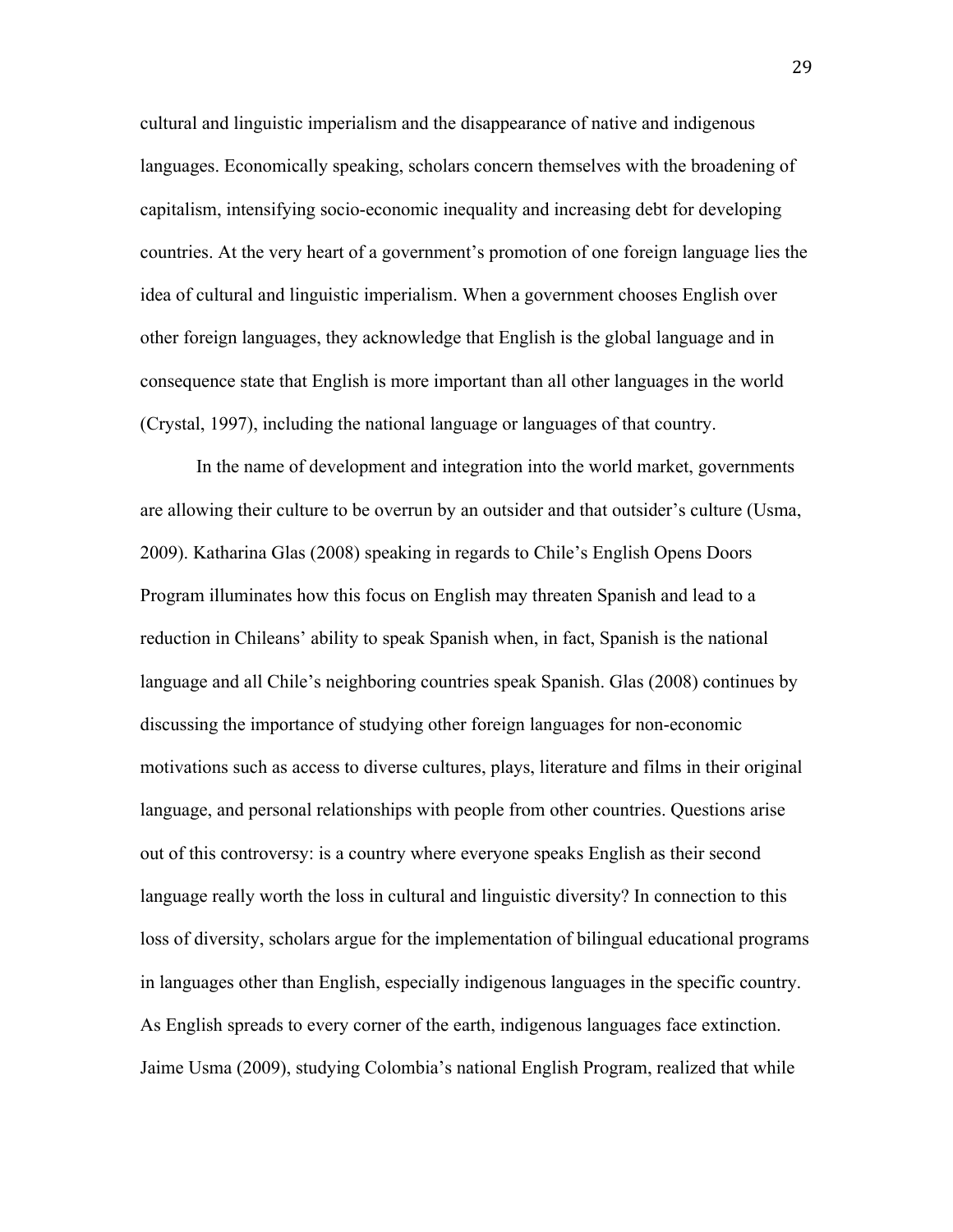the Colombian government promotes a bilingual country by 2019, they are forgetting about the country's indigenous population who already struggles to maintain their languages in the face of Spanish language dominance. "In times in which languages are stratified according to their instrumental value in the job market, and languages such as English gain a higher status based on the assumption that they provide better possibilities for employment and traveling, indigenous languages are deemed to be undervalued and disappear (Usma, 2009:12; de Zárate, 2007). While not completely denying the importance of English language programs, these scholars emphasize the shortcomings of these programs and advocate reforms to promote cultural sensitivity and recognition of other languages.

Those opposed to the spread of English as the global language also commonly underscore how learning English as a second language did not become popular because of the number of people worldwide who actually speak it, but instead because English is the language of influential political and economic institutions.

English is dominant in international politics and commerce, its privileged role being strengthened through such bodies as the United Nations, the World Trade Organization, and regional groupings such as the North American Free Trade Agreement and the European Union…Reference to English as a 'global language' has therefore much less to do with demography or geography than with decisionmaking in the contemporary global political and economic system (Phillipson, 2001:3).

These scholars see the promotion of English learning programs as a reinforcement of the "developed country vs. developing country" divide that has existed since colonial times,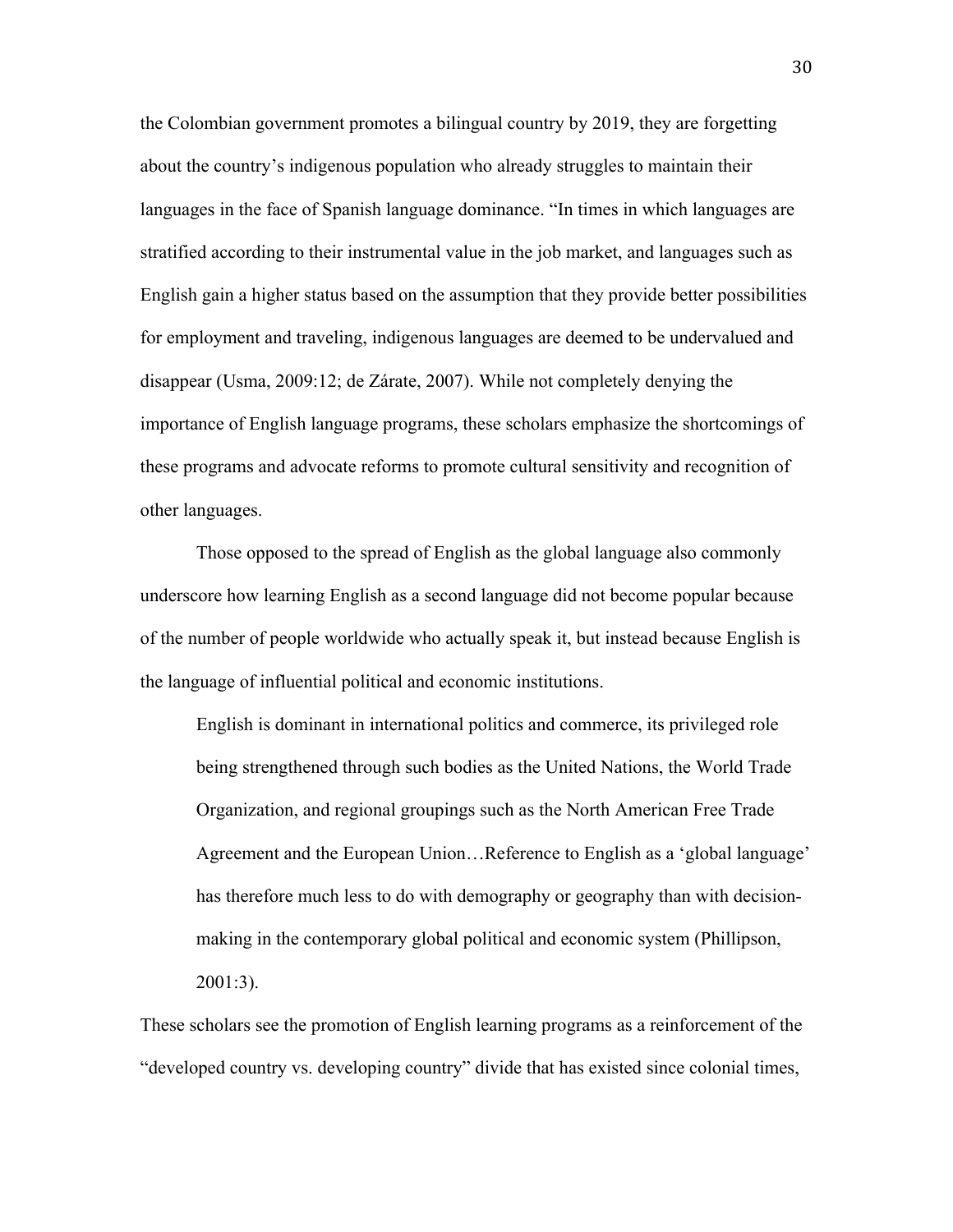where developed countries of the northern hemisphere benefit off the work and resources of the developing countries in (primarily) the southern hemisphere (Kotz, 2002). In Grin's conclusion of his research project on English as economic value in Switzerland, he was careful to point out how English language programs could have negative distributive effects: "in short, these effects imply a redistribution of economic and symbolic power from the rest of the world towards dominantly English-speaking countries (and most probably towards the political and economic elite in these countries)…and one must evaluate whether we are really willing to encourage this redistribution" (Grin, 2001: 12). In Phillipson's article "English for Globalization or for the World's People", he stresses how sponsorship of English language programs is a cyclical process that begins and ends with international organizations and multinational corporations who profit off the advancement of English (2001) and ultimately he calls for developing countries' governments to re-examine their motives to ensure that these programs actually benefit their citizens and that English is not impeding on the country's own culture, language and tradition.

Scholars not in support of English language programs also stress the economic controversies within these programs. Left-leaning scholars express concern over the commodization of English and how this reinforces capitalism. Katharina Glas (2008) highlights how this discourse reinforces neoliberal, capitalist, individualistic ideology by changing the fight from the collective to the individual, pitting employees against one another, competing to become more skilled and thus make more money; instead of workers uniting to demand better working conditions and salaries. Glas (2008) also focuses on how this discourse encourages citizens to consume more and more products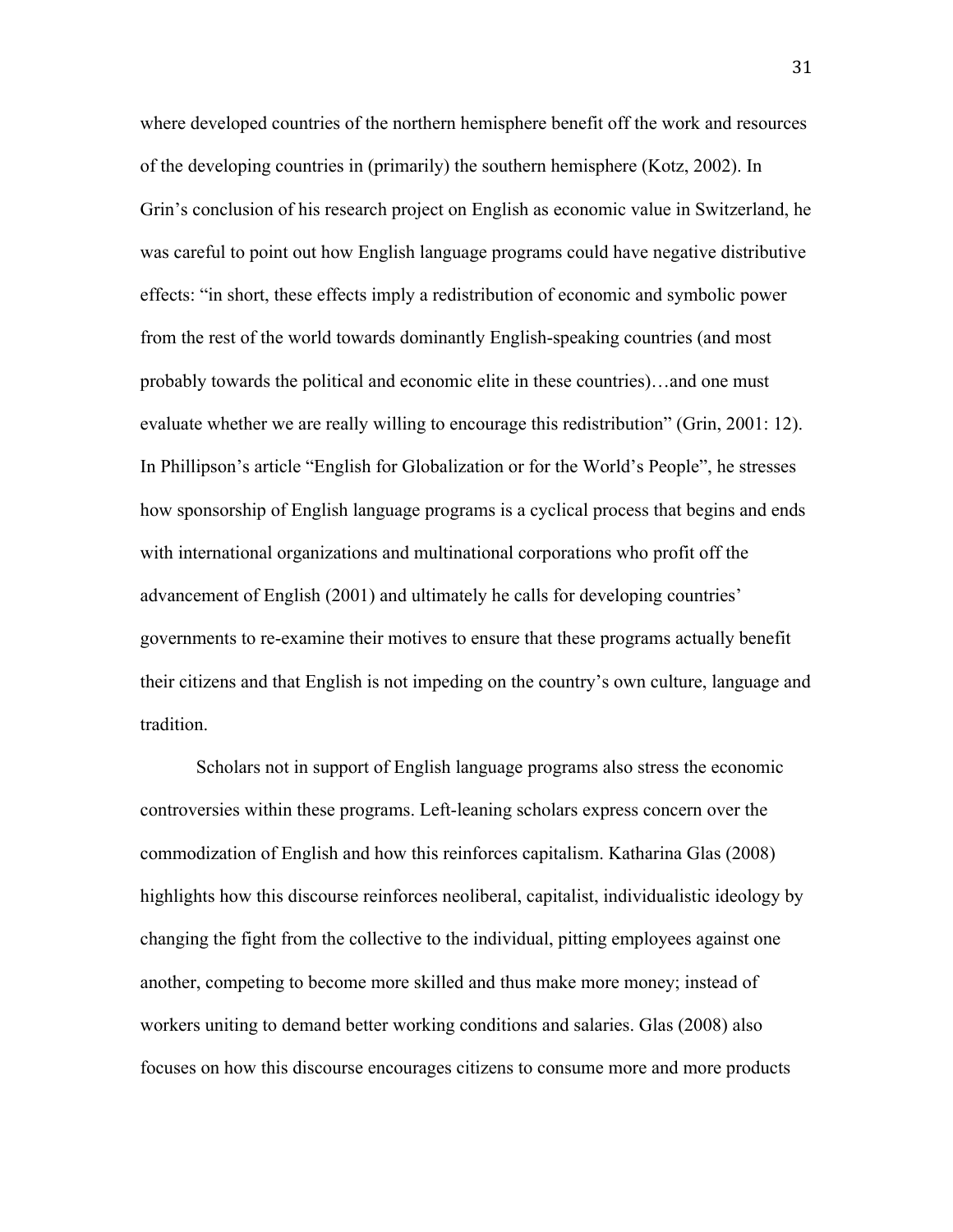by following in the footsteps of the West. This focus on development through neoliberal methods causes governmental leaders to reject progressive ideology, which (arguably) furthers already significant socio-economic inequality in these countries.

Despite efforts to reduce inequalities in the education system by funding English education programs, private schools and institutions will continue to provide better language programs, which means that elite students will continue to score higher on standardized tests in English and be more competitive in the job market. These governments lack the financial resources to truly compete with those in public schools (Guadarrama, 2006). Now that the government sponsors bilingualism and increased foreign investment, society will become even more stratified based on educational level and socio-economic standing (Usma, 2009). While an unintended consequence, various scholars call attention to how English education programs strengthen the capitalist system and systemic inequality. Instead of funding national English programs, these scholars call for reallocating these resources towards more equitable programs (Matear, 2008). These scholars view inequalities in education as systematic and thus can only be made more equal with changes to the system as a whole.

#### **English Opens Doors Program**

With backing from UNESCO and many development scholars, in 2003 Chilean leaders implemented the English Opens Doors Program, which "aims to improve national economic competitiveness and promote equity by extending English language learning to all students in publicly funded schools" (Matear, 2008: 132). In their search for the proper way to develop in the post-dictatorship era, Chilean leaders have used education

32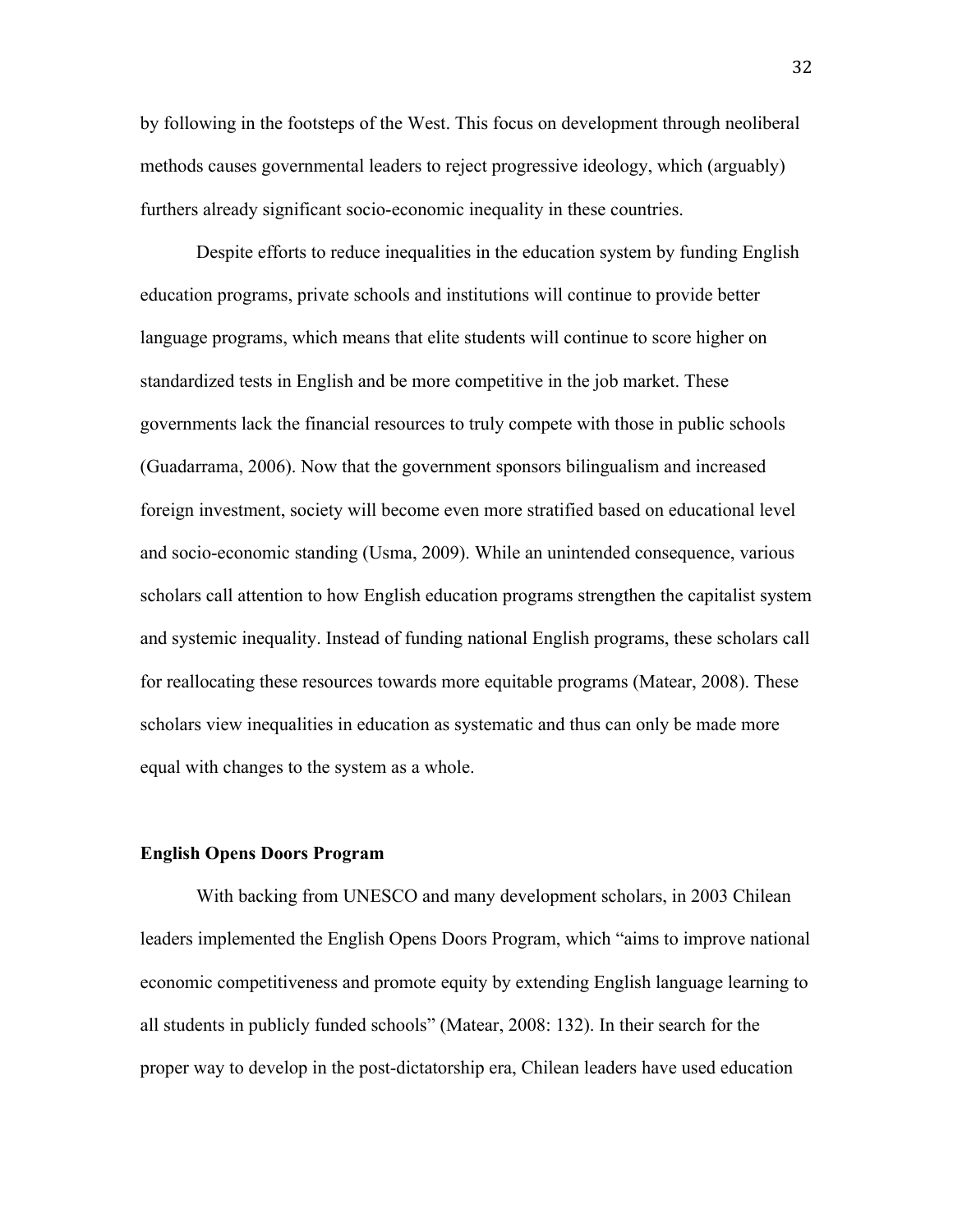solely as a means to increase economic production. They have shaped their education policies to reflect this view instead of recognizing the value of education as bigger societal need.

Specific literature on the EODP has primarily focused on the quality of the curriculum the government sponsors: its successes and shortcomings. San Francisco State University Professor Sandra McKay in her article, "Teaching English as an International Language: the Chilean context" (2003), found that the Chilean Ministry of Education successfully established a way to promote foreign language learning without removing Chilean culture by writing their own curriculum, *Go for Chile.* By endorsing English learning but combining it with the country's cultural norms, students will be more likely to value this accumulation of knowledge. Rosa Delicio (2009) also studied EODP curriculum, but unlike McKay, Delicio argues that MINEDUC established a receptive language program instead of an active one: "English is only a tool to obtain information or means for technology transfer from others, because in Chile we have nothing to tell the world" (85). While it is important for English curriculum to include Chilean culture it is also necessary that curriculum be broad enough that students are able to contribute to the global system instead of just learning from it.

Moving away from curriculum-focused research on EODP, Dr. Ann Matear analyzes the effects of the program on promoting equitable access to English language learning in all publicly funded schools. EODP's additional provisions for lower income students in poor school districts should, in theory, decrease the levels of inequality in connection with English language knowledge. Matear (2008), however, argues that motivation levels are not equal across socio-economic levels, which hinders the

33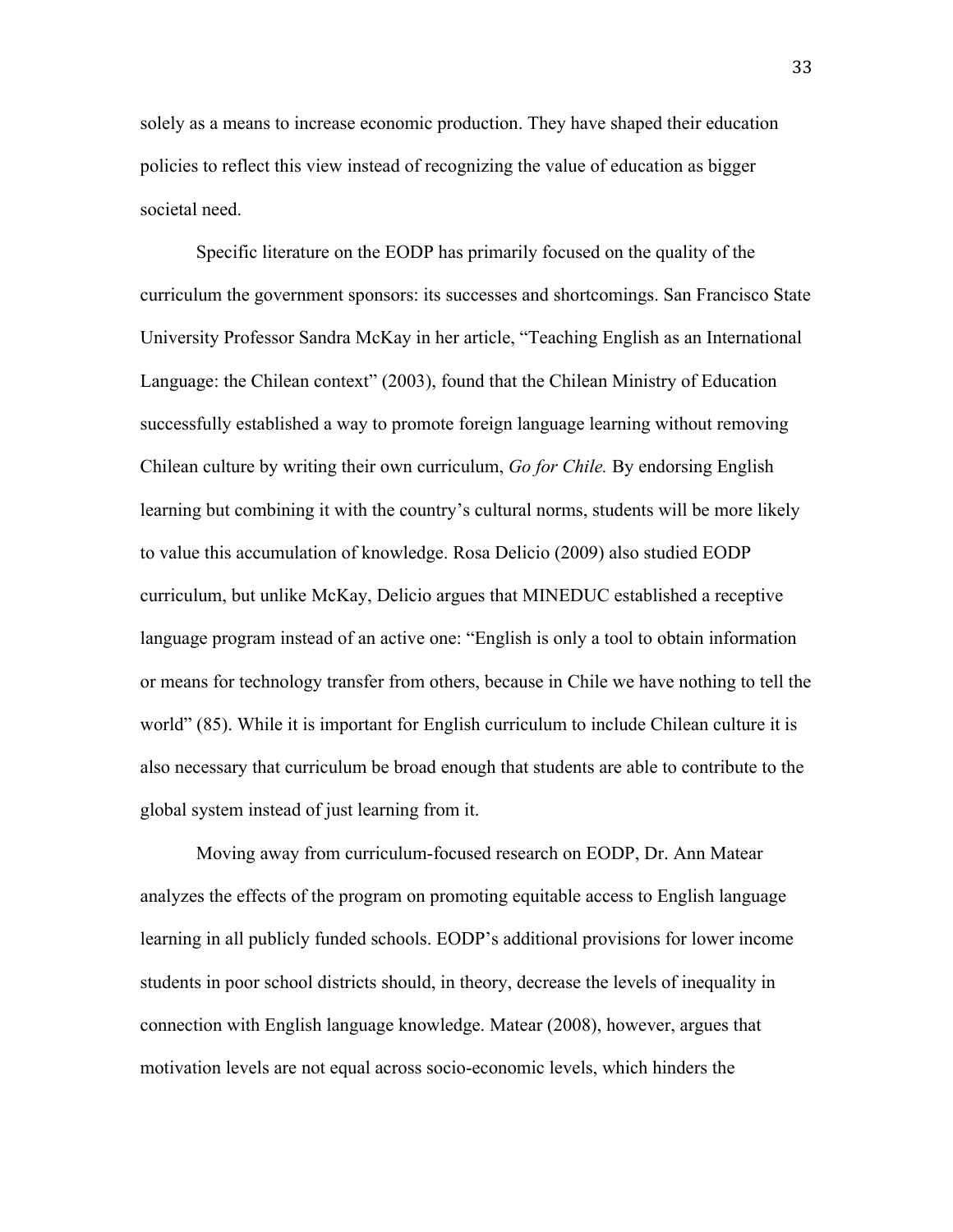effectiveness of the program. Systemic inequalities will not change solely through rhetoric and agendas stressing equal opportunities for all. Matear (2008) concludes by stating that until the Chilean government makes changes to the system, "English is likely to continue to act as a gatekeeper to positions of wealth and prestige, despite investment by the state in language learning, and will open doors for some but not all" (143). More research is necessary to determine whether MINEDUC's original goals for the EODP are being met in order to understand the advantages and disadvantages of national English learning programs. Globalization has caused governments to promote English language skills in their countries, but questions remain as to whether or not bilingualism increases the economic development of a country and, if it does, whether or not the risks are worth the wealth.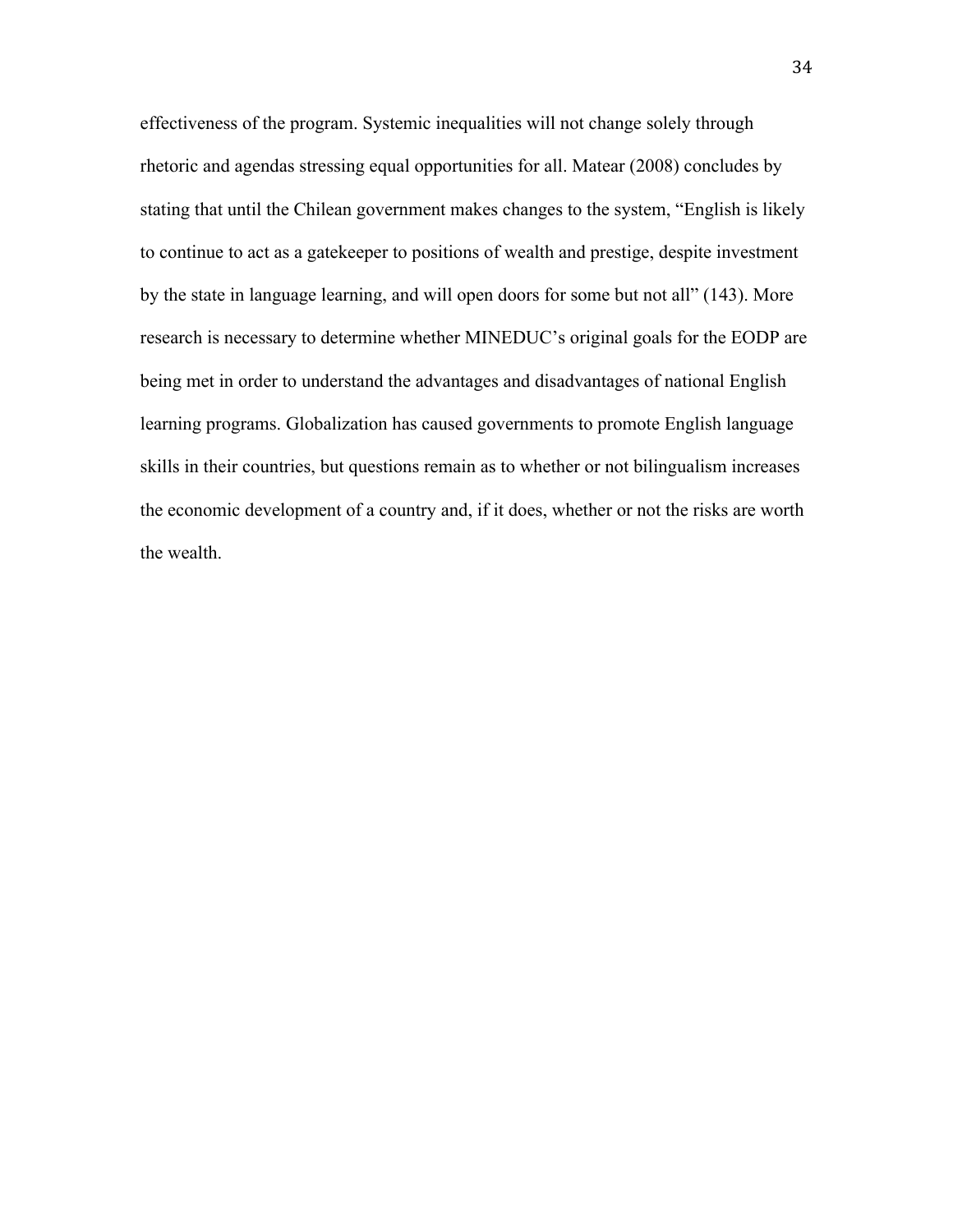#### Chapter
3: Methods

Over the years as countries around the world have become more and more integrated economically, politically, and culturally there has been a rise in the need for a global language. Due to a variety of reasons, English has stepped up to fill that role. This has caused many governments, especially in developing countries, to develop national English language learning programs with the hopes of creating a citizenry who proficiently speaks English and thus can better participate in our current world system. The Chilean government has outlined its beliefs in the power of creating a bilingual citizenry: English proficiency opens the doors for the country's macro-level development and also provides individual opportunities for the Chilean people. Despite the powerful rhetoric of the Chilean government and other development agencies such as the United Nations, many scholars still have reservations about the benefits English language learning programs offer Chilean society.

This research project sought to decipher whether or not a small group of Chilean citizens are of the same mind as the Chilean government; whether or not they deem English to be as vital to their country's development as the government declares it to be. By surveying and interviewing a group of university-aged Chilean students who were educated in public schools around Santiago, my hope was to determine whether or not they felt that English truly opened them up to more opportunities than they would have had if they did not learn English and whether or not they believed that English really benefits the Chilean people as a whole. During my time working with these ninety-eight students, I was able to hear their thoughts and opinions and my hope is that this project

35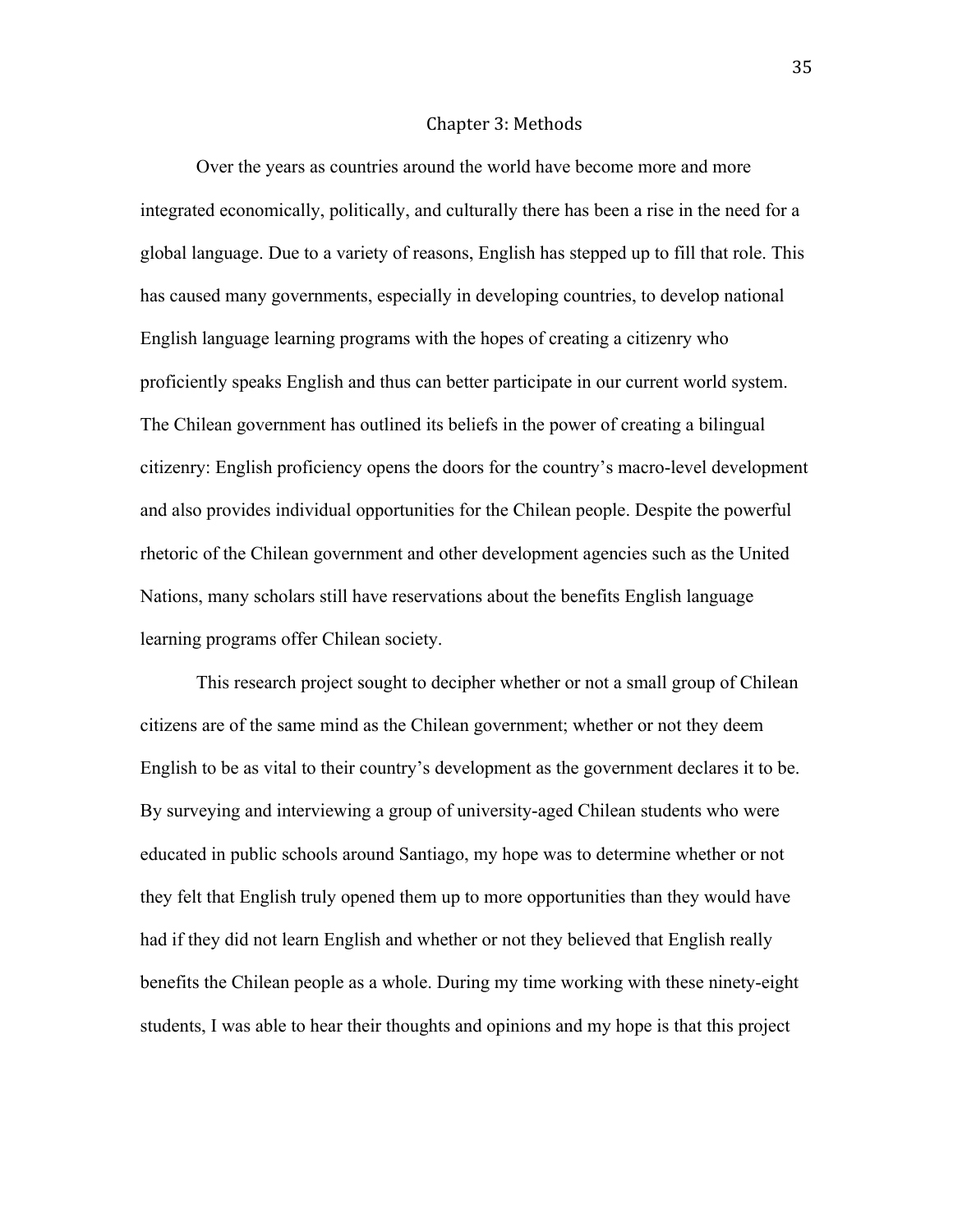will grant the opportunity for a group of Chilean students to serve as a check on the Chilean government.

# **Setting**

This study took place at DuocUC Plaza Vespucio, a private professional and technical institute in the community of La Florida in Santiago, Chile. There are more than ten DuocUC campuses throughout Chile, but this one was chosen because, as one of the largest sites, it contains a diverse student body from various socioeconomic backgrounds, with assorted academic and work experience and distinct careers objectives. This DuocUC site offers more than twenty specialties within ten departments, such as the school of tourism, the school of business and administration, the schools of communication, construction and design, the school of engineering and the school of information technology. Students at this site come from all over Santiago in order to study in the program of their choice.

The research for this study was conducted both on campus and also in a coffee shop next to the campus. Surveys were administered in the students' English classes. I conducted interviews in both the courtyard of the school and also in a café next to the campus since all that was required was the interviewee, a comfortable place to sit, a quiet environment and my notepad to take notes. I found that when given the choice participants generally preferred the café because they said they wanted to take a break from their schoolwork.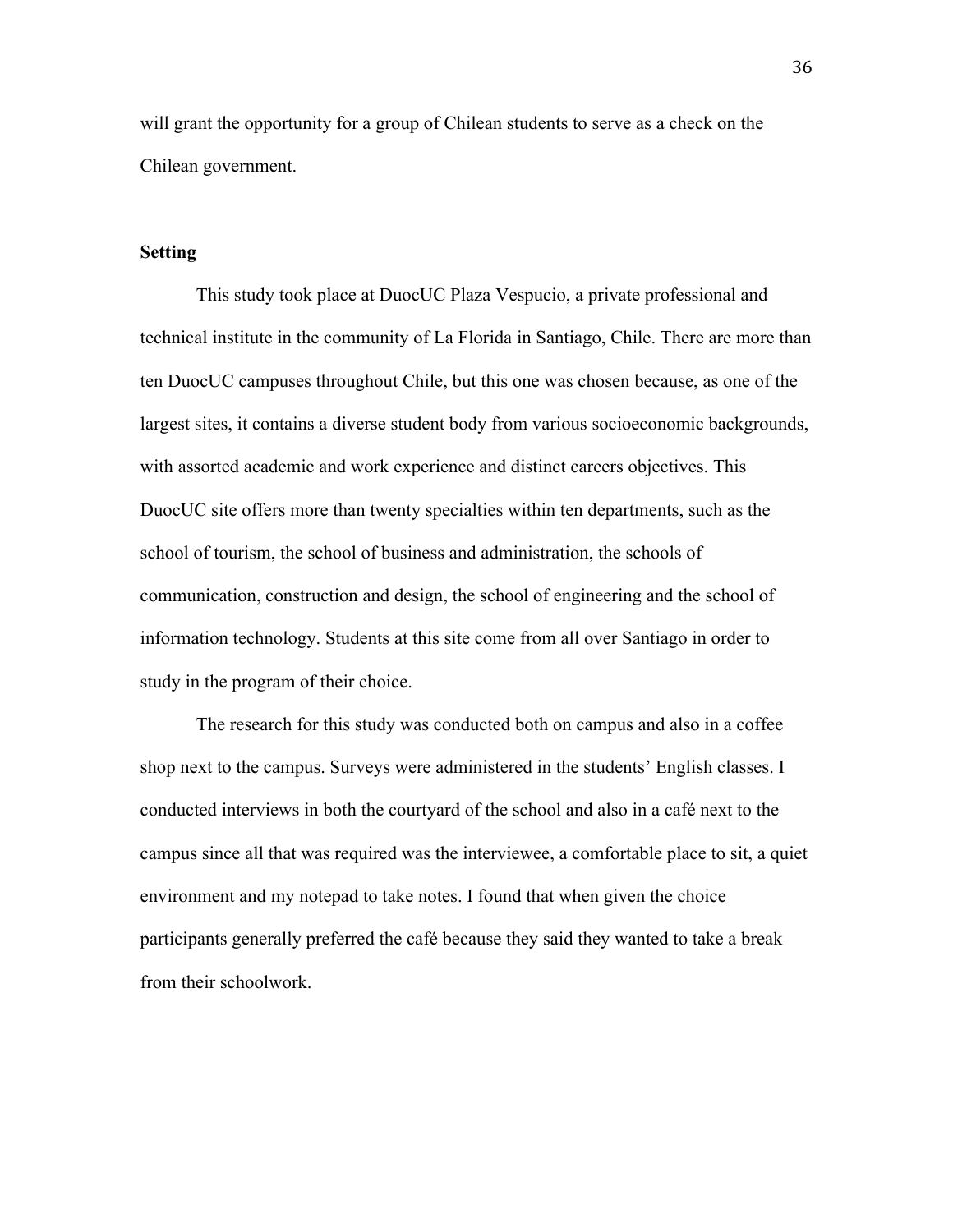# **Participants**

The sampling used by this researcher was convenience sampling. The participants were restricted to students at DuocUC Plaza Vespucio enrolled in English classes who had been educated at public elementary and secondary schools in Santiago and who were willing to participate in the study. Participants of this study included ninety-eight students from level one, level two and level three English classes who were studying in programs such as business administration, administrative engineering (to be administrative assistants), accounting, publicity, marketing, human resources, and graphic design. The eight students who participated in one-on-one interviews were selected based on how they answered certain questions on the survey. For example, when a student expressed an opinion drastically different from their classmates I sought to interview them if they were willing.

The participants were all between the ages of eighteen and twenty-eight, with seventy percent of them being between the ages of eighteen and twenty-three. Additionally, all of the participants were Chilean and had at minimum spent their high school careers in the capital city of Santiago. All those surveyed and interviewed had high school diplomas and were enrolled in an accredited program at DuocUC in order to receive technical and professional certificates or degrees. Also, all those surveyed and interviewed had some previous English language classes.

#### **Measurement Instruments**

In this research study, I used both a survey and a personal interview. I used the survey to gain an understanding of a larger populations' view of English language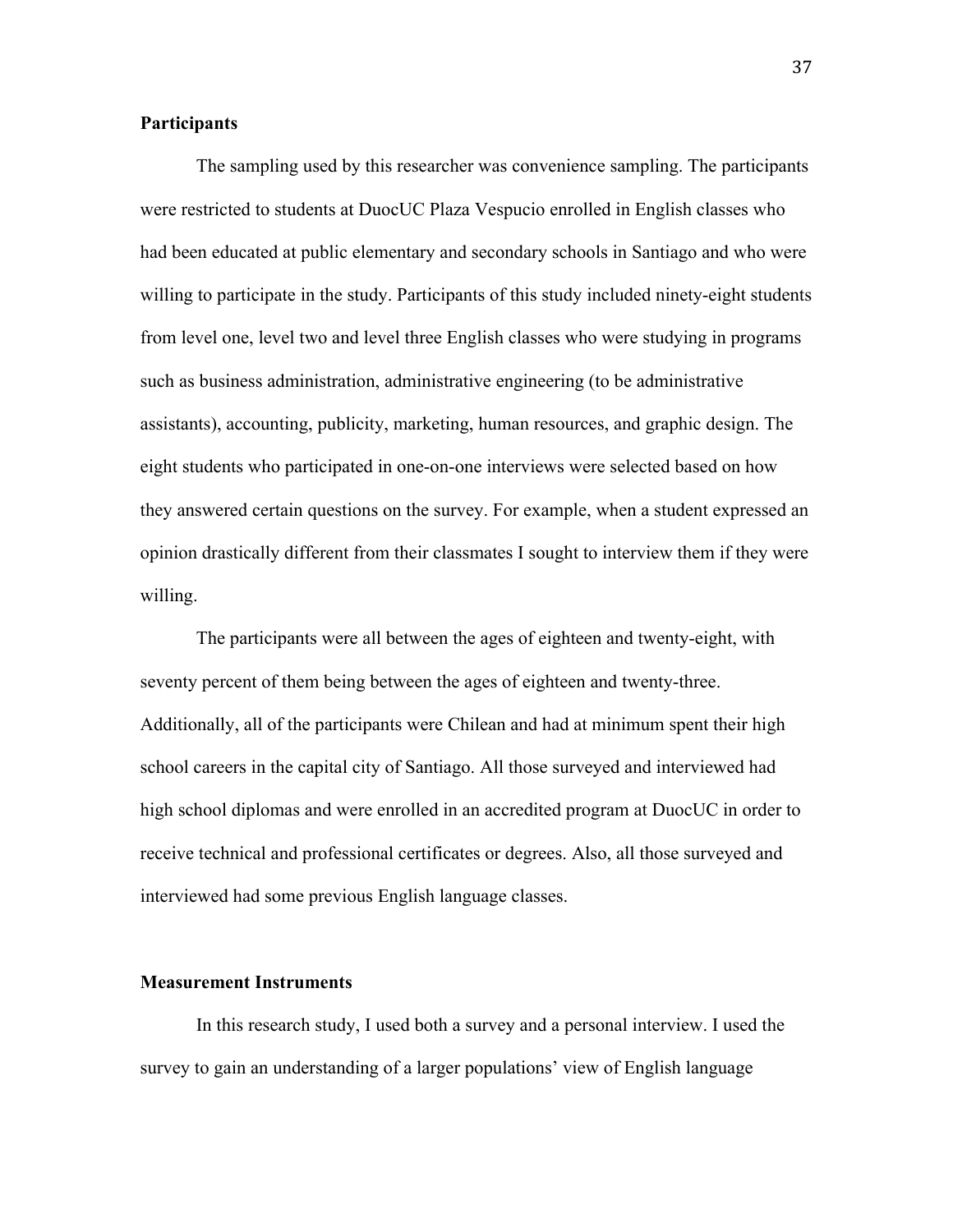learning in their country. Survey questions first sought to obtain the students' educational background and specifically their past experiences studying English. From there, the survey questions focused on the two areas that the Chilean government has said English education will benefit their country: at the national level and at the individual level. For students' opinions of how English benefits Chile's national level development, the questions centered around Chile's development goals and how English fits together with these goals. These questions also sought to address the students' possible concerns with English language learning in their country; for example, many scholars argue that promoting English causes the spread of foreign culture at the expense of the native culture. Questions surrounding the government's second goal with English language learning in their country – personal development – focused on the students' perceptions of how English has benefited other citizens and how it will benefit them in the future. I also hoped this section would provide a space for the students to highlight their personal hopes and career goals and the role English will play in their personal development. With the survey, my goal was to look for common themes the students mentioned about these two different sections while also highlighting atypical and uncharacteristic answers.

Six students with aberrant answers on the survey were then asked to participate in an interview. I also interviewed two students whose answers to the survey I felt reflected the general responses of all 98 students who I surveyed in order to have a control with which to contrast the aberrant answers. I began the interviews by asking the interviewees to elaborate on some of their answers from the survey and then used the snowball method to gather more information about their views on English education in Chile. Here, I also focused my questions around the two themes the Chilean government continuously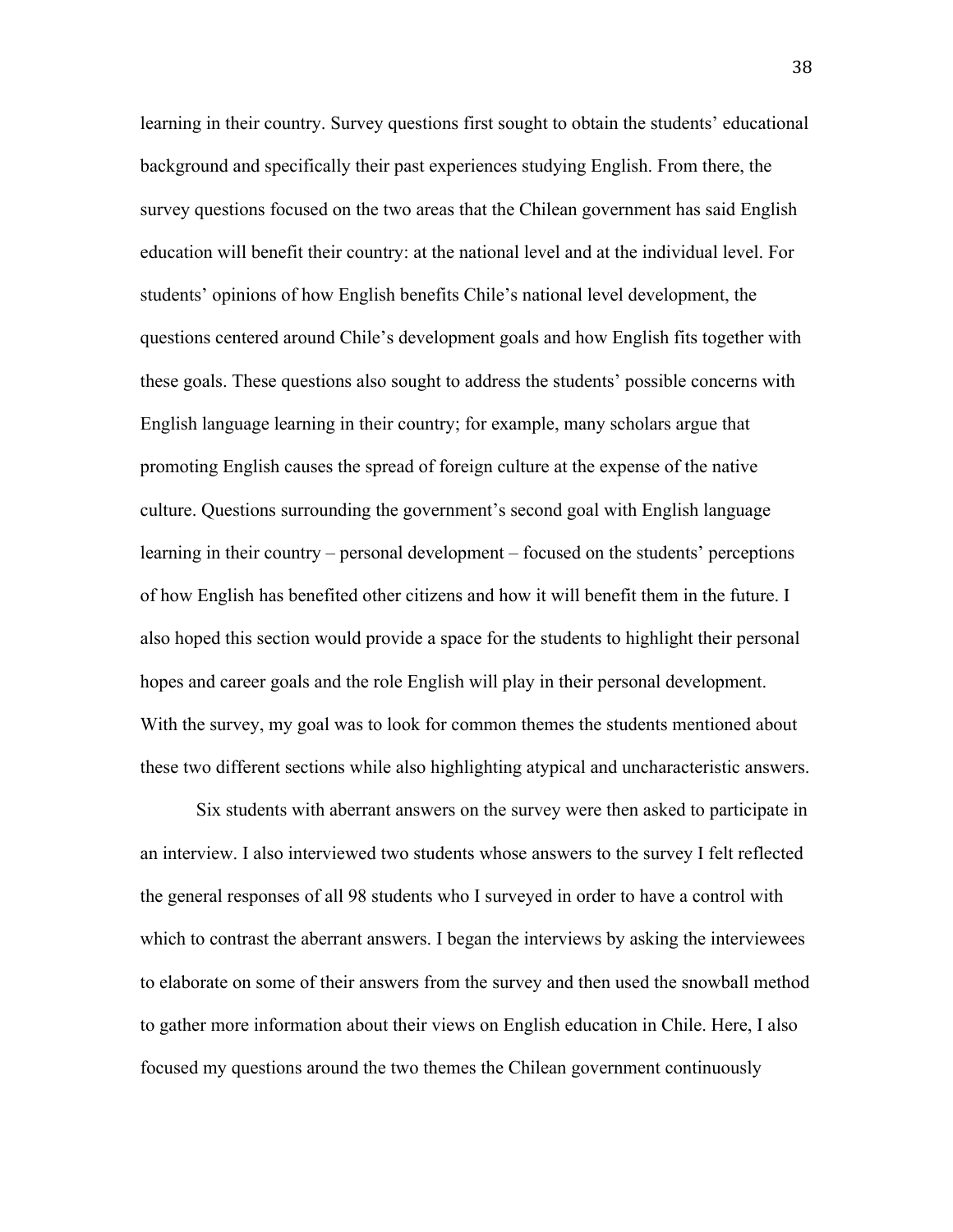promotes: nationwide development and personal development. Questions about nationwide growth attempted to have the students address their attitude towards Chile's economic development goals and the role that English language learning plays in that plan. Also in this section, I asked questions in order to grasp students' perceptions on what many scholars have called the threat of national English language learning programs. With other questions regarding the students' personal development I sought to tie what students had said about the advantages of learning English to their personal experiences: had the students seen other Chileans' lives improve because they had become proficient in English, did the students believe they would have more job opportunities after graduation if they learned English, etc. In this section, I was hoping to gain an understanding of not only students' opinions, but also their real-world experience. Occasionally during the interviews, students would bring up a new topic that did not directly relate to my questions, but if I felt it was relevant to the study I asked them to elaborate. For example, multiple participants wanted to discuss how the problem with English language learning in Chile was not access, but was actually quality – the steps the Chilean government should take to improve the quality of the programs. This research project did not originally set out to address the quality of English language learning in Chile, but when students brought this concern to light on multiple occasions I decided it was necessary to address.

#### **Data Collection Procedures**

The data were collected through surveys and interviews over a two-month period of time. Surveys were administered in the students' English class after they completed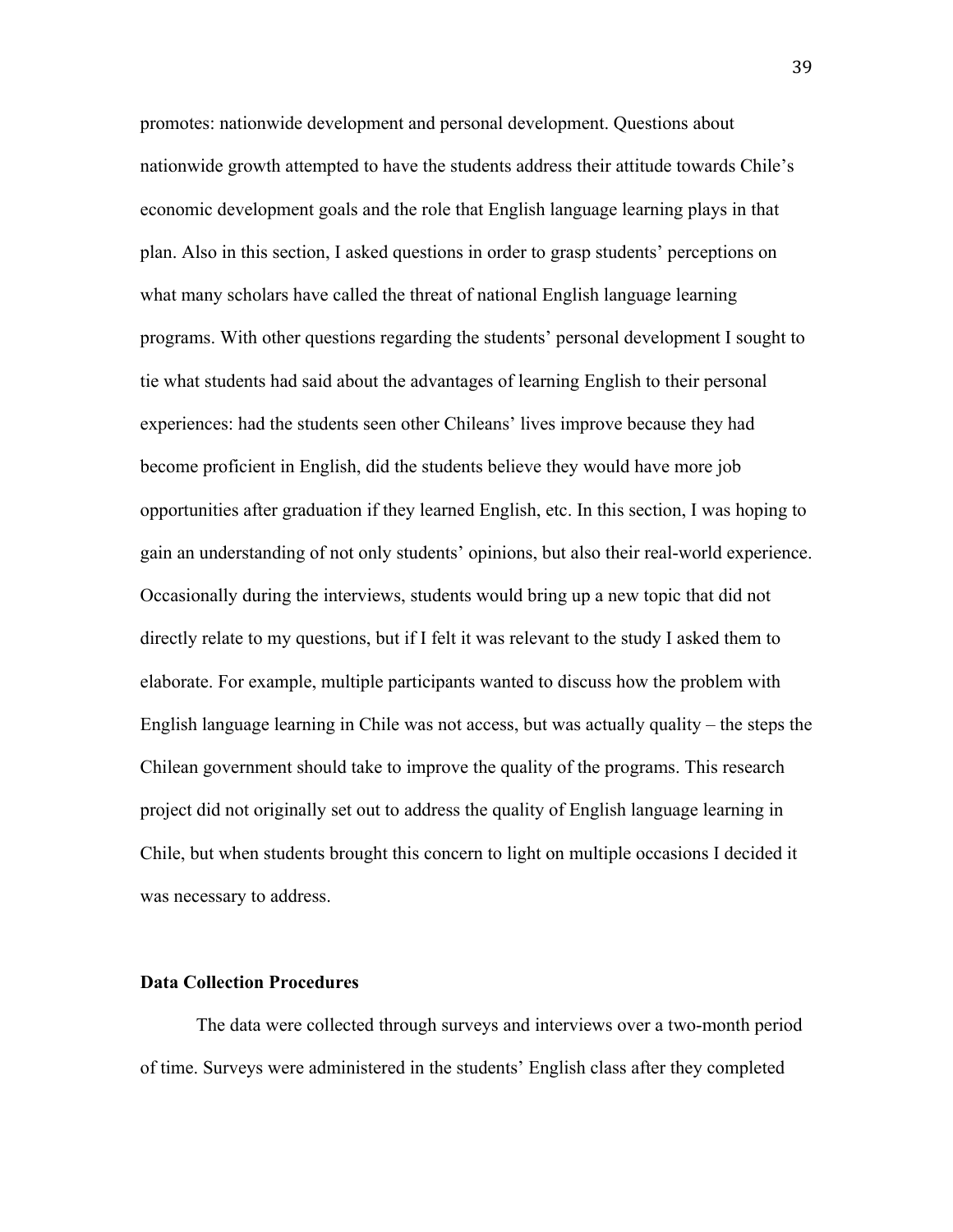their first exam of the semester and before they left for the day in order to ensure that classes were not interrupted. The surveys took approximately fifteen minutes to complete. Originally, I hoped to give participants the choice to take the survey in either English or Spanish, but while going through the process of getting my research approved by DuocUC administration the English Director requested that I only give the surveys in Spanish because "the students will not take the survey in English. Do not waste your time or theirs" (Author's interview August 14, 2012). The interviews were conducted both at the school site and also at a neighboring café in the students' personal time and did not interfere with their classes or school activities. All eight interviews were conducted in Spanish even though I gave all the participants the choice between English and Spanish. Interviews typically lasted between forty-five minutes and one hour with one only taking twenty minutes.

# **Data Analysis**

All data I collected was analyzed by looking for emergent themes and answers that directly related to the research question. I used a coding method to highlight important themes from the survey and interview data and then to sort it into specific categories. I also selected specific quotations from the students' answers to survey and interview questions that I felt clearly exemplified the goals this research project originally set out to accomplish.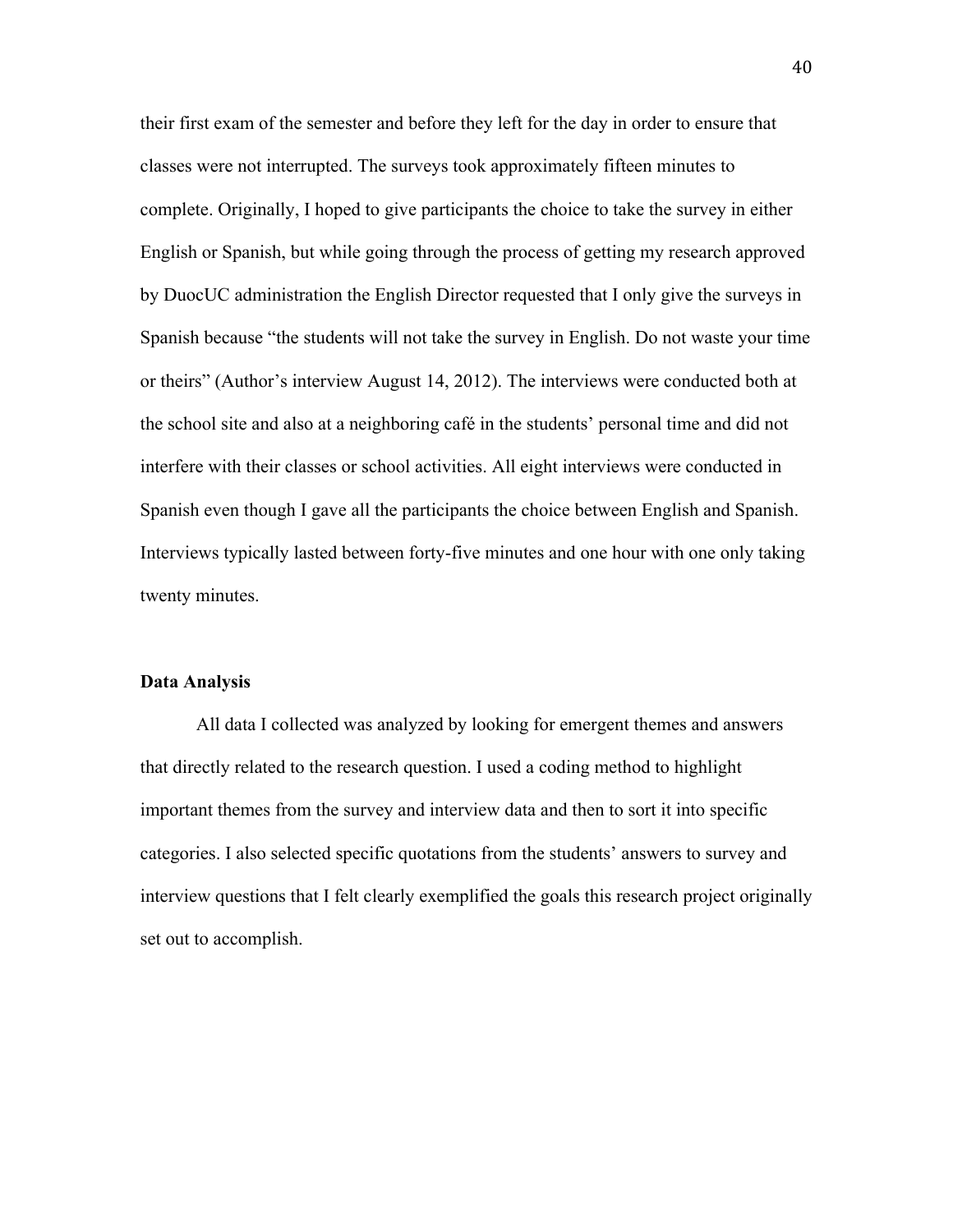### Chapter
4:
Results
and
Discussion

### **Introduction to Findings**

This project set out to give a voice to a small group of Chilean students in regards to national English language learning programs in their country. In the past year, Chilean students have become a vocal part of Chilean civil society taking to the streets to demand a complete restructuring of the entire education system. With this project, my goal was to determine if a small percentage of these students also felt that their government's plan to create a bilingual citizenry was also something that needed to be restructured or eliminated.

This research was divided into two areas based on what the Chilean government has defined as the two areas that English will benefit the country: national development and personal development. On the national level, the opinions of those interviewed mirrored the views of the government; often the students even used the exact rhetoric of the government. At the personal level, the students' opinions were also closely connected to the government's, but in this section they expressed a significant amount of doubt when prompted to discuss not just the goals but also the results they have personally witnessed. In addition to these two broad topics – national and personal development – students interviewed also added new themes to this research project that will be reported in the pages to follow. Taken as a whole, it is clear that the students who participated in this research project completely agree with (and therefore mimic) the Chilean government's rhetoric regarding English language learning, but doubt whether or not it personally affects them and the time period of its effectiveness. They believe the government on a macro level – the theory behind English as a tool for economic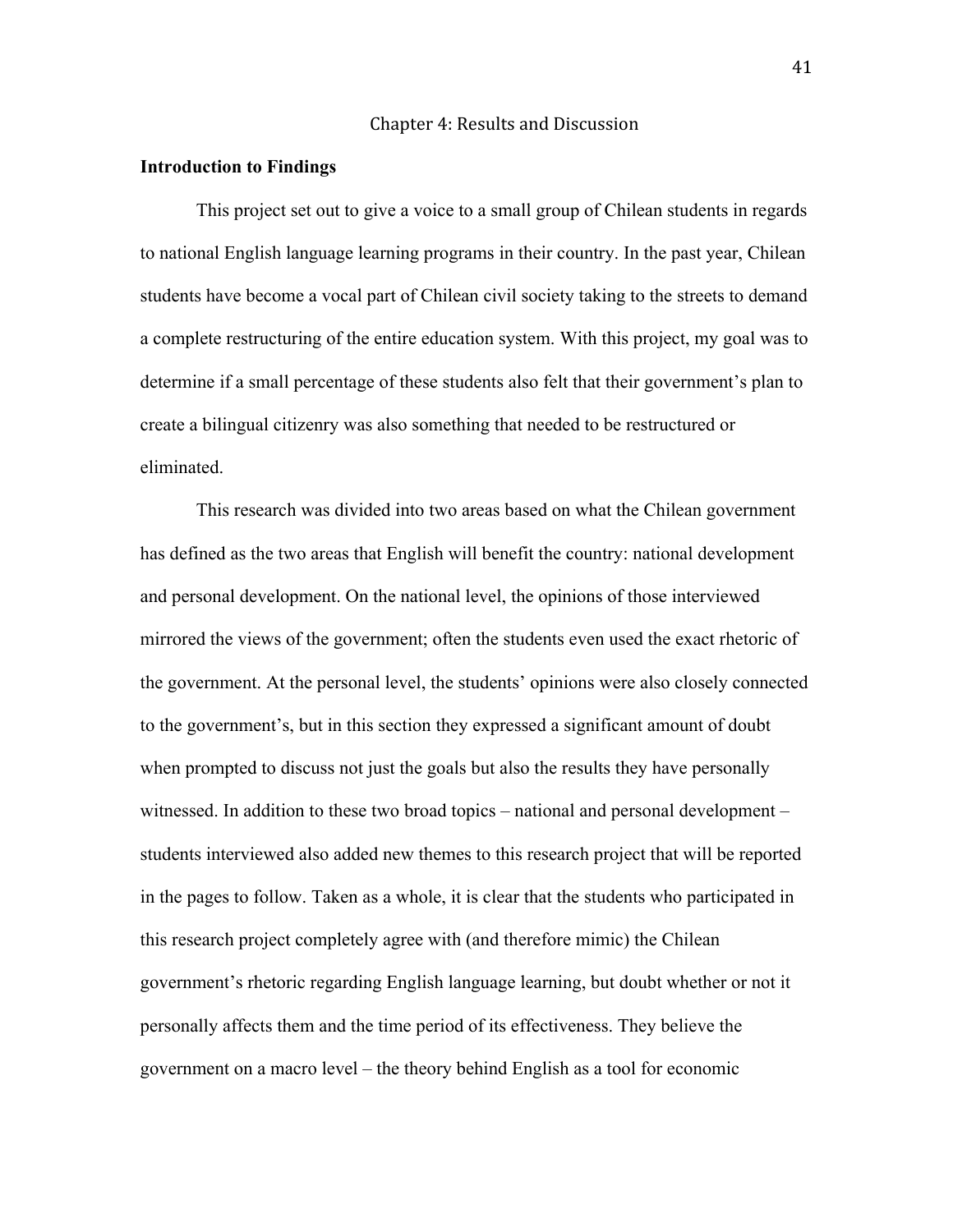development - but question its effectiveness on the micro level when programs are implemented.

# **National Development**

For the past twenty years, and arguably longer, Chile has been on the fast track to development. By pursuing market-oriented, export-driven economic policies, Chile has seen considerable economic improvements: a stellar record of sustained growth, limited inflation, and the monetary resources to support developmental programs (Weyland, 1997). Chilean leaders have sought to use this stable economic growth to reduce extreme poverty and help the country reach a developed country status. Despite the success of these economic policies and the significant rise in the overall standard of living for Chileans, many scholars continue to highlight the severity of socioeconomic inequality in this country and how this neoliberal economic plan does not provide an opportunity for the redistribution of wealth and reduction in the wealth gap between rich and poor (Viñas, 2011). Believing that this is a blemish on the country's record, the Chilean government continuously develops programs to lessen socioeconomic inequality in their country without damaging their impeccable economic growth.

The English Opens Doors Program, which seeks to create a citizenry that proficiently speaks English, reflects the government's beliefs that English will help the country's national development by attracting multinational companies and foreign investment and also by further integrating into the world market. Despite the clear economic benefits of creating a citizenry proficient in English, many scholars and professionals have expressed concerns regarding the cultural and social effects English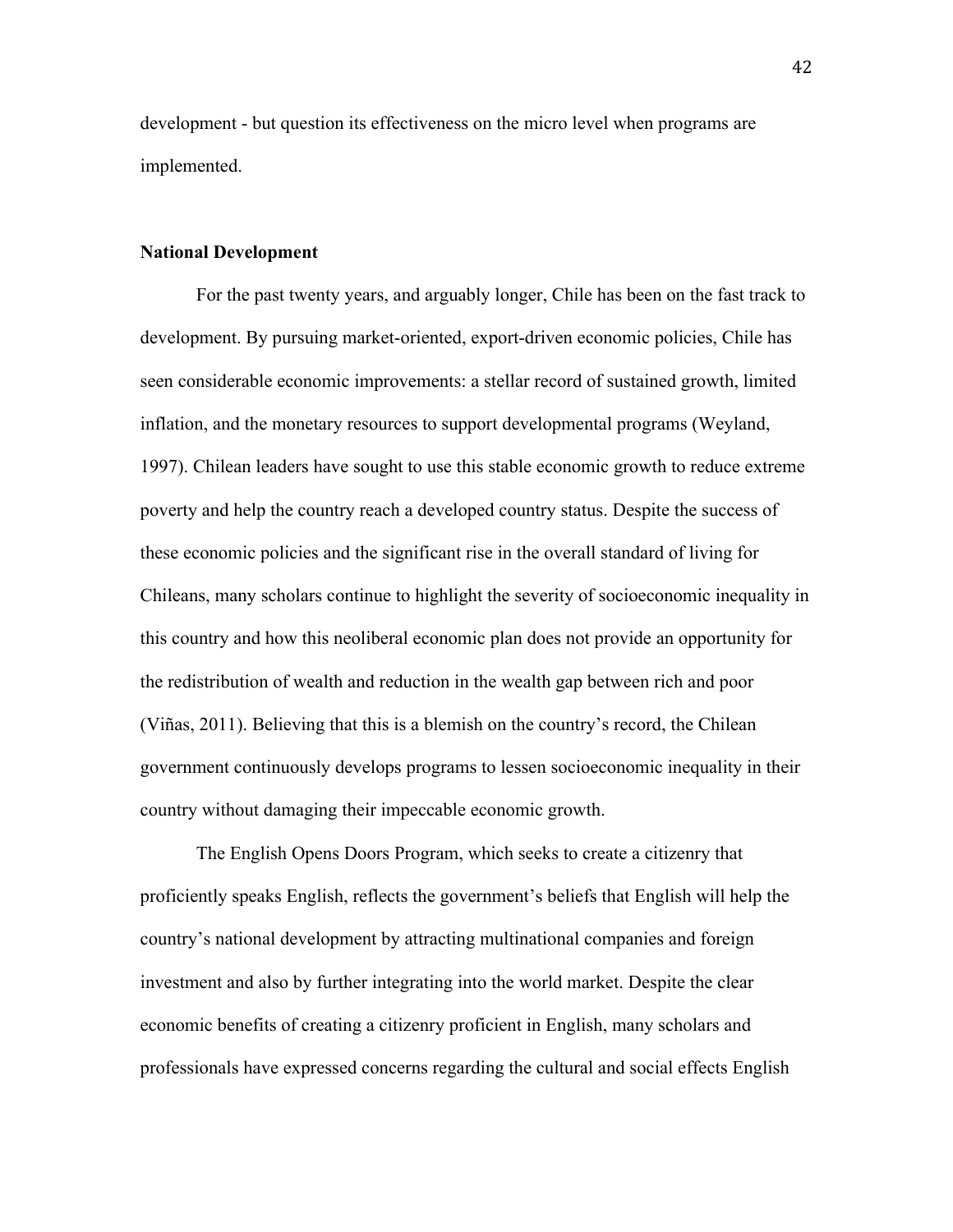will have on a country. The first part of this research project sought to determine if a small group of Chilean students were in agreement with the government that the economic benefits are worth the possible social and cultural costs or if they felt that the government should reorganize its priorities.

# Students Agree with the Government

After conducting research with a small sample group of Chilean students, it is clear that they agree with the Chilean government that English will bring great benefits to the country as a whole (See Appendix 3). Not one of the ninety-eight students who took the survey expressed any sort of doubt regarding this. Every single student surveyed stated that more Chileans becoming proficient in English is a necessary part of Chile's continuous development and on countless surveys participants wrote: "el ingles no es un beneficio, es una necessidad" ("English is not a benefit, it is a need"). When prompted to elaborate on this statement in an interview, one participant explained his concern that such a small percentage of Chileans speak the language of the world because "Si nosotros, como Chilenos, no ponemos más atención en aprender el ingles, las empresas y los inversores van a moverles a otros paises donde la gente se habla ingles." ("If we, as the Chilean people, do not make more of an effort multinational companies and investors are going to move onto other countries where the citizens speak English." Author's interview September 24, 2012). There is no question that these students have come to believe the words of their government that English will bring immense economic benefits to the country as a whole because the world has become extremely interrelated through globalization.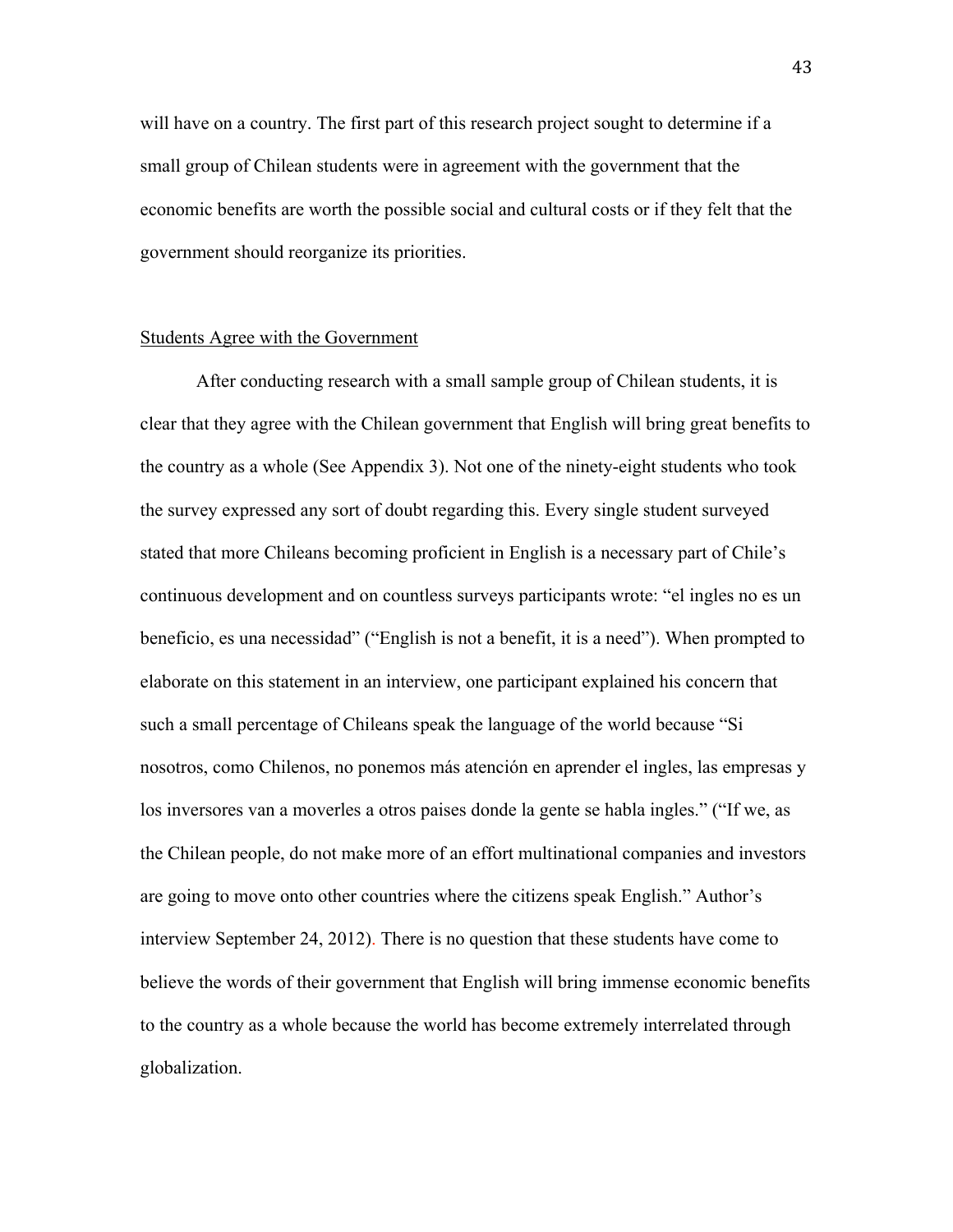# Globalization Cannot be Prevented

Participants often brought up the topic of globalization in connection with questions about Chile's national development. In the surveys, I was unable to have those who mentioned globalization actually define the term in their own words, but in the two interviews where globalization was discussed we defined globalization as the world becoming more interconnected through the sharing of information, technology, culture and people. In every case that students brought up globalization, they discussed it as a force that could not be prevented and thus should be embraced. To these students, Chile's future depends on its ability to integrate into the world market. One of the students I interviewed had a solid understanding of Chile's economic plan and he was particularly interested in discussing how Chile's current focus on mining and exportation has made the country dependent on the world market stating that Chile closing its doors now would be suicidal (Author's interview October 3, 2012). To this student in particular, English went hand-in-hand with globalization because the amalgamation of countries around the world has created a need for a common way to communicate and since Chile has become dependent on this fusion he also believed Chile needed to become dependent on English. Other interviewees had a limited grasp of Chile's economic plan but still expressed their belief that globalization will remain an important element in the world and consequently should be embraced, not avoided.

Due in large part to the positive feelings these students expressed in connection to globalization, as well as, my preliminary research, I felt it was important to discuss the students' feelings about English as a possible linguistic and cultural threat. On the survey,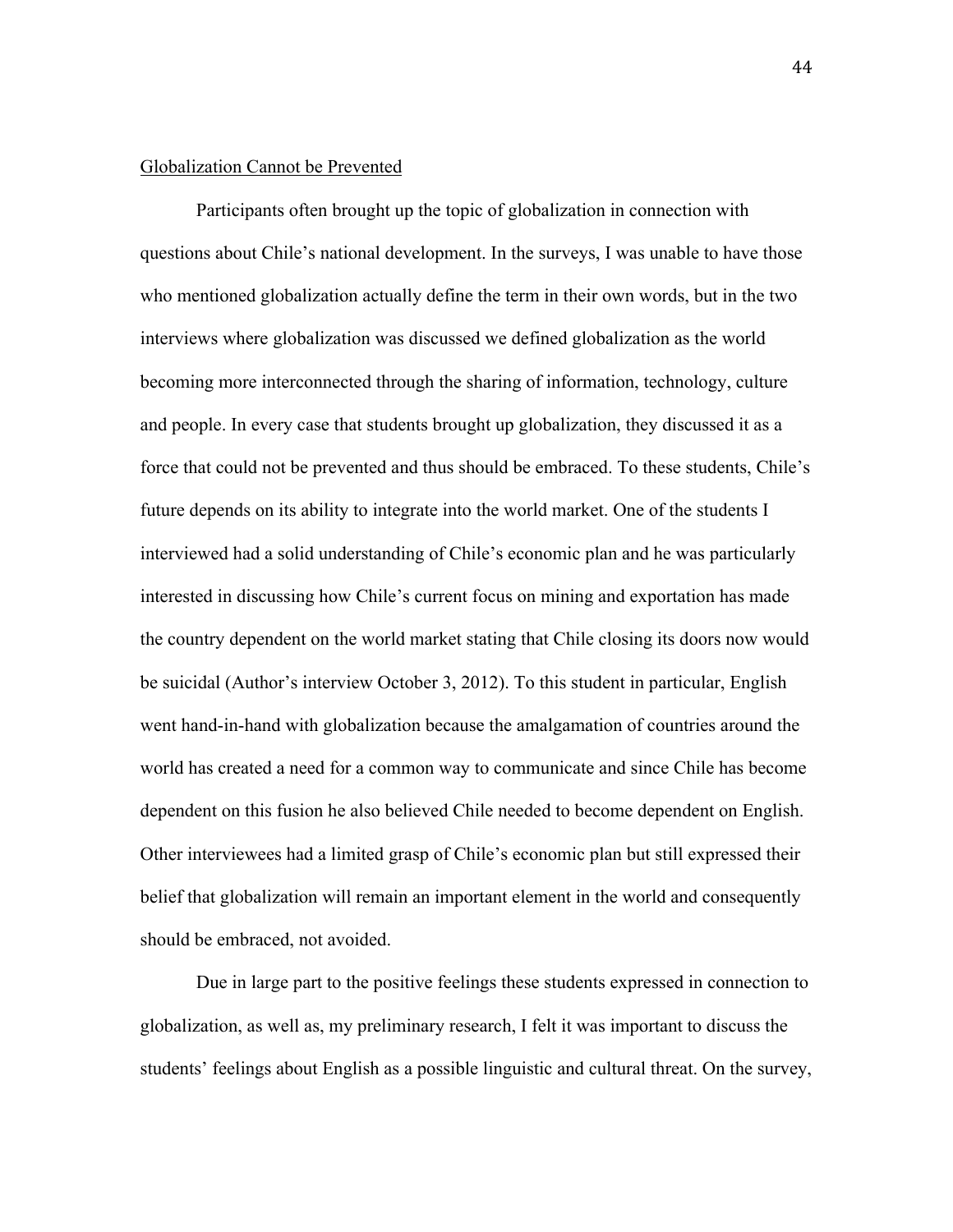there was one question regarding English as a threat: "Do you see English as a linguistic or cultural threat to your country? Please explain". The vast majority of participants responded "no," and instead stated that English is a need. A handful of students did use this space to discuss their fears of the invasion of American culture (clothing, music, movies) and thus the disappearance of certain aspects of Chilean culture. What was especially interesting was that all of those participants who articulated their concern of American culture becoming dominant in Chile were careful to distinguish between American culture and the English language. For them English was a need that should be embraced by Chileans, but at the same time they affirmed that Chileans should be wary of adopting American culture at the expense of their own culture. In the eight interviews, I adamantly pursued this topic because I found this distinction between language and culture to be interesting, as well as, this fear of the spread of American culture: what specifically did they mean by the spread of American culture, what about this should be feared, and what should be done to prevent it.

All eight interviewees maintained the distinction between culture and language, stating that they believe it is possible to learn a language for economic development purposes – to embrace globalization – without allowing another culture to dominate your own culture. They wanted the economic benefits of globalization without losing their cultural individuality. When asked to elaborate on this theme of the dominance of American culture, these eight interviewees stated they were referring to Chileans primarily listening to American music, watching American movies and television shows and wearing clothes styled in an American way; for them, the lines between American culture and Chilean culture are blurring more and more everyday – "the negative side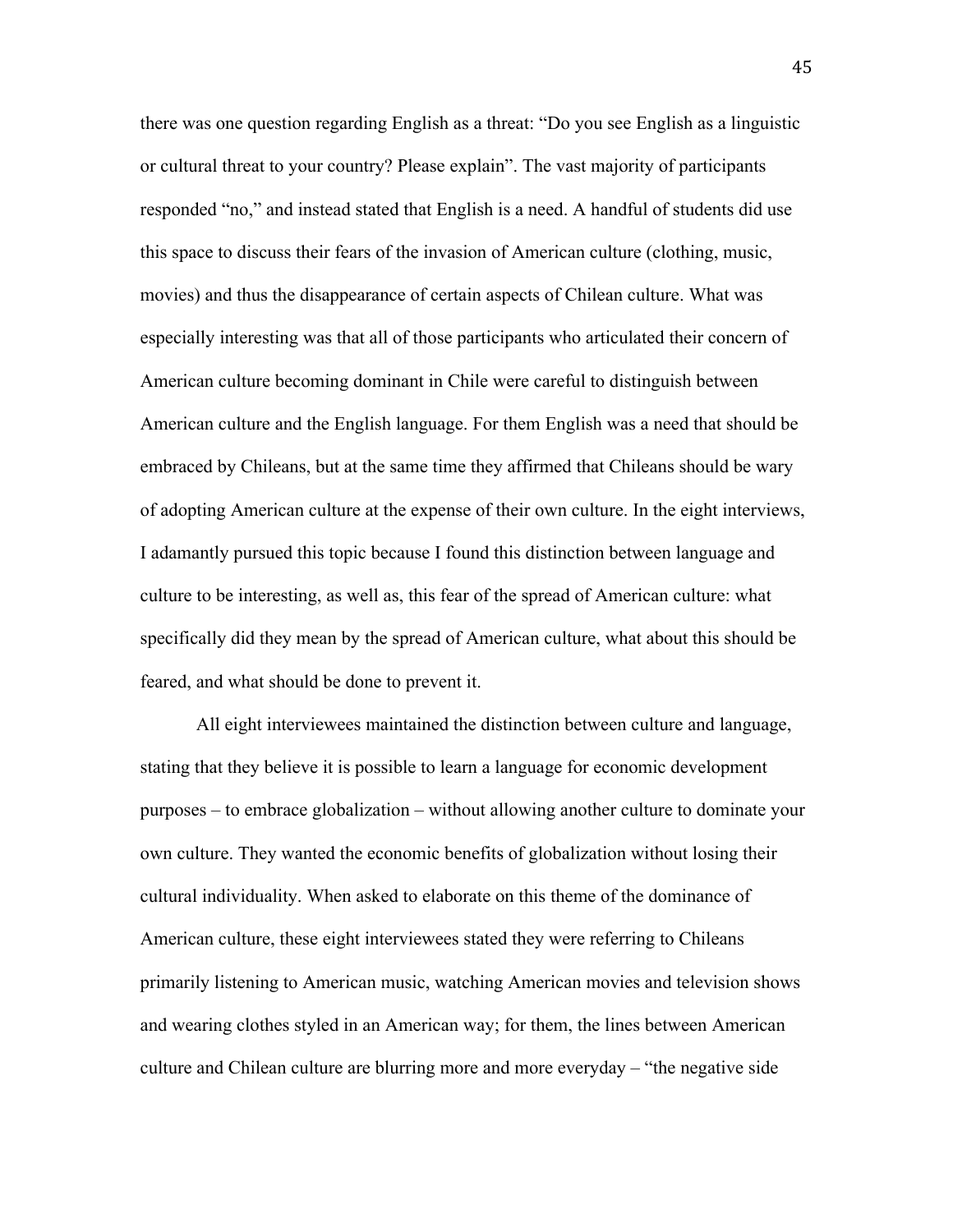effect of globalization" (Author's interview October 3, 2012). When prompted to discuss what type of music, movies and television shows they preferred, all eight interviewees responded that they preferred American ones. After a lengthy discussion about this, one student finally stated that he believed the cultural invasion was going to occur no matter what because globalization brings variety: "prefiero musica y películas de los estados unidos, son mejores y más populares, y ahora con globalización son una opción pero se necesita encontrar una balanza" ("I prefer music and movies from the United States, they are better and more popular, and now with globalization they are an option, but there needs to be a balance" (Author's interview September 26, 2012). This interviewee continued to discuss this "negative aspect" of globalization while also maintaining that globalization is a permanent part of the world we live in today and that Chile should continue to integrate. Ultimately, the interviewees all seemed to come to the consensus that steps should be taken to protect Chilean cultural individuality while also remaining open to the benefits of global assimilation; it does not have to be one or the other as long as Chilean society continues to teach and reinforce their own cultural individuality.

### Quality of Implemented Programs

At the end of the survey, there was a space for students to add any information or themes they felt were important to the study that had not been previously addressed. An overwhelming number of students used this space to discuss how the government's actions regarding the implementation of English language learning do not always adequately match its rhetoric. More specifically, students used this space to discuss the quality of English teachers and curriculum, how national standardized testing does not include the English language, and how overall the government's priorities are accurate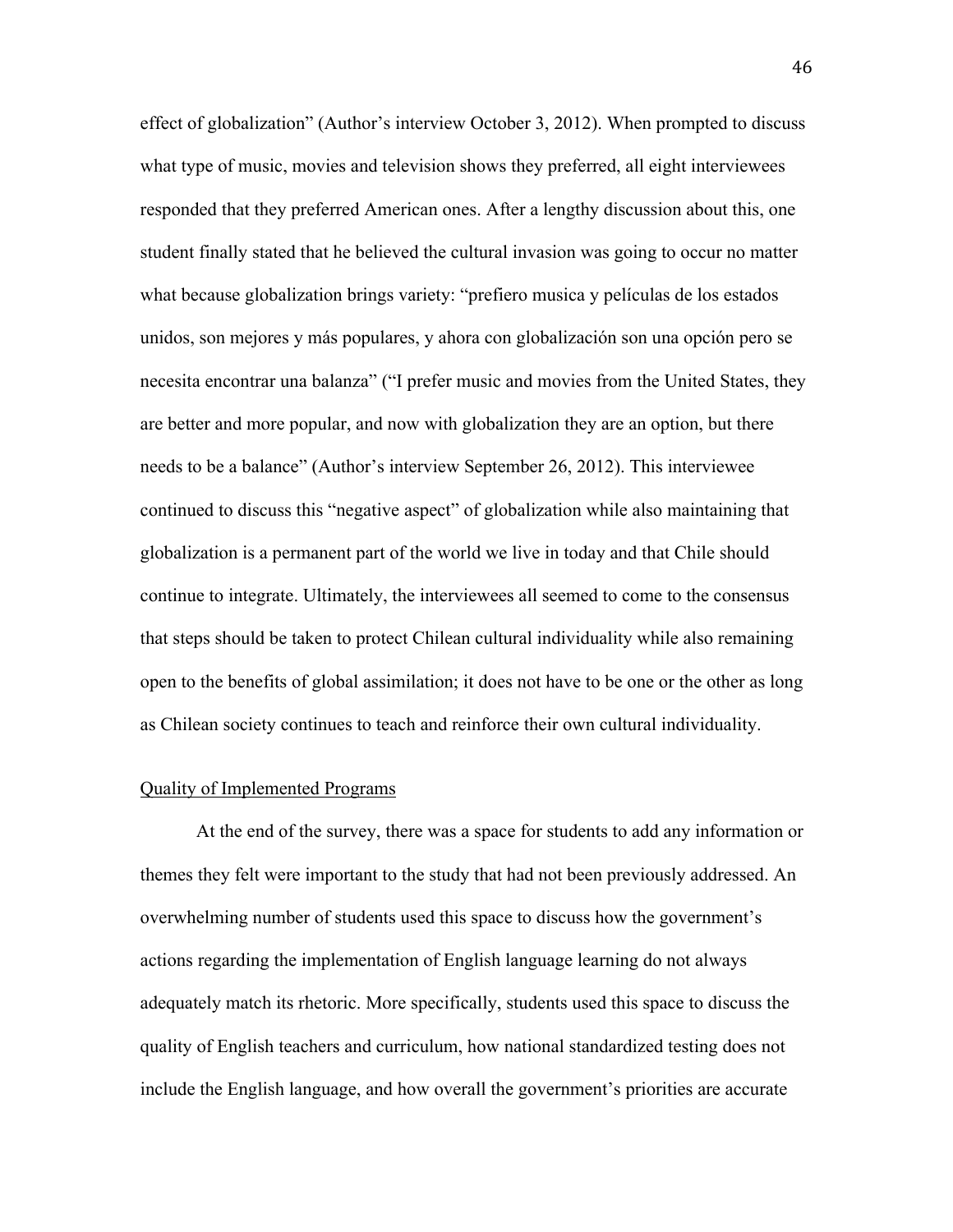but how modifications at the implementation level should be made. This project did not originally set out to study Chile's success at implementing English language learning programs, but since many students addressed these issues it is important to highlight the students' overall concerns.

The most significant point students raised regarding the implementation of English language learning in Chile was quality. They stated that despite significant governmental efforts, English classes in publicly-funded schools in Chile are not up to par with English classes in private schools: teachers often have limited English skills, not enough time is spent in English class, too much focus in English class is spent on reading and writing and not enough on speaking and listening, and teachers and administrators do not reinforce the importance of learning English enough. When conducting interviews, I asked the eight interviewees to express their concerns related to the quality of the English education they received in elementary and high school and all of them highlighted the limited amount of English classes they had per week and the limited amount of English they actually heard once sitting in that English class. One interviewee clearly stated her discontent when she said: "yo aprendí más inglés mirar el televisor que asistir mi curso de ingles" ("I learned more English watching television than I did in my English course." Author's interview September 24, 2012). Those interviewed highlighted how they, at times, questioned the actual English proficiency of their English teachers because of the limited English that was truly spoken during class time. In response to this, the interviewees emphasized the positive addition that native English speaking teaching aides were in the classroom because they did use English and assist the Chilean English teachers when they had doubts or pronunciation problems. However, interviewees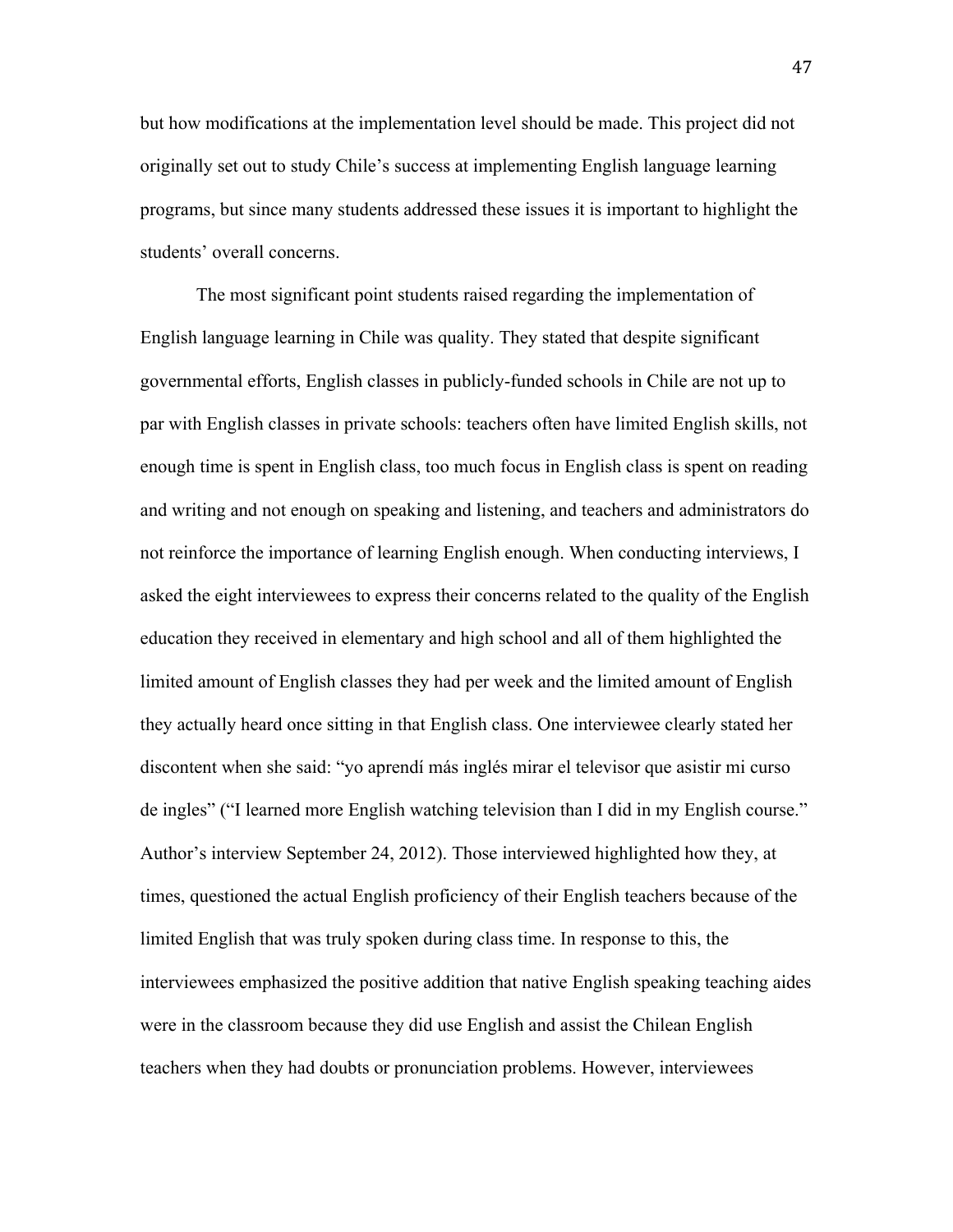emphasized how it might have been even better if the native English aids had actually taught the classes instead of just leading one-on-one pullout programs. These one-on-one pullout programs they were referring to are designed for students who are struggling more than others; the native English teachers tutor them one-on-on with the hopes of raising their skills to the class' level. The interviewees policy recommendations in connection to quality control centered on the idea that the Chilean government needs to have a more strict regulation process in order to ensure that English teachers speak English at the highest level possible and that they conduct their classes exclusively in English.

Since many students had expressed concerns about Chile's implementation of English language learning in the last space of the survey, in the interviews I made sure to ask all eight participants what specific alterations they felt needed to be made in order to improve the quality of English education. First and foremost, all eight students declared that teachers and administrators should continuously reinforce the importance of becoming bilingual on a personal and national level. Secondly, those interviewed expressed their belief that all students should attend English classes as much as they attend their other core classes and that English needs to be the dominant language spoken in that class. Finally, students participating in the interview felt that more opportunities and scholarships should be offered to study abroad in English-speaking countries as an incentive for students to actually become proficient in English; lack of motivation is a factor that was addressed on multiple occasions and will be discussed in more detail in further sections on personal development and inequality.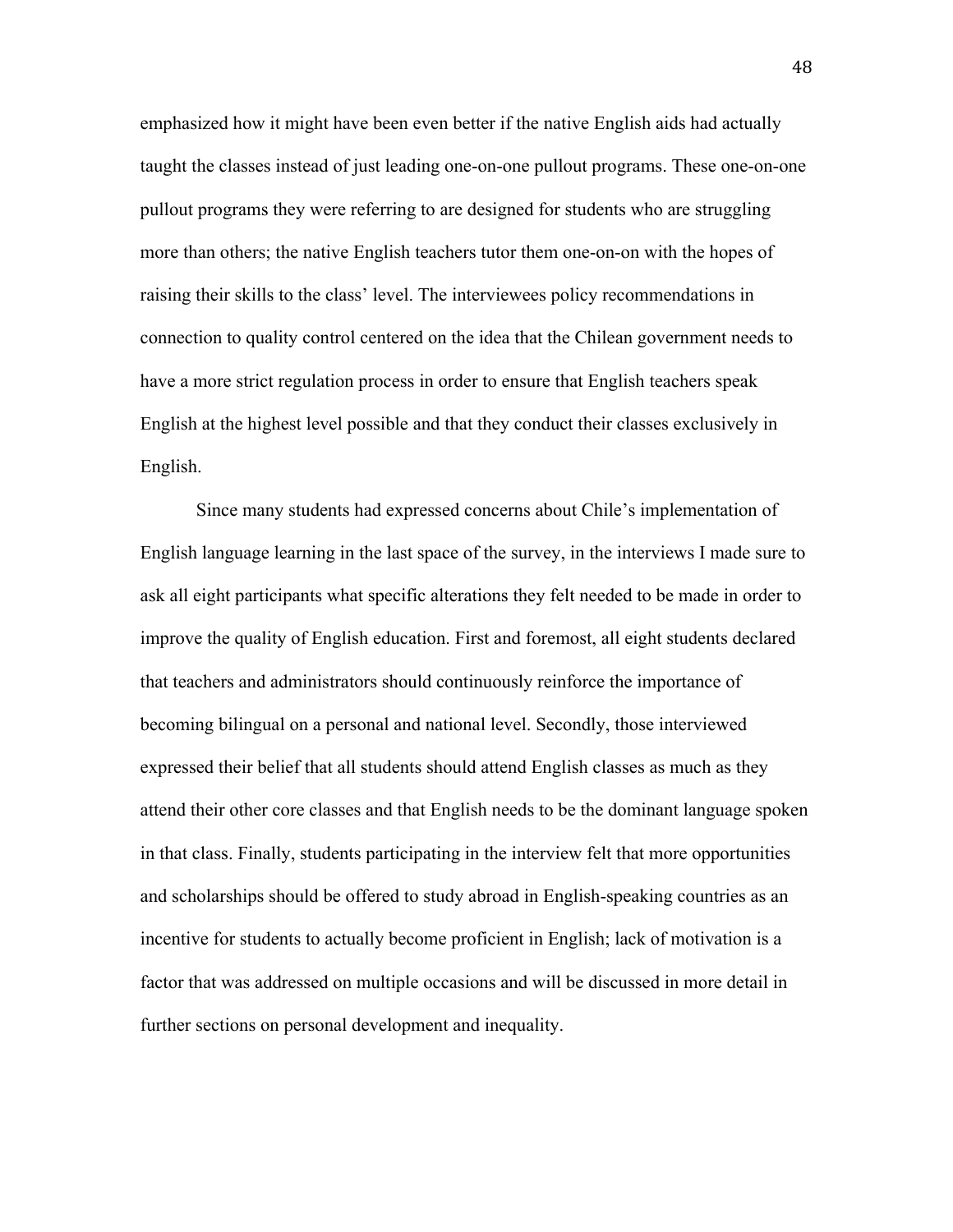Another improvement that students felt could be made in the implementation of English language programs was centered on standardized testing. Chilean students hoping to attend university must take a standardized exam known as the PSU, Prueba de Selección Universitaria, that often determines whether or not they will attend university and what university they will attend (Glas, 2008). This exam consists of two mandatory sections, math and Spanish language, and two additional sections, sciences and history, depending on what undergraduate program the student intends to apply to. Participants in this research project stated that since English language abilities are not measured on the PSU, Chilean students undervalue the importance of learning English. Learning a foreign language must be a priority in order to actually become proficient in it and since English is not part of this standardized exam Chilean students do not make learning English a priority. Two interviewees stated that if they had thought English would help them get into university they probably would have taken their English classes more seriously (Author's interview September 28 and October 1, 2012).

It is important to mention that in the past year, the PSU has become a controversial issue within the Chilean education protests. CONFECH, the Chilean student organization that led the school lockouts and takeovers during the fall semester of 2011 has listed the elimination of the PSU as part of its mandate (Pedigo, 2012). With the two interviewees who stated that they might have taken their English classes more seriously if they had thought it would have better their chances at attending university, I explored this topic of the elimination of the PSU. Both interviewees agreed with CONFECH that the PSU is advantageous for wealthier students who attend private high schools and thus should be eliminated so all Chilean students have equal opportunities to attend the best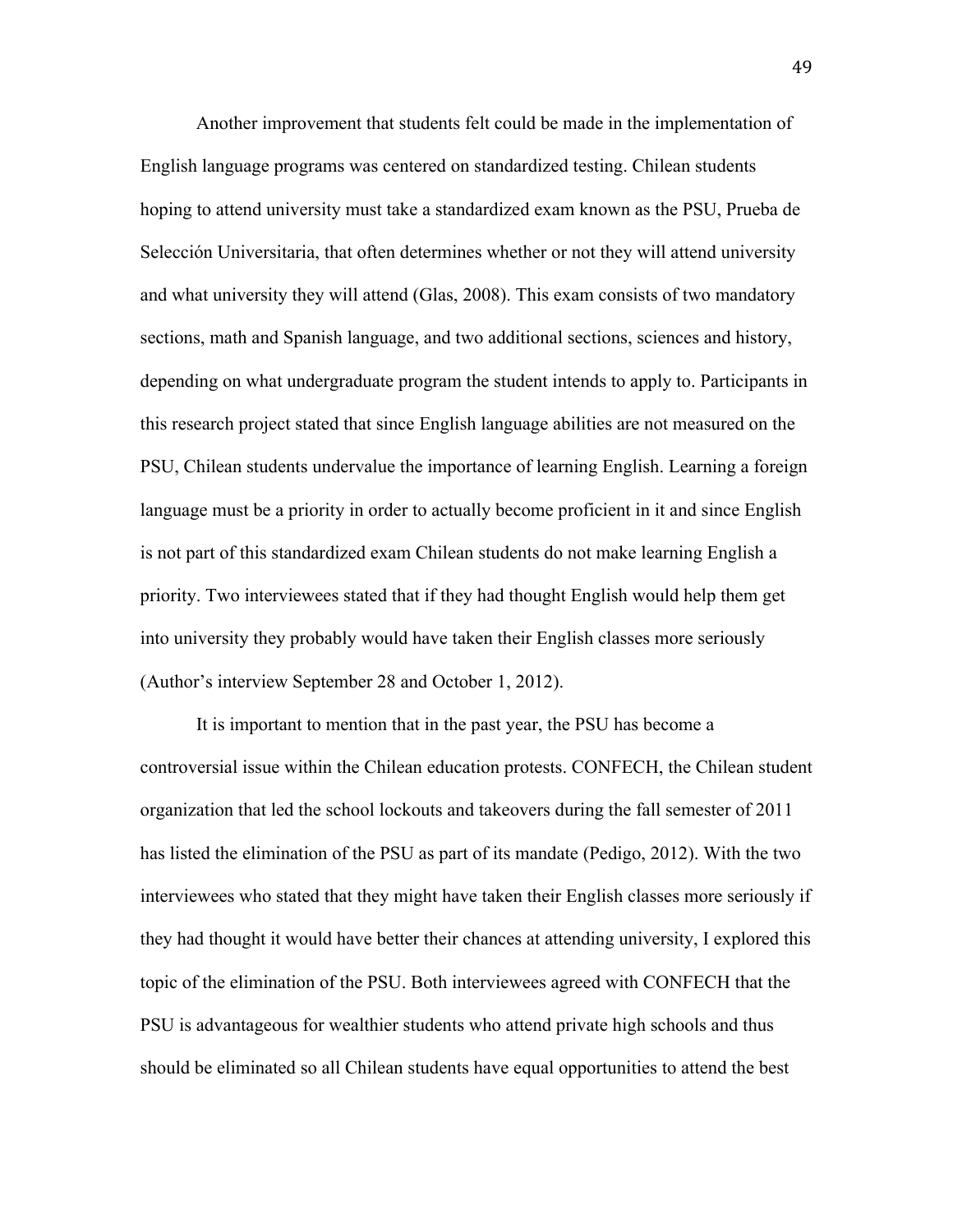universities, but they also added that in addition universities should begin to take English speaking abilities more seriously in the admissions process (Author's interview September 26 and October 1, 2012). It was surprising to learn that even though the Chilean government adamantly supports the creation of a bilingual citizenry, universities do not significantly value English proficiency in the admissions process (Author's interview October 1, 2012). Following this interview, I did independent research and from what I could find speaking English is considered to be advantageous, but definitely not required to attend university (Parry, 1997). Whether it occurs through the PSU or universities themselves, these two interviewees adamantly believed that one of the reasons many Chileans have yet to completely embrace becoming proficient in English is because in high school they do not see the value in it, in terms of university acceptance. These interviewees called on the Chilean government and universities to have their actions match their goals in regards to creating a bilingual citizenry.

# **Personal Development**

In addition to the belief that the creation of a bilingual Chilean citizenry will benefit the national development of Chile, the Chilean government also continuously highlights how English language abilities will also benefit Chileans on an individual level. Speaking English should provide Chileans with more job opportunities and more competitive salaries; speaking English also opens the door for Chilean students to study abroad and travel, to personally integrate into the world through work and leisure. For the Chilean government, there is no question that the average Chilean's standard of living will improve if they can become proficient in English. The second part of this research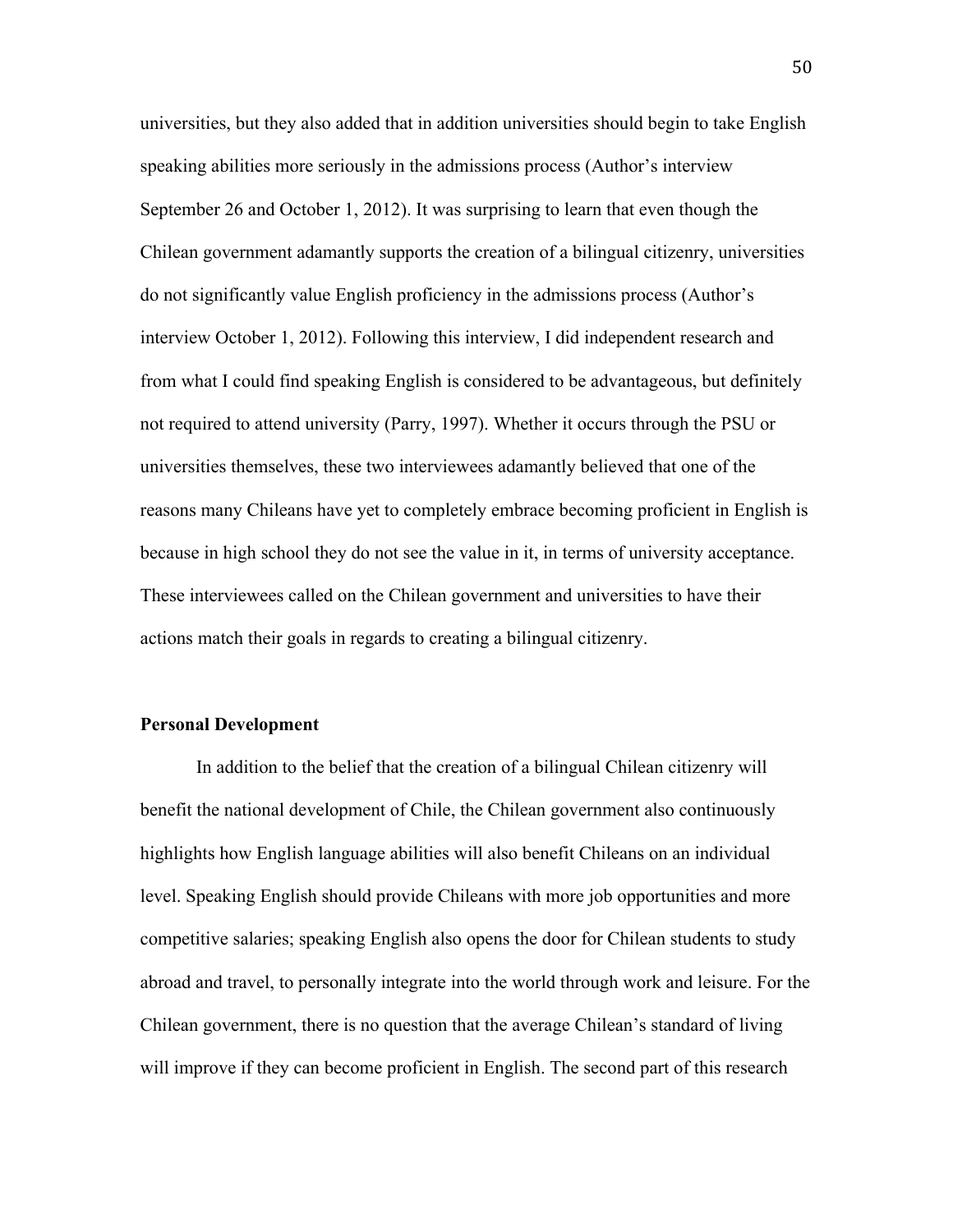study focused on establishing if a small sample group of Chilean students agreed with the government on the topic of personal development; it was my hope to both ascertain if the students believed English would open doors for them in their personal careers and also to determine if these students had already seen the advantages of learning English in their own lives or in the lives of those close to them.

### English Increases Job Opportunities

Not surprisingly, all ninety-eight students answered that yes, being proficient in English increases the number of jobs a person can apply to and these new job opportunities should result in higher incomes and overall better work experiences (See Appendix 3). Just as the students' rhetoric was a mirror image of the governments' in regards to the country's national development, it was the same when answering questions about personal development in general terms. It was clear that the students have been taught that English will open doors for them and at least when broadly answering a question regarding personal development they agree with the government. This was a topic that merited more discussion.

In all eight of the interviews, we spent a sizeable amount of time discussing the Chilean government's promotion of English language learning in order to provide Chileans with better career opportunities. The government encourages these programs stating that they will enhance the standard of living for all participants; therefore, by making English learning available to all Chileans, all Chileans' lives will improve as long as they take full advantage of the opportunities available to them. During these interviews, I first asked the students if they agreed with this idea on the whole and all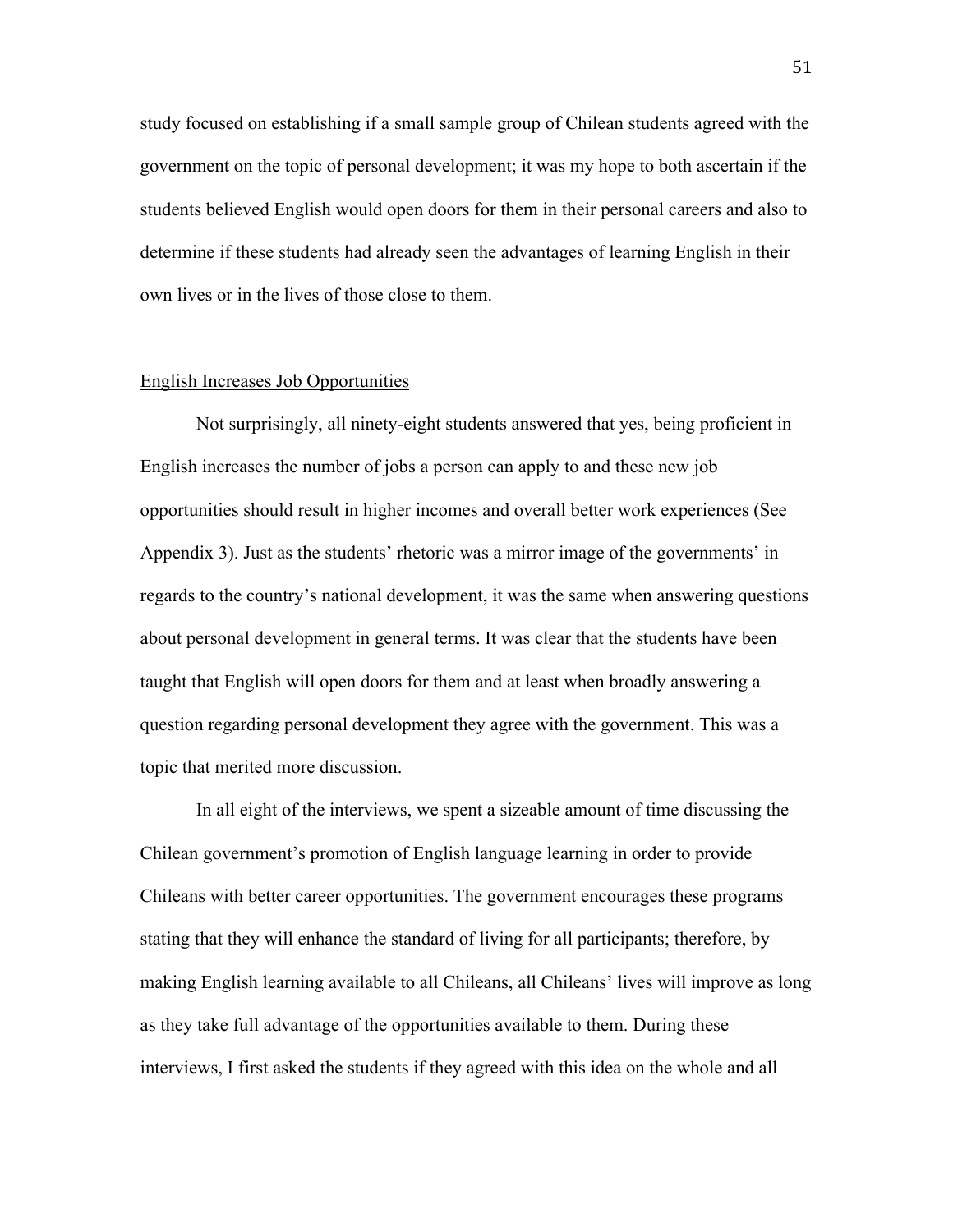eight stated that "yes, English improves your chances of getting a good job in this country" (Author's interview September 27, 2012) because companies today often do business with other companies around the world. However, when asked to give specific examples of where they had seen this play out in their own life or in a friend's life only one of the eight interviewees could do so (Author's interview September 27, 2012). When an interviewee could not give a specific example of personally profiting from English, I asked if they thought English might benefit them personally after they finish their studies and enter the workforce; three of them said "I hope so" (Author's interview September 26, September 28, October 1, 2012), three of them said "maybe" (Author's interview September 27 and October 3, 2012) and two of them said "I do not know" (Author's interview September 24 and October 3, 2012). It was quite interesting how quickly their answers changed when the question was asked in a more personal manner; the question itself was effectively the same, but what was true for "all Chileans" was not necessarily true for these Chileans. This discrepancy warranted more dialogue time.

When my interviewees began to express significantly more doubt in regards to how English will help their personal development, I chose to blatantly ask them why they were different from the "average Chilean" whose life they thought would improve if they learned English. Upon more discussion, the three participants who said they hoped English would help them in the future and the three participants who said that English might help them all agreed that their doubt exists because they do not have any friends who have become proficient in English and thus they had never personally seen anyone's life improve. Here, they also added that since the benefits of learning are long-term and not immediate they have more difficulty putting faith in the idea that if they do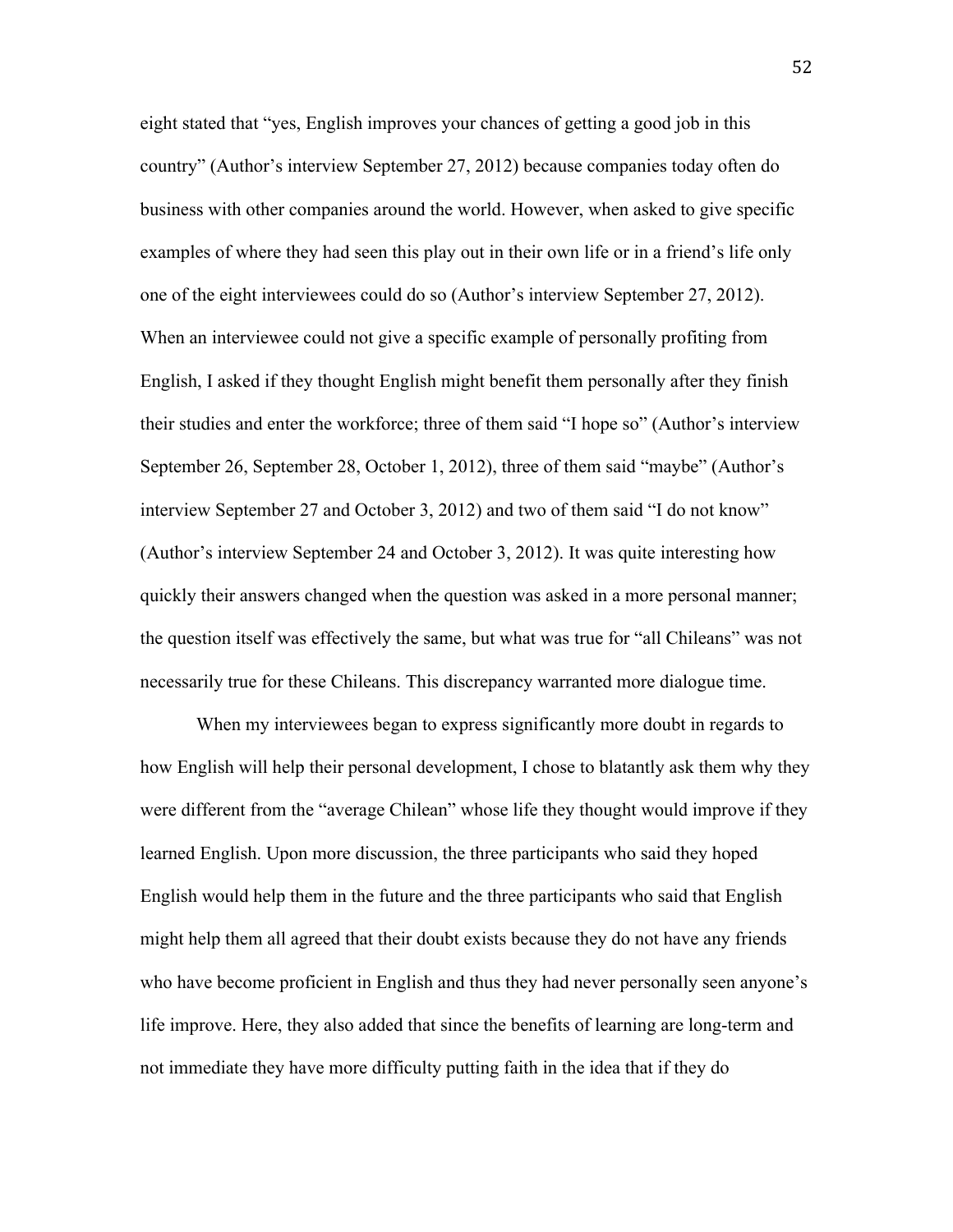everything possible to learn English their life will get better. When asked if their reservations shape their actions vis-à-vis studying English all three confirmed that yes, it is difficult to make learning English a priority because while they can intellectualize how English could help them, in practice it seems significantly less likely that they will reap the fruits of their labor. What originally began as a glimmer of hope that English would better their life, quickly turned into doubt and hesitation.

When I directly asked the other two interviewees why they did not know if English would benefit them, one responded that in fact she did not believe that she could profit off learning English because circumstances in her life made her unable to devote the necessary time to acquire a foreign language: "Generalmente aprender un idioma extranjero dura más tiempo que otros cursos y tengo guagua, trabajo y estudio no tengo bastante tiempo…en realidad es demasiado tarde para mí pero otros Chilenos pueden aprender el ingles y mejorar sus vidas. Esto es la razon que yo dijé el gobiero tiene razon, ingles se abre puertas." ("Learning a foreign language generally takes more time than my other courses and because I have a baby, a job and I am trying to finish my studies I do not have the time…the reality is that it is too late for me, but I do not think it is too late for other Chileans which is why I said that the government is correct, English is advantageous." Author's interview September 24, 2012). The other participant who answered that he did not know if English would help him, similarly to the woman discussed above, responded that he did not think he would ever speak English well enough to truly change his life. When asked to elaborate on this, he said that at twentythree he should already be able to speak English significantly better than he does, but that because he did not learn very much in high school his future was already set and would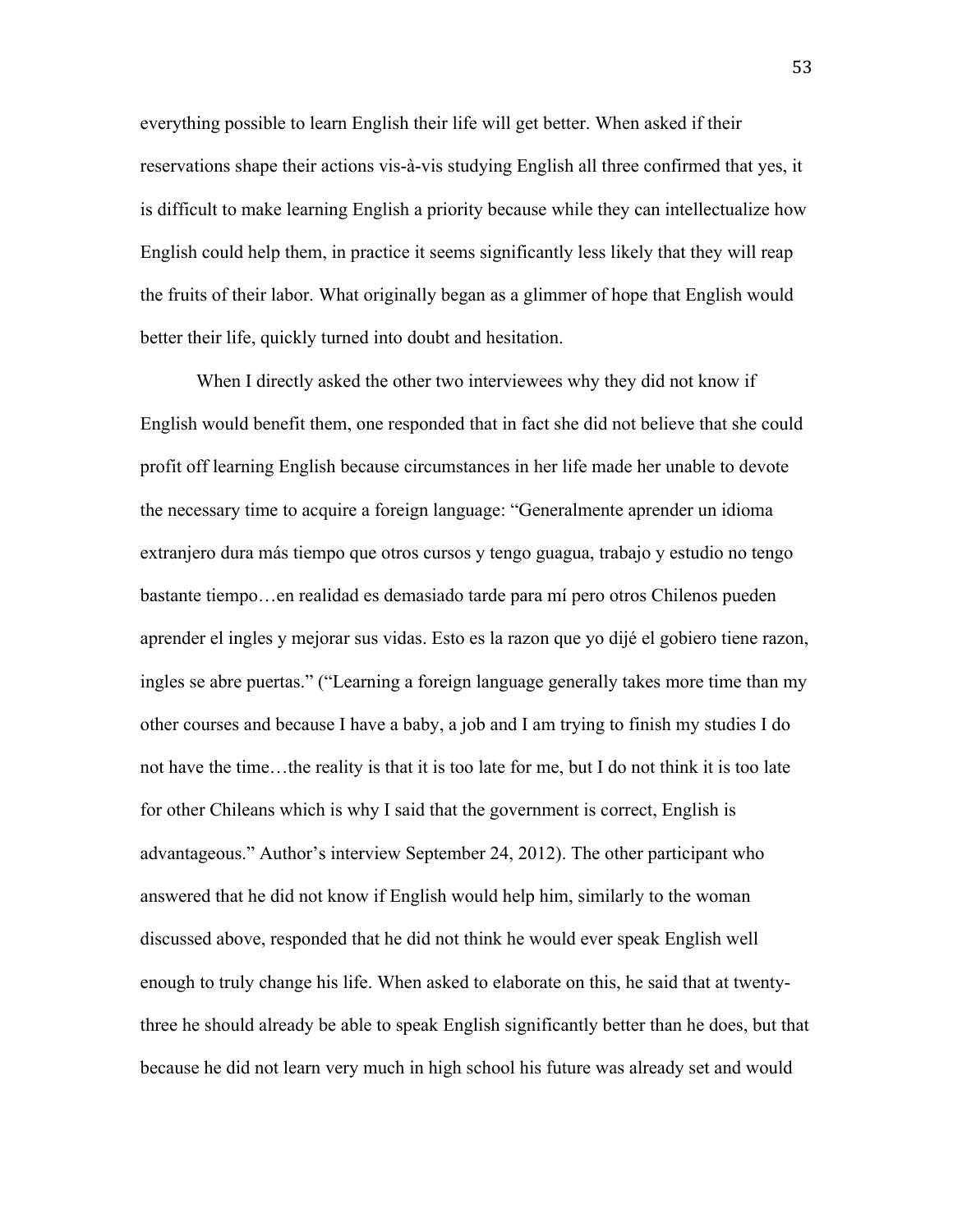be difficult to alter. He also added that his job as a construction manager did not require knowledge of English, which made him even less concerned with improving his English language skills. He, however, did confirm his belief in the advantages of learning English for future generations and said that he will do everything possible to ensure that his children are bilingual (Author's interview October 3, 2012).

One of the most unanticipated parts of my preliminary research on the Chilean government's promotion of English language learning was how adamantly its rhetoric proclaimed that English will benefit all Chileans by opening them up to more employment opportunities with higher salaries. I understand how English can be indispensable for certain people with specific careers, such as those who work in the tourism industry or those who work in multinational corporations and have habitual contact with overseas managers, but it is not clearly evident that every Chilean will have better job prospects solely because they speak English. When one of my interviewees initiated a discussion of this topic, by stating that as someone who works in construction he does not use and probably will never use English in his line of work, I leaped at the opportunity to discuss this in more detail. Originally this student had stated he was in agreement with the government that English could provide immeasurable advantages to the Chilean citizenry as a whole, but later in the interview he stated that the benefits of English were directly related to ones line of work. I began to search for an explanation of his change in opinions and to understand the implications of this change. After a short discussion, it became clear that he did not actually change his opinions but instead saw this as a question of personal choice. He believed that all Chileans should be introduced to English in primary school and then as they have a clearer understanding of what career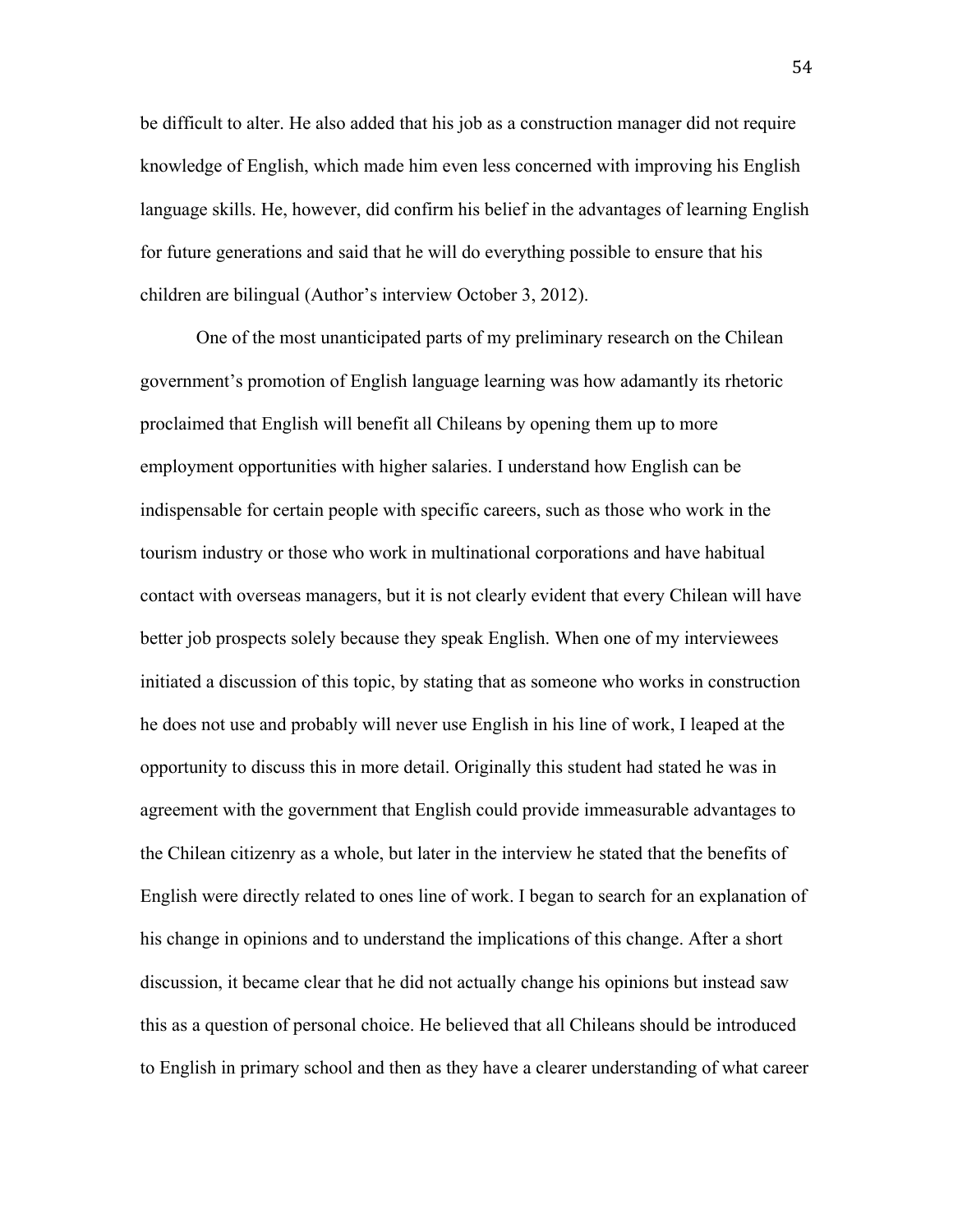path they want they should be free to choose whether or not to continue their English studies. When asked how this system differs from the current one, he responded that the only difference is that during the last year or two of high school and especially once they began studying at a university or technical institute, students should no longer be required to take English classes if it does not relate to their career. This student highlighted his beliefs in the importance of providing immense opportunities for Chileans to learn English, while not restricting students' right to choose whether or not English will benefit their personal life. This prompted a discussion about motivation and inequality that will be discussed in the following paragraphs.

### Systemic Inequality

The common theme throughout the discussion of improvements that should be made to English language learning in Chile was inequality. This did not come as a surprise because inequality is a common topic whenever discussing development in Chile. While Chile's economic growth in the past twenty-five years has been impressive, many people feel that only a small percentage of Chileans have felt the benefits of this growth. There is no reason to believe that English education would be any different. In fact, part of the government's statement on the English Opens Doors Program is to extend English language learning to all Chileans and to reduce inequality in the country. In all eight interviews, participants expressed their concerns about the systemic inequality that exists and how structural changes must be made in the country to reduce this problem. In regards to English education, all eight interviewees emphasized how Chilean students from wealthier families typically speak English better than students from poorer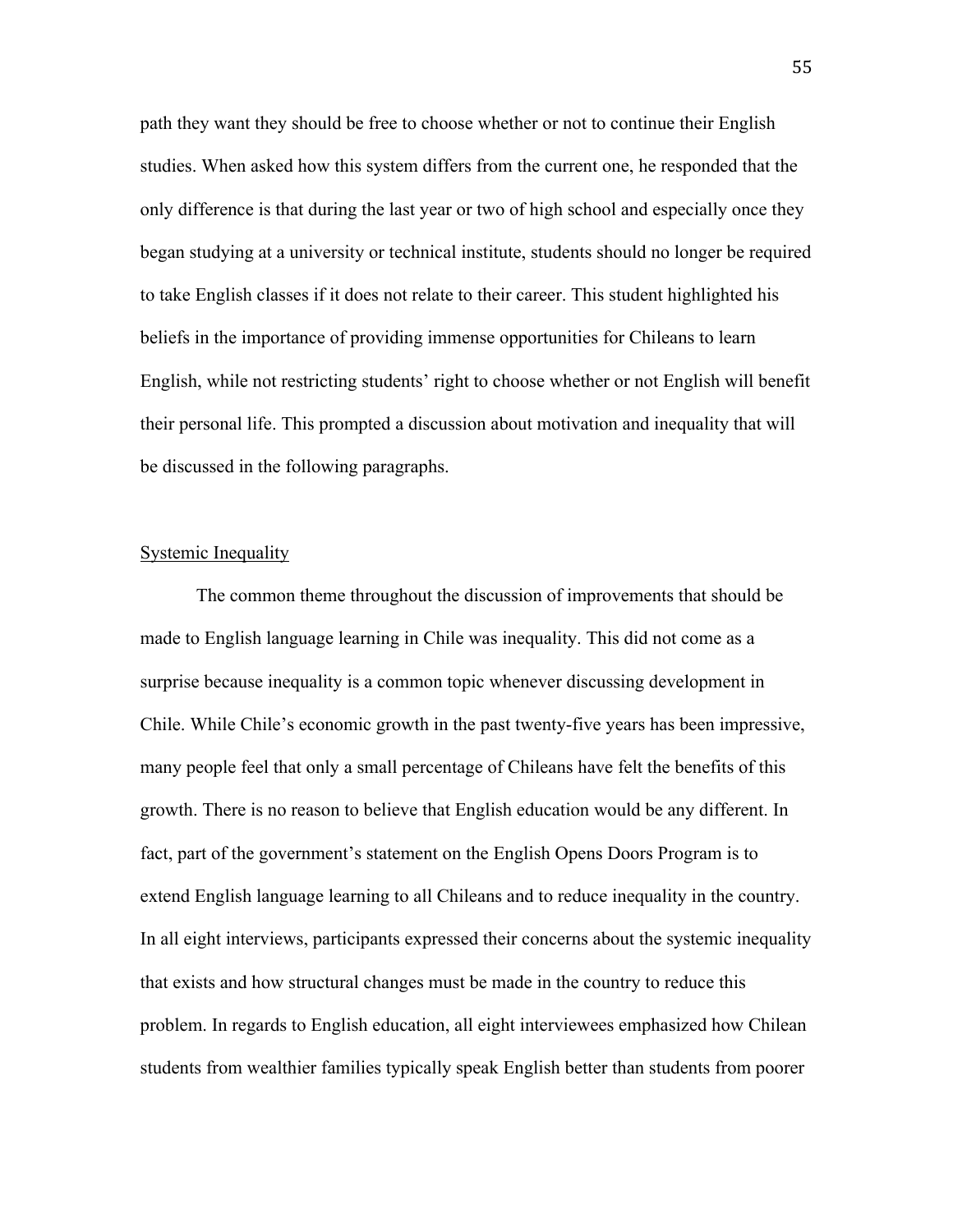families and how the government must do something to alter this situation. When I proposed how the government's goal of implementing English classes in all public schools was a direct attempt to reduce inequality, all eight interviewees responded that yes, it was a good start but many other changes needed to be made and from here the topic of inequality evolved into a discussion of motivation, more specifically how motivation levels often change depending on the socioeconomic standing of the family.

One interviewee was especially passionate about the connection between motivation and inequality, adamantly believing that one of the greatest problems with the implementation of English language learning in Chile was that poorer Chileans will continuously struggle to benefit from English for a variety of reasons, despite increased opportunities. First, he stated that Chilean students from poorer families lack the ability to invest a sufficient amount of time to learn English because their socioeconomic standing causes them to have priorities, obligations and limitations that wealthier Chileans may not have. The example that he used to support this belief was that poorer Chileans typically have to work multiple jobs in order to care for their families and thus have less time to devote to investing in their children's education; children from poorer families cannot value education as much as those from wealthier families. Secondly, the interviewee pointed to how richer Chilean students probably have parents who already speak English and thus they have already witnessed how English is advantageous and thus are more motivated to learn English themselves. For this student, wealthier Chileans benefit from learning English because they have the motivation to learn while poorer Chileans struggle to appreciate the advantages of English since they lack clear examples of where it has been valuable.

56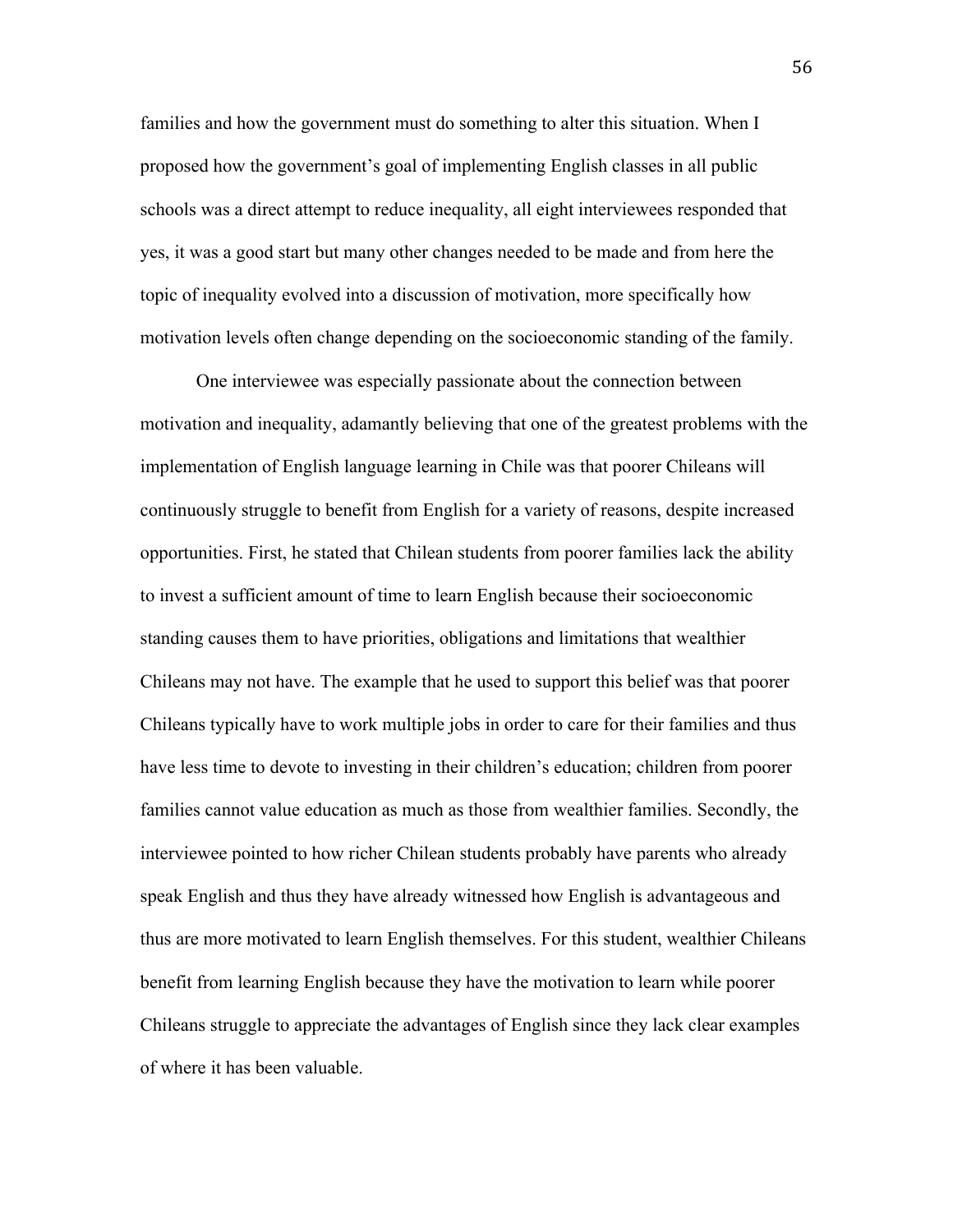In the third part of this discussion, the interviewee brought up how students from wealthier families had better opportunities to establish a strong foundation in English because these students typically attend private schools where the quality of English classes and teachers is better and more focus is placed on the importance of learning English. When asked how he thought this could be altered, he expressed little hope that these circumstances could be changed. His response prompted me to explore the following idea: if poorer students are not going to learn English because their circumstances do not allow them to invest enough time to actually become proficient and the quality of the classes that are offered does not meet the standards set by private schools, then why invest in national English language learning programs at all. This interviewee paused for a minute to consider the question and then said "pues, tiene razon…no…pienso que el gobierno necesita encontrar una manera para cambiar la mentalidad de estas personas. Ellos necesitan cambiar su pensamiento y encontrar la motivación a mejorjar sus vidas." ("You have a point…no…I think the government needs to find a way to change the mentality of these people. They need to change their thinking and find the motivation to better their lives." Author's interview October 3, 2012). It became clear after further discussion, that this student's perceived lack of hope was actually discontent with how poorer Chileans could not take advantage of the opportunities the government was making available to them. He felt that poorer Chileans were forced into being inferior at speaking English because of forces outside of their control. Even though the government does what it can to alter this by making English language learning programs widespread it seems highly unlikely that these circumstances will change until poverty is eradicated and those poorer Chileans no longer have to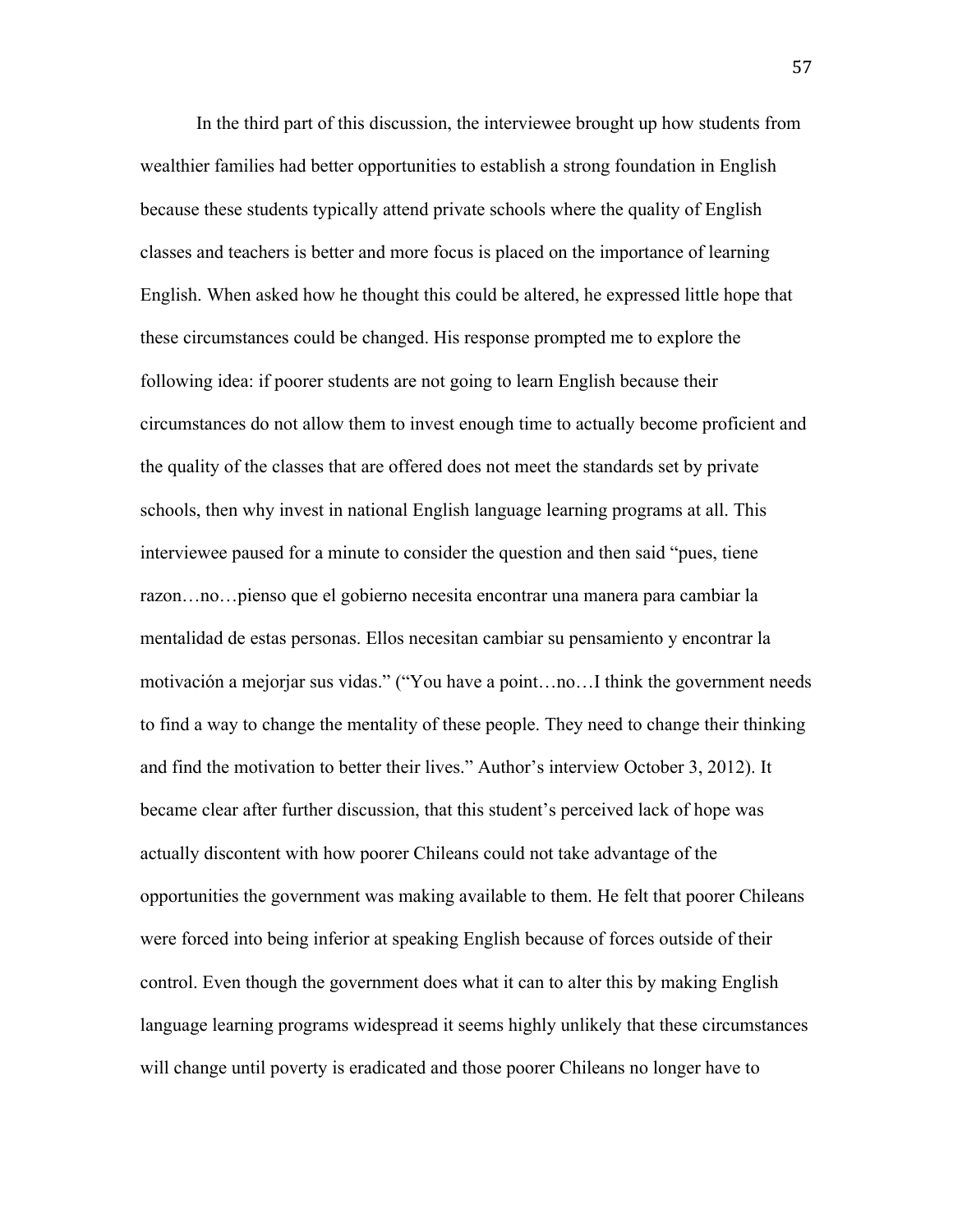dedicate so much of their time to survival. This prompted me to ask whether or not he felt that English could be a tool for poverty reduction; he responded that it could be only successful for poorer people who have the time and motivation to dedicate to learning English, but that it cannot be considered a universally effective tool (Author's interview October 3, 2012). In the end, this interviewee concluded by expressing hope that as time goes on and English becomes more prevalent and its benefits become more visible throughout society that poorer Chileans would also be able to profit from learning it.

One other interviewee was notably eager to discuss socioeconomic inequality in Chile and her belief that the education system was a significant part of the problem. Since education reform in Chile is a hefty issue and this discussion could continue for hours, I chose to redirect her focus to discuss how English education fits into the matter. Initially she hesitated stating that she lacked the knowledge to discuss how the Chilean government hopes to use English education to reduce inequality in the country, but after a bit more exchange she began to express her belief that government programs attempting to deal with inequality may only disguise the problem instead of actually fixing it. When asked to clarify what she meant by this, she responded by stating that government programs provide some improvements but until the education system is completely restructured – by this she meant completely eliminating for-profit private schools so everyone has access to the same education – socioeconomic inequality in Chile will remain a problem. While the elimination of for-profit schools is an argument I am familiar with, I followed this statement of hers with a question about the quality of English education that exists in public schools in Chile today with the hopes of understanding how she thinks that eliminating private schools would improve the quality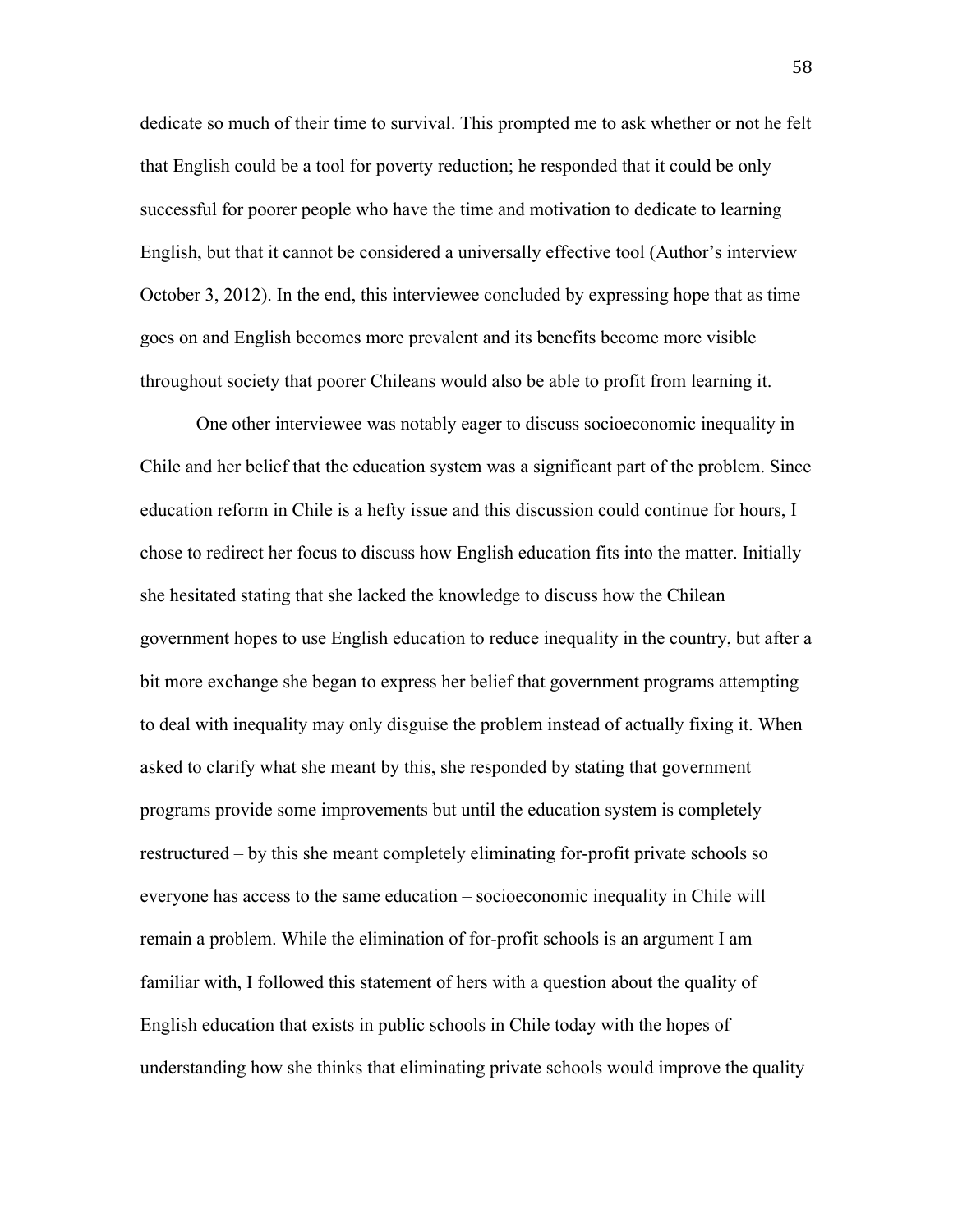of English classes in public schools. She responded by articulating that eliminating private schools would eradicate the advantages wealthier students have because their parents can afford to pay for higher quality schools. In connection to English education, she maintained that since wealthier students typically profit off their superior English language proficiency, balancing out the playing field by eliminating private schools should create a more egalitarian society. From here, I again asked about improving the quality of English language learning in public schools and she responded that the government should continue to invest in enhancing English teachers' abilities and the curriculum used in classes. When I called attention to how the English Opens Doors Program seeks to do just that, she declared "Sí, es un buen programa con este y la elminación de escuelas privadas pienso que el sistema va a ser más equitativo." ("Yes, it is a good program, with it and the elimination of private schools I think the system will become more equitable." Author's interview September 27, 2012). For this student, equality is what the Chilean government should continuously strive for and they should do whatever possible to make this a reality, even if it comes at the cost of quality. We were forced to end the interview here because she had a class and I was hoping to continue it at a later time. I felt that she expressed widespread views present in Chilean society, but this proved to be impossible.

With both of the interviewees that were particularly interested in discussing socioeconomic inequality, I tried to find a way to link this to inequalities in English speaking abilities. English is, without a doubt, a classist subject in this country and I thought it would be interesting to discuss these students' ideas regarding this issue. For me, this brings up an important question directly related to development and reducing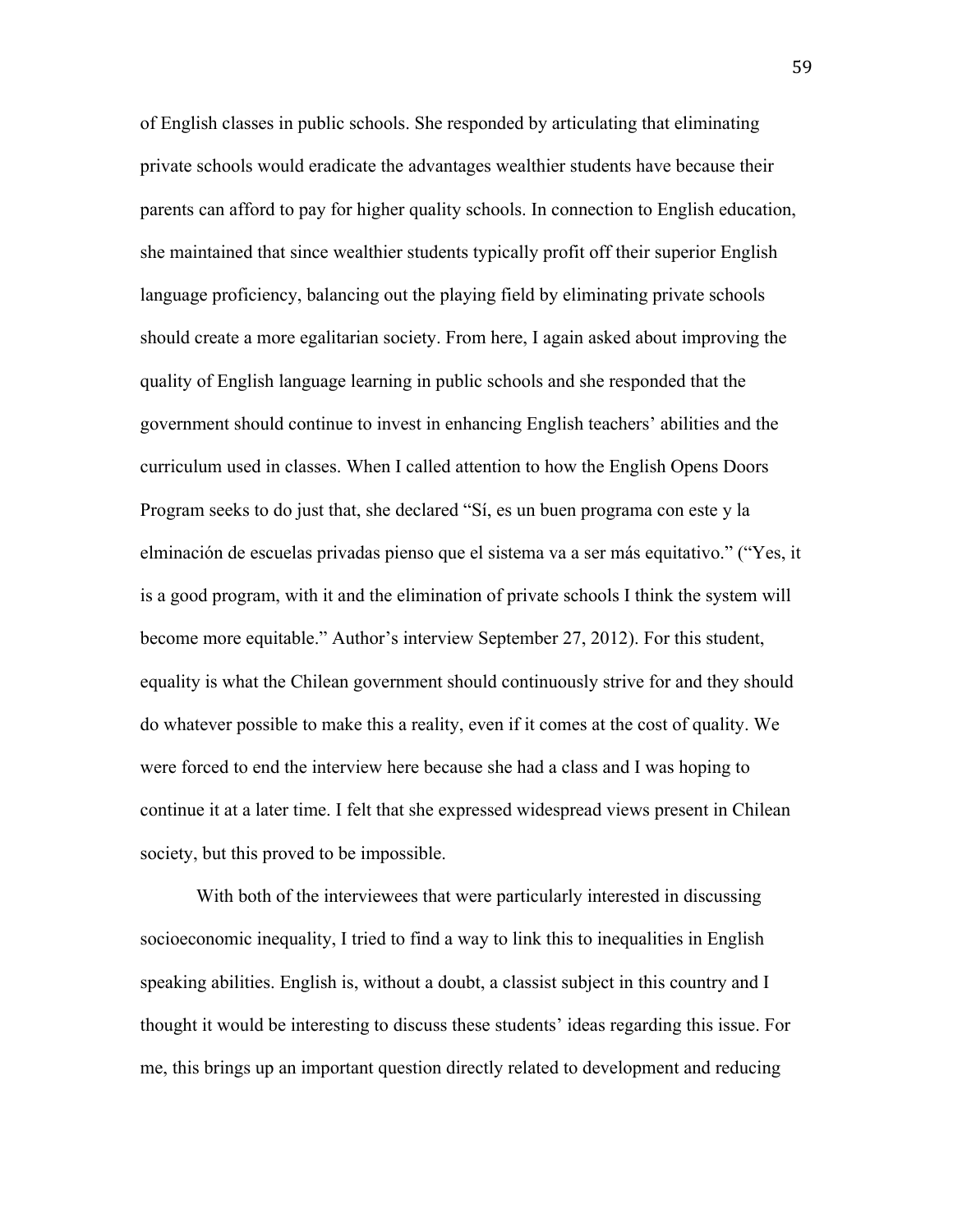systemic inequality in Chile: is the Chilean government promoting national English language learning programs in order to provide equal access to all Chileans or is it their hope that funding English language learning programs in public schools will result in all Chileans benefiting equally. Another way to address this topic: are the Chilean government's development goals regarding English a question of providing equal access to all Chileans or bringing about equal results throughout the country? Is Chile's drastic inequality an inequality of opportunity or an inequality of results? I specifically wanted to understand if they felt the inequality was a result of lack of access or lack of results: do students from lower social classes speak English worse than those from upper social classes because they do not have sufficient opportunities to learn English or because of other factors?

The female interviewee who had adamantly proclaimed her belief that equality could only be reached with the elimination of private schools clearly felt that inequality was more related to access than results, stating that right now wealthier Chileans have better access because they are capable of paying for the best English classes or schools for their children. To her, establishing a more egalitarian society can only be achieved if you take away this unfair advantage and put every student on equal ground from the inception. Having heard this argument many times while living in Chile, I was interested in determining her opinions on how motivation factored into this: did she think that starting on equal footing would produce equal results and, if yes, would these equal results require a reduction in performance levels? When I asked her this, she responded, "Por supuesto que no. No todos los estudiantes se realizan examente el mismo – todos somos diferentes – pero al menos eliminará clasicismo." ("Of course, not every student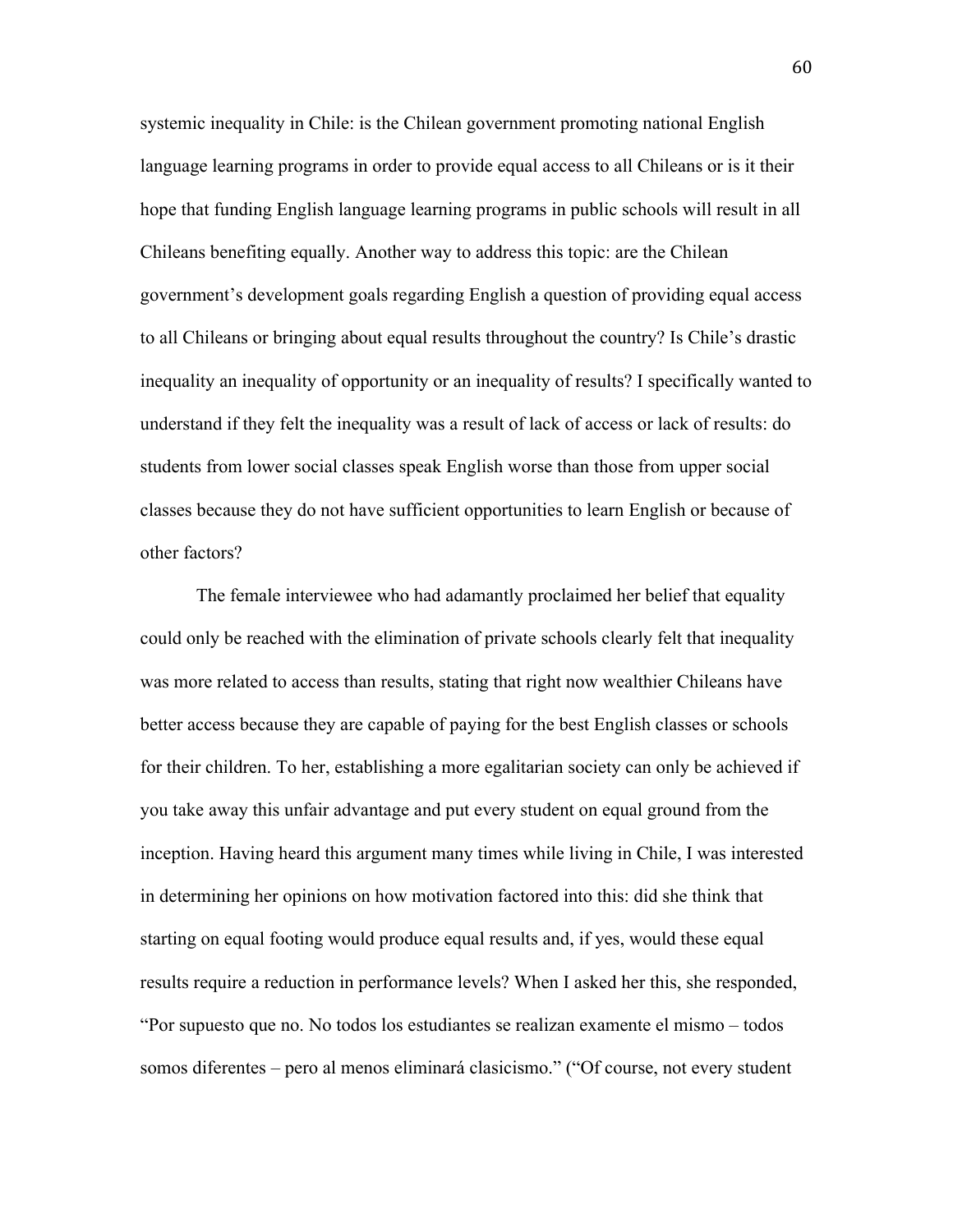will perform exactly the same – people are different – but at least this will eliminate classism." Author's interview September 27, 2012). For this interviewee, the government is making a significant effort to provide equal opportunities to all Chileans, but until leaders also eliminate the perks that wealthier Chileans have, inequality cannot be eradicated. The male student had provided three causes for this inequality and all three of them were more a question of motivation than anything else. He never stated that the poorer Chileans lacked the prospect of learning English, but instead highlighted how circumstances in their lives often rendered them unable to make the most of existing opportunities. For him, improvements need to be made at the implementation level of English language program provision, but the opportunities exist. The inequalities pertain more to results. For both these participants, the Chilean government is successfully increasing access to English for all Chileans, but inequality will remain in the results until the government either eradicates private schools or determines a way to motivate Chileans from lower socioeconomic standings.

# **Conclusion**

On the whole, this research project sought to determine if a small group of Chilean students agree with the government that creating a bilingual population will be advantageous to the country as a whole and to Chileans on a personal level. The surveys and interviews revealed that overall this sample population does believe that English will benefit the national development and personal development, but that many improvements need to be made before Chile will reach its full potential. The participants were careful to highlight the importance of maintaining Chilean cultural individuality in spite of pressure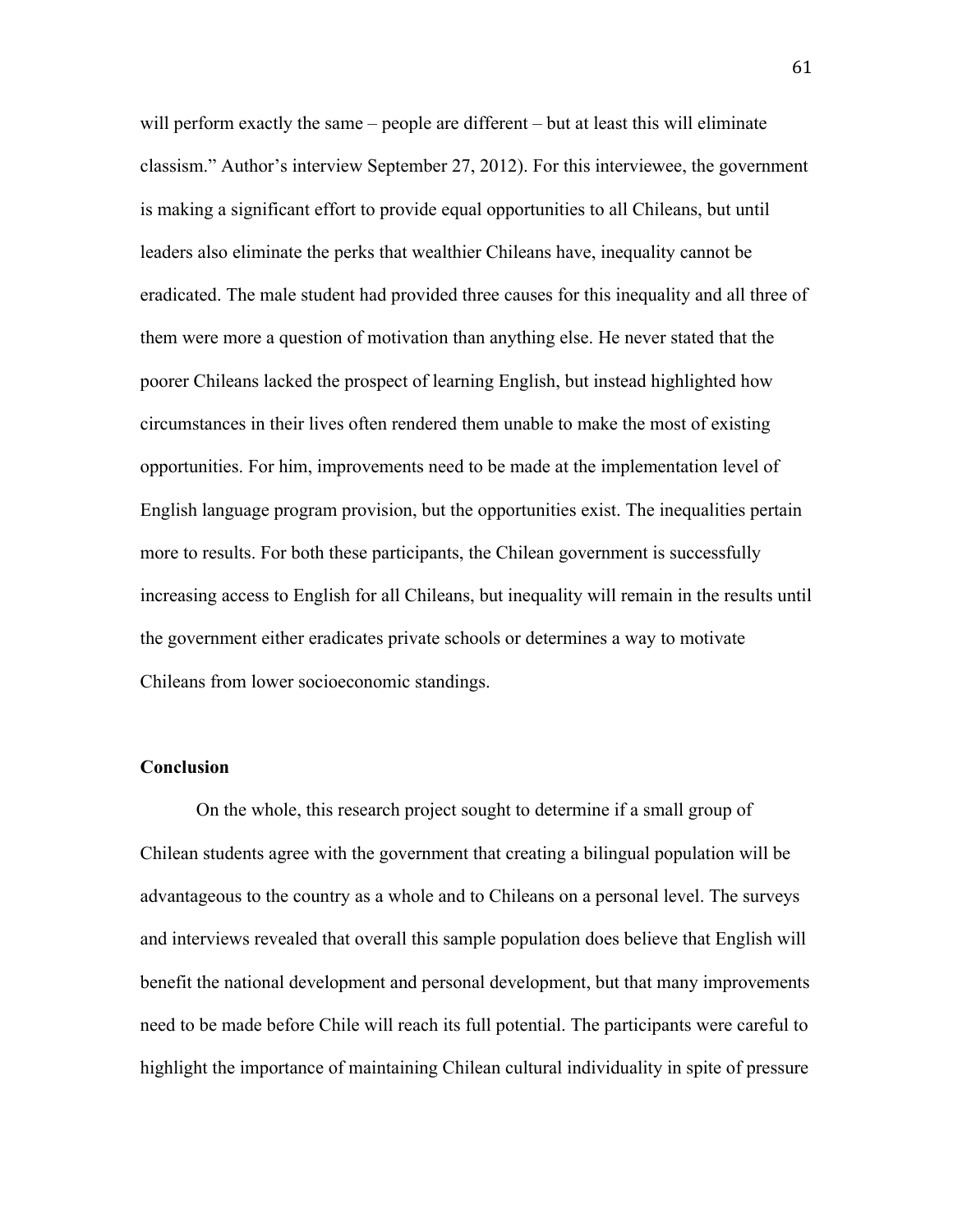to embrace other cultures as a result of globalization. They also pointed out that the government's priorities are correct, but that upgrades need to be made on the implementation level of English language learning. Finally, participants emphasized that socioeconomic inequality in Chile is a dire issue that must be addressed before it becomes even more severe and how English language programs in public schools are a decent start but not enough. In the following chapter, I will analyze the arguments the participants brought up in the surveys and interviews with the hope of adding to existing literature on English language programs as a lucrative part of economic development.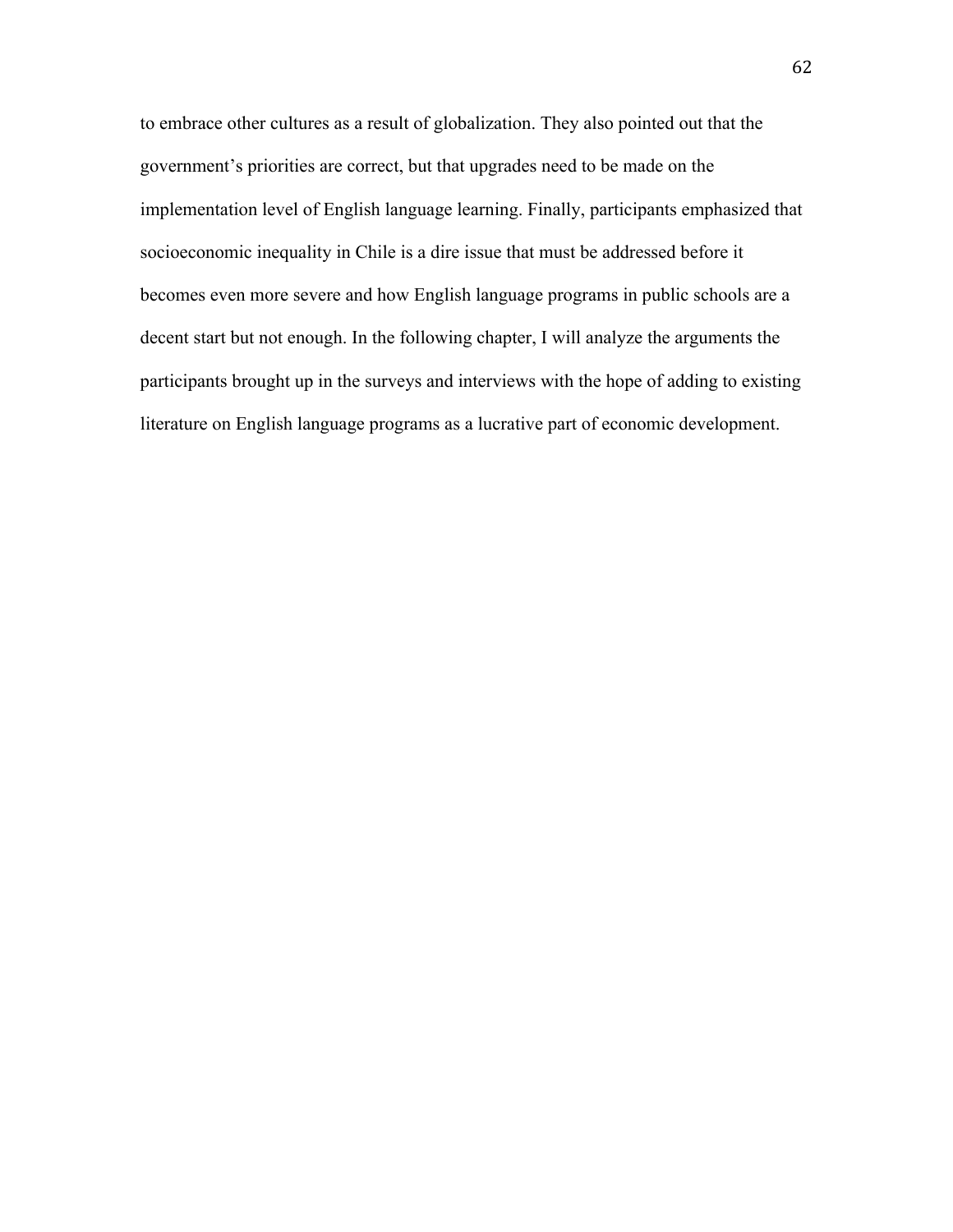#### Chapter
5:
Conclusions
and
Recommendations

For more than fifty years, Chile has embraced a neoliberal economic development plan focused on specializing in mining and agriculture, integrating into the world market, attracting foreign direct investment and opening the door for transnational companies to conduct business, privatizing many once-public industries, and reducing public spending on social programs such as healthcare and education. In economic development terms, these policies have been extremely beneficial for the country: Chile's gross domestic product has grown on an average of five percent per year and the poverty level has reduced from 38.6 percent to 15.1 percent (Woods, 2011). Despite this stunning record, many scholars often use Chile's development as an example of how neoliberalism can result in unequal growth, with a small percentage of the population reaping the greatest portion of benefits. Since 1990, Chilean leaders have established public policies and social programs hoping to both continue the impressive growth while also spreading the increased wealth throughout Chilean society.

The Chilean government's focus on creating a bilingual citizenry, through national English language learning programs such as the English Opens Doors Program, clearly points to their motivation for increasing economic development while also providing broader opportunities to decrease the socioeconomic inequality in this country. This research project sought to provide a space for a small group of university-aged Chilean students to express their agreement and discontent with the Chilean government's promotion of English language learning: do Chileans really believe that learning English will open doors for them personally and for the country as a whole. In the end, the students were in agreement with the government when discussing the big,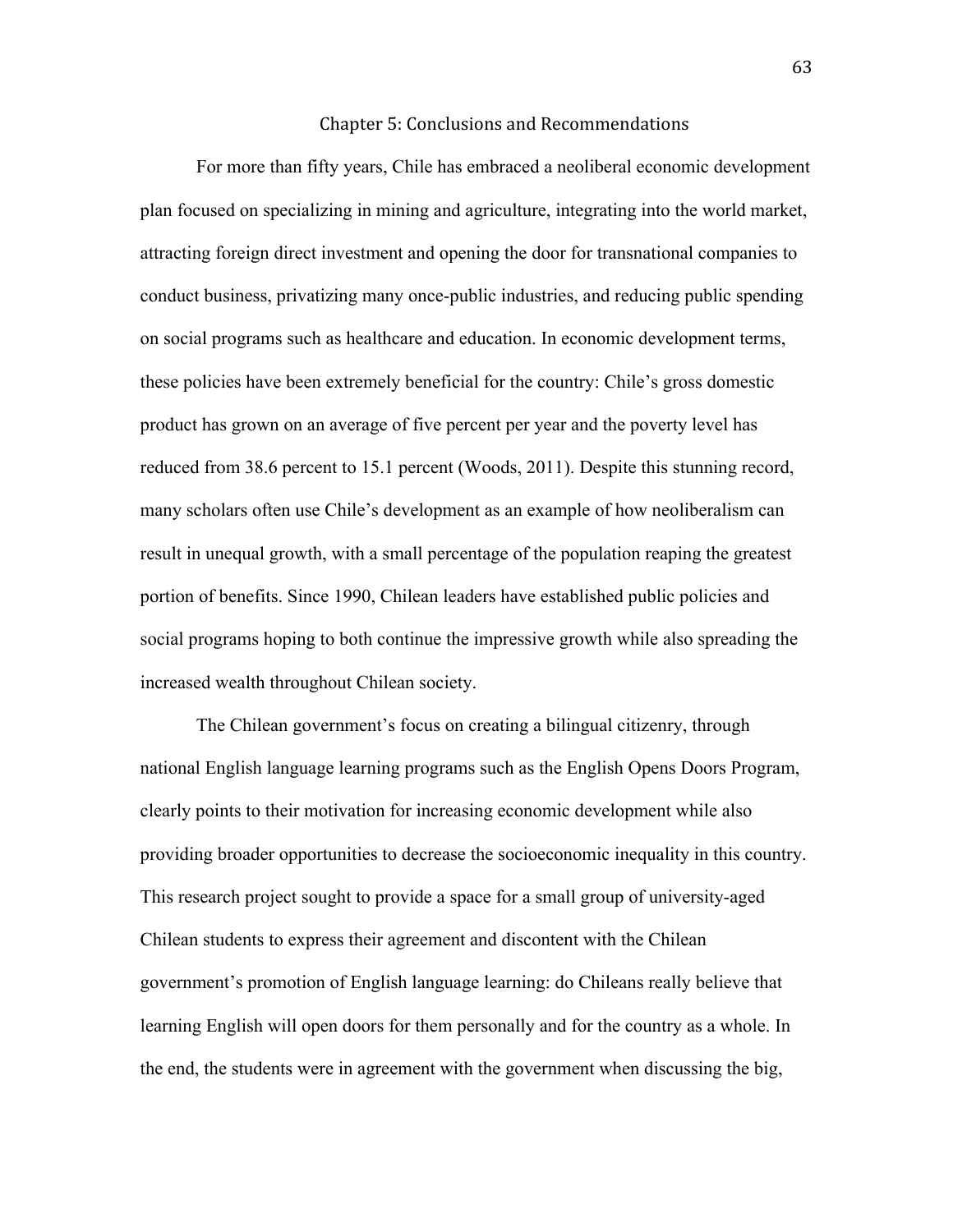long-term picture. However, when asked to specifically detail how English skills would improve their personal standard of living, the students were more apprehensive: English is without a doubt a need in Chile according to these students, but most of them felt that wealthier Chileans were the ones who reap the benefits and that poorer Chileans may eventually be able to profit from learning English, but this will only happen in the distant future. They also felt that if significant improvements were made at the implementation level of English language education then over time future generations would be able to take advantage of these opportunities and better their lives. In sum, these students believe English is necessary for Chile and will continue to be beneficial in the future, but it is too late for them and most Chileans out of school. While their viewpoint is completely understandable, if this is an accurate representation of how most Chileans feel in regards to English education in their country then the Chilean government needs to re-evaluate their goals and how Chilean citizens are perceiving its goals. Ultimately, inequalities and problems with English education in Chile are not a result of a complete lack of opportunity, they are more about a lack of hope that translates into a lack of motivation and in order to amend this situation the government combined with educational institutions and the people must make different choices.

#### **New Marketing Plan**

Currently, the Chilean government's marketing plan for promoting English language learning in their country is clearly reaching a large number of people; months spent living, working, and doing research here have made me aware of how many Chileans deem English to be important for personal and national development. The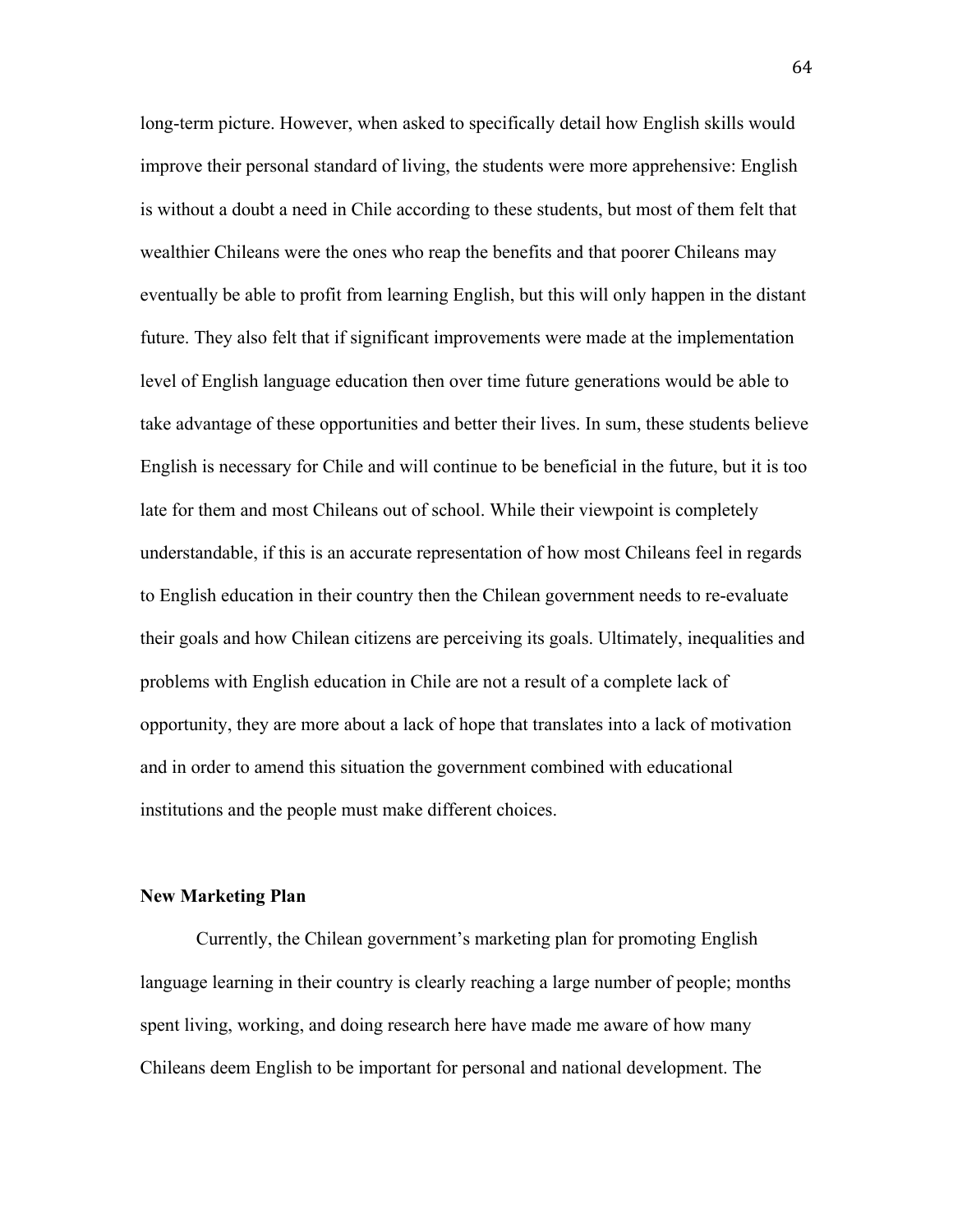problem seems to be how Chileans are receiving the message and how they then respond to it. Despite efforts to use English education as an equalization tool in terms of socioeconomic inequality, English remains an extremely classist topic in this country. Chileans from lower socioeconomic positions see how English profits wealthier Chileans, but they fail to connect how they could also reap those rewards. While I do see the vast socioeconomic disparities in Chilean society as problematic, I feel that the goal of English language programs in Chile should be to continue providing equal access to all Chileans because over time equal access will lessen the inequality of results that is prevalent today. One can never expect completely equal results because all people are different. If you take two students from similar backgrounds and offer them the same opportunities, they are generally not going to produce the same results. Humanity is naturally diverse and will always have various goals and passions that determine how hard they work and what their priorities will be. "Some inequality may be tolerated, like inequality caused by differences in effort and talent, particularly when attempts to reduce it could interfere with other ethical objectives such as privacy and individual freedom. Equality of opportunities is desirable, equality of outcomes (earnings, income, wealth) not necessarily" (Barros, 2008).

 In order to reduce the connection between social class and English proficiency, those in charge of promoting English education in Chile must refocus their marketing strategy in order to create a more positive outlook among Chilean citizens as a whole. People need to see examples of how other Chileans who grew up in lower income households have benefited from learning English, not only how the rich have gotten richer because speaking English has provided them with more job opportunities in higher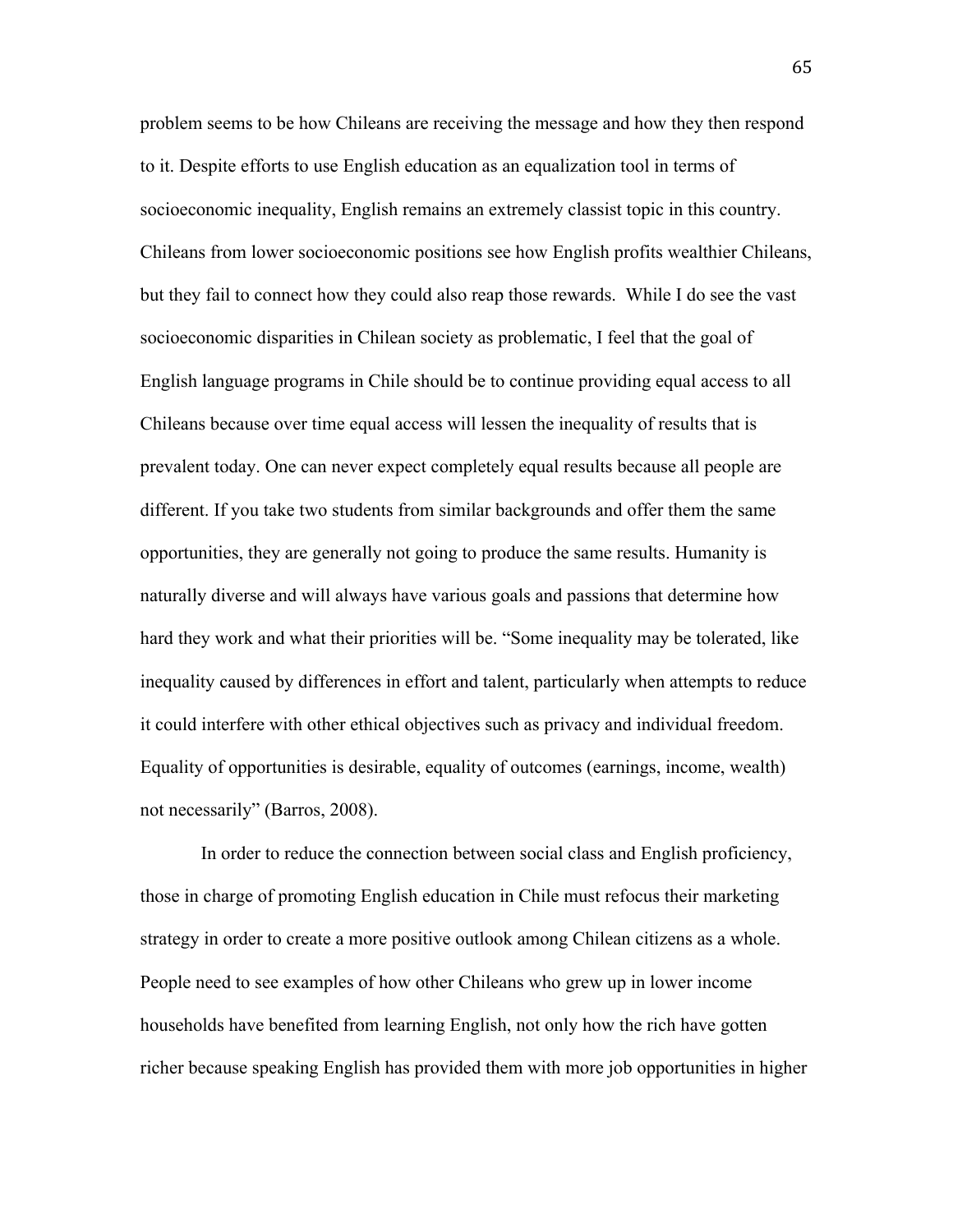paying positions. If the goal is to create a bilingual citizenry, then advertisements need to reveal how people from lower and middle classes have improved their standard of living; people need to relate to those who have benefited from learning English in order to truly find the motivation to work as hard as is necessary to become proficient in a foreign language. Right now wealthier Chileans are typically more motivated to study English because the advantages are unmistakably apparent to them, but poorer Chileans lack the necessary role models – they have not seen English benefit anyone close to them – and thus are less willing to dedicate the necessary time and energy to learn the language. In order to truly revolutionize English language abilities in Chile, Chileans need to witness people just like them finding better paying jobs and improving their standard of living because this will increase their eagerness and enthusiasm and with more motivation will come better results.

#### **Universities Must Play their Part**

In addition to altering the message broadcasted throughout Chilean society, Chilean universities – both public and private – must place more emphasis on English proficiency during both the admissions process and during a student's career as well. It is not enough for the government to assert that English is necessary for Chileans' personal development; students must also have a more short-term, specific objective to work towards because only thinking that you might make more money one day is not sufficient. Right now because English is not required (and with most universities' admissions requirements English is not even encouraged) Chilean students do not prioritize English class in relation to the rest of their core courses. Students cannot be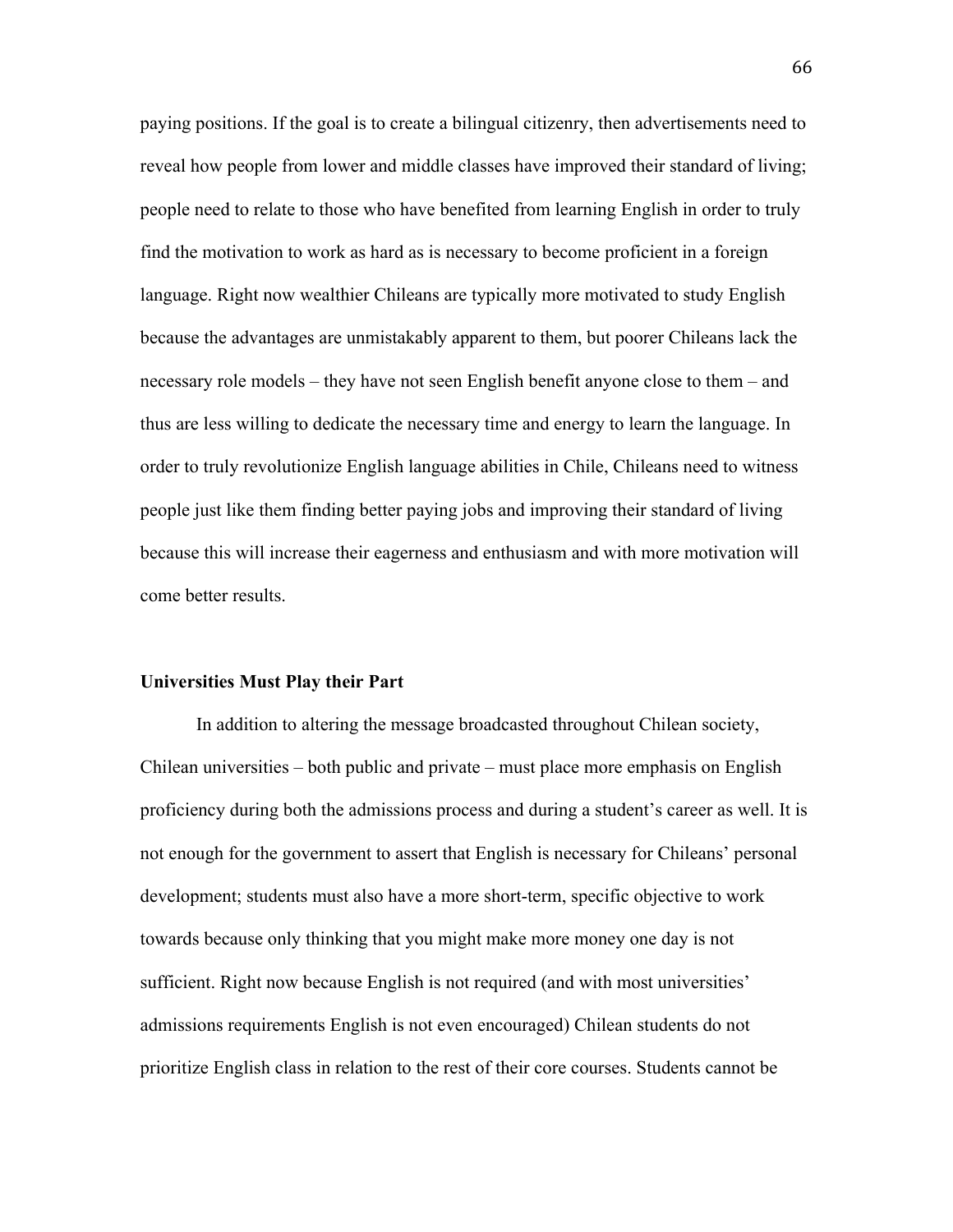expected to spend an equal amount of time studying English as they do in their math, Spanish language, science, and history classes when those other courses greatly impact their chances of attending university and English does not. If universities include English proficiency in the admissions process – either by making it a requirement or including an English section on the PSU (Chile's standardized test, which is similar to the SAT reasoning test) - students in high school who plan on attending university will have greater incentive to devote more time to English and will thus improve their proficiency. Students must be motivated to learn English and the best way to motivate them is with incentives. For students who plan on attending university, making English mandatory to attend is the greatest incentive available.

#### **Strengthen the Quality of English Lessons**

Thirdly, Chilean governmental authorities that are in charge of national English language programs must increase the quality of the lessons they provide in public schools. Students who attend these public schools must be able to adequately compete with other students when applying to university and for employment opportunities. In order to make these students competitive, they must have a solid foundation in their skills, which will only be possible if the Chilean government improves the quality of English education in public schools. The vast majority of those interviewed and surveyed in this study highlighted how the quality of their English classes in school was not up to par with other classes, thus changes must be made. Another option in increasing the quality of provision would be for the government to increase its allocation of scholarships and other resources so that students who wish to can take English classes at private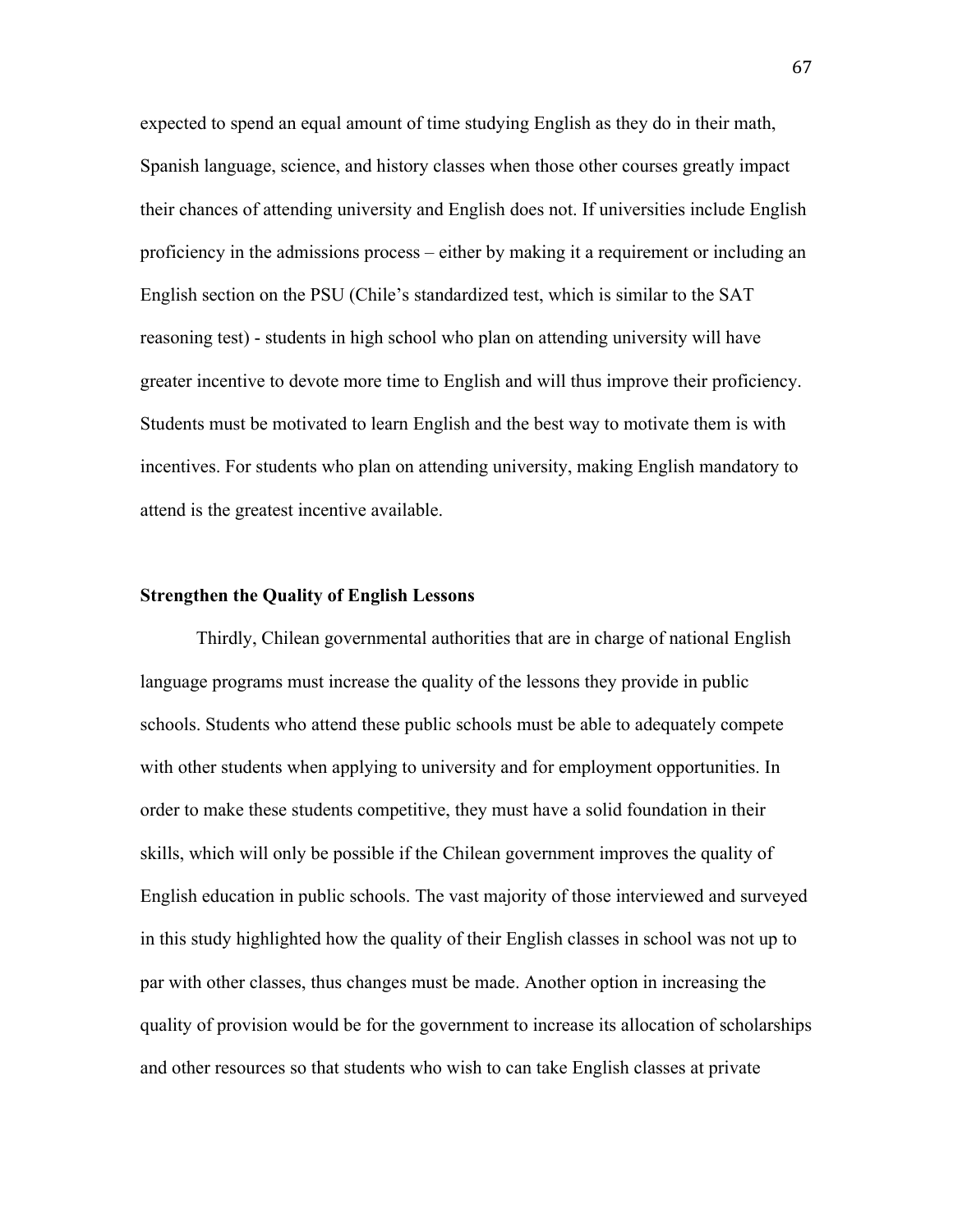institutions. Since one of the common complaints from these interviews was that students from lower socioeconomic standings lacked the resources to attend private English language institutes, the government should use a percentage of its resources to make this option available to more citizens.

The Ministry of Education must ensure that they are offering the best quality of education they can with the resources they are allotted. In addition to this, the Ministry of Education – in connection with public educational institutions - must reinforce the advantages of learning English. They need to find a way to ensure that teachers in English class are emphasizing the importance of learning English, encouraging their students to take advantage of the opportunities they have been offered, and supporting them along the difficult path. Learning a foreign language is never easy and if students are not continuously reminded that learning English will change their lives, they may give up. The Chilean government and those associated with the provision of English language learning in the country must do everything in their power to provide students with the resources they need to learn English so that they can raise their standard of living and play a role in the national economic development of Chile. Nonetheless, the reality is that the burden should not fall solely on those in leadership; Chilean citizens must take control of their own destinies and do what is necessary to truly learn English.

## **Chileans Cannot Only Depend on the Government**

The Chilean students who participated in this research project consistently spoke of their discontent with the provision of English language learning programs in their country and how currently English only benefits wealthier Chileans, calling on the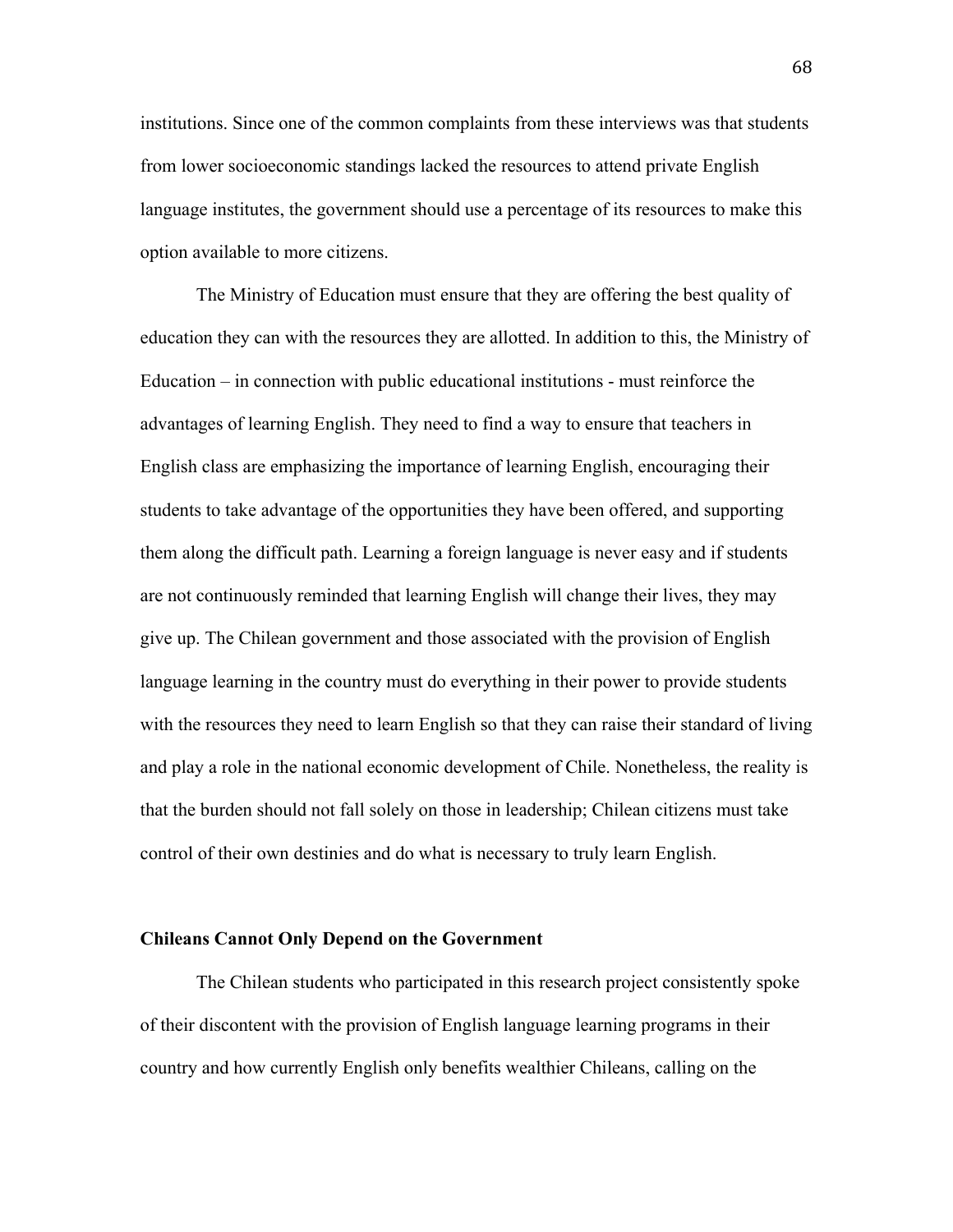government to make substantial amendments to the programs and the education system on the whole. Without a doubt, adjustments must be made – especially in enriching the quality of what they provide - but it is also necessary for the Chilean people to recognize that the government cannot be the only institution in charge of improving the system. Civil society, specifically Chilean students, must be willing to actively participate in the development of their country and if they agree with the government that English will help them accomplish this then they need to take advantage of the opportunities that have already been offered to them. Chilean students should, first and foremost, attend their English classes in order to make the most of what the government has already provided them; too often they let their discontentment with the imperfection of the system translate into complete rejection, but this hurts them the most. Chilean society will profit when they work with the government and make the most of the English language programs that already exist while at the same time continuing to call for reform and progress. By thinking that it is too late for them and giving up they actually make the situation worse because their complacency does not keep the government accountable and does not create change and better opportunities for generations to come.

#### **Recommendations for Further Research**

Further research on the effectiveness of English language learning programs in Chile and the citizens' feelings about them is necessary in order to continue to measure the need for English as a means of increasing economic development and raising standards of living. These research projects can assist both the national government and development agencies, while also providing an example for other developing countries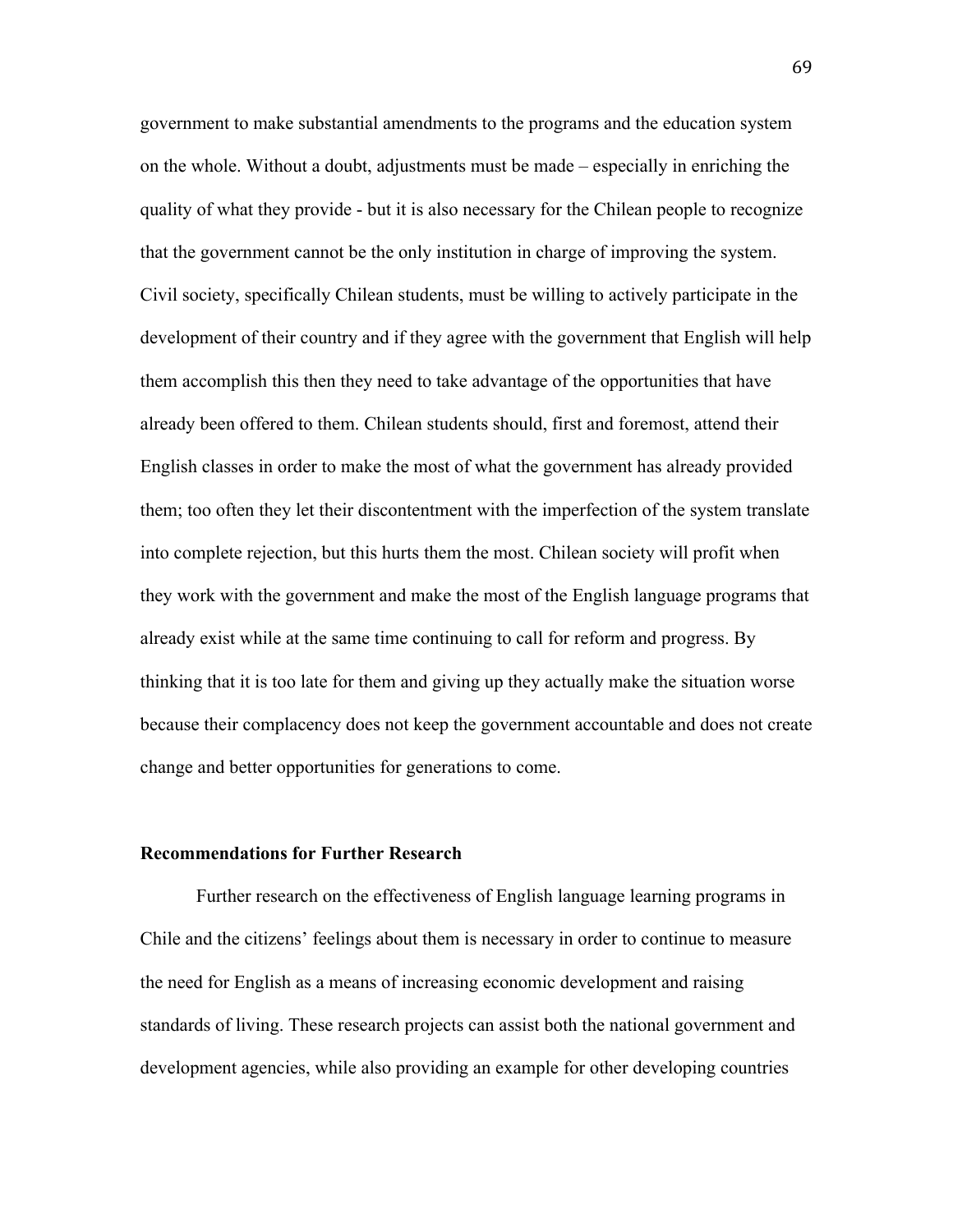that are considering implementing national English language programs to make their citizens bilingual. Future projects should attempt to include university students in their research in order to provide a more accurate understanding of whether or not those students believe English opens doors for them personally and for the country. Finally, I recommend that future projects compare and contrast the perspectives of Chileans who work in multinational companies with those who work in national companies so as to measure whether or not priorities change when career goals change. As our world becomes more and more connected and English becomes more widespread, it will be increasingly important to assess the benefits of promoting national English language learning programs to make that certain that English still serves its original purpose and to measure the need to continue creating bilingual citizens.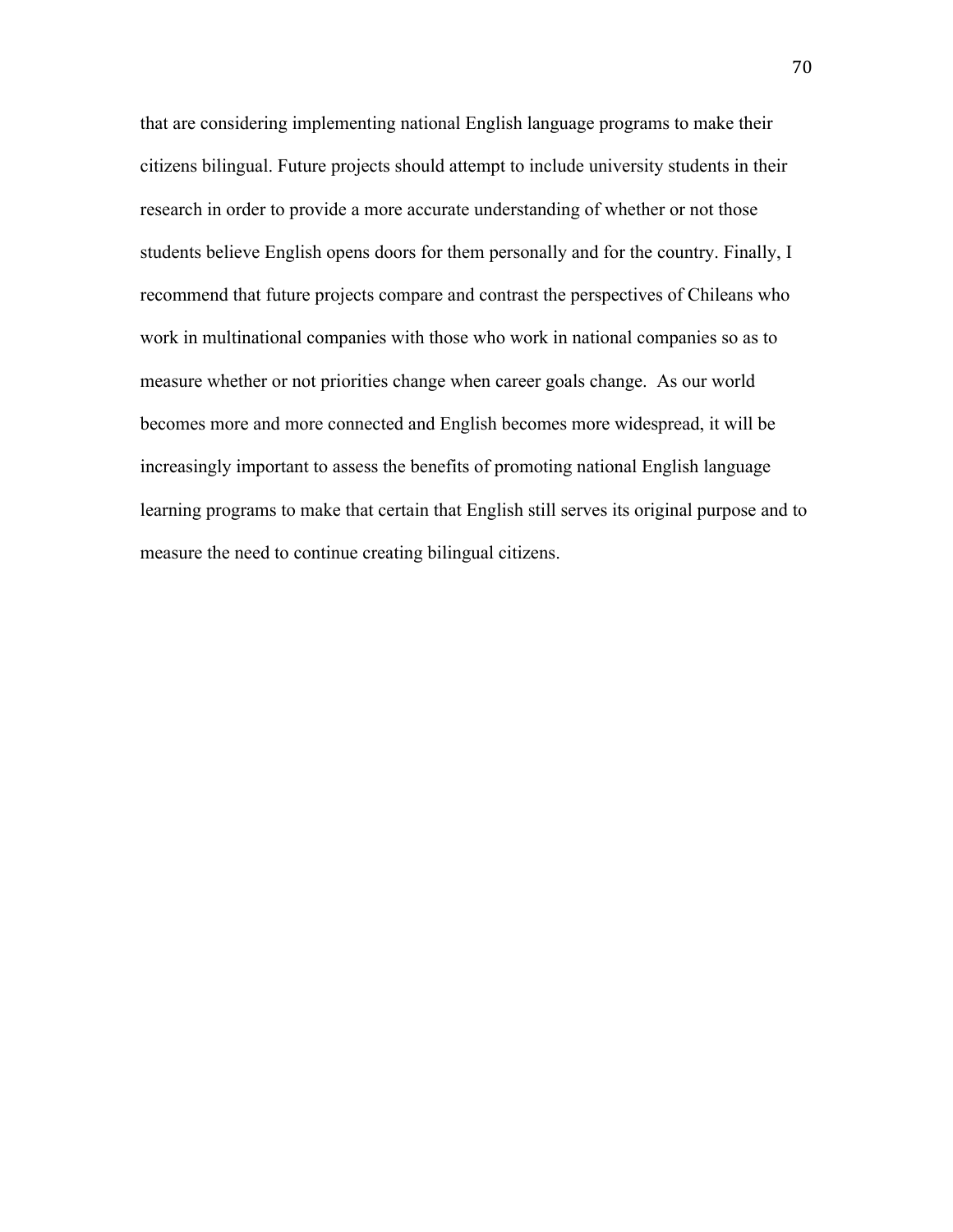## **Appendices**

## **Appendix 1**

## **Survey Questions – English Version**

## English Language Program – Student Survey

#### Basic Information

## English Level

|                                          |                                | I completely agree |              |                |   |   |   |  |
|------------------------------------------|--------------------------------|--------------------|--------------|----------------|---|---|---|--|
|                                          | I fairly agree<br>I am neutral |                    |              |                |   |   |   |  |
|                                          |                                |                    |              |                |   |   |   |  |
|                                          | I disagree                     |                    |              |                |   |   |   |  |
|                                          |                                |                    |              |                |   |   |   |  |
|                                          |                                |                    |              |                |   |   |   |  |
| 1. I am comfortable reading English      |                                |                    |              |                |   |   |   |  |
|                                          |                                |                    | 1            | $\mathcal{P}$  | 3 | 4 | 5 |  |
|                                          |                                |                    |              |                |   |   |   |  |
| 2. I am comfortable writing in English   |                                |                    | $\mathbf{1}$ | $\mathcal{P}$  | 3 | 4 | 5 |  |
| 3. I am comfortable speaking English     |                                |                    | 1            | $\overline{2}$ | 3 | 4 | 5 |  |
|                                          |                                |                    |              |                |   |   |   |  |
| 4. I am comfortable listening to English |                                |                    | 1            | 2              | 3 | 4 | 5 |  |
|                                          |                                |                    |              |                |   |   |   |  |

## English Opens Doors Program/English Classes in Elementary and High School

5. Are you aware of the language policy (English Opens Doors Program) established by the Ministry of Education in 2003?  $\qquad \qquad$  \_\_Yes \_\_No

6. In which grade did you begin taking English classes?

7. How many hours per week did you have English classes?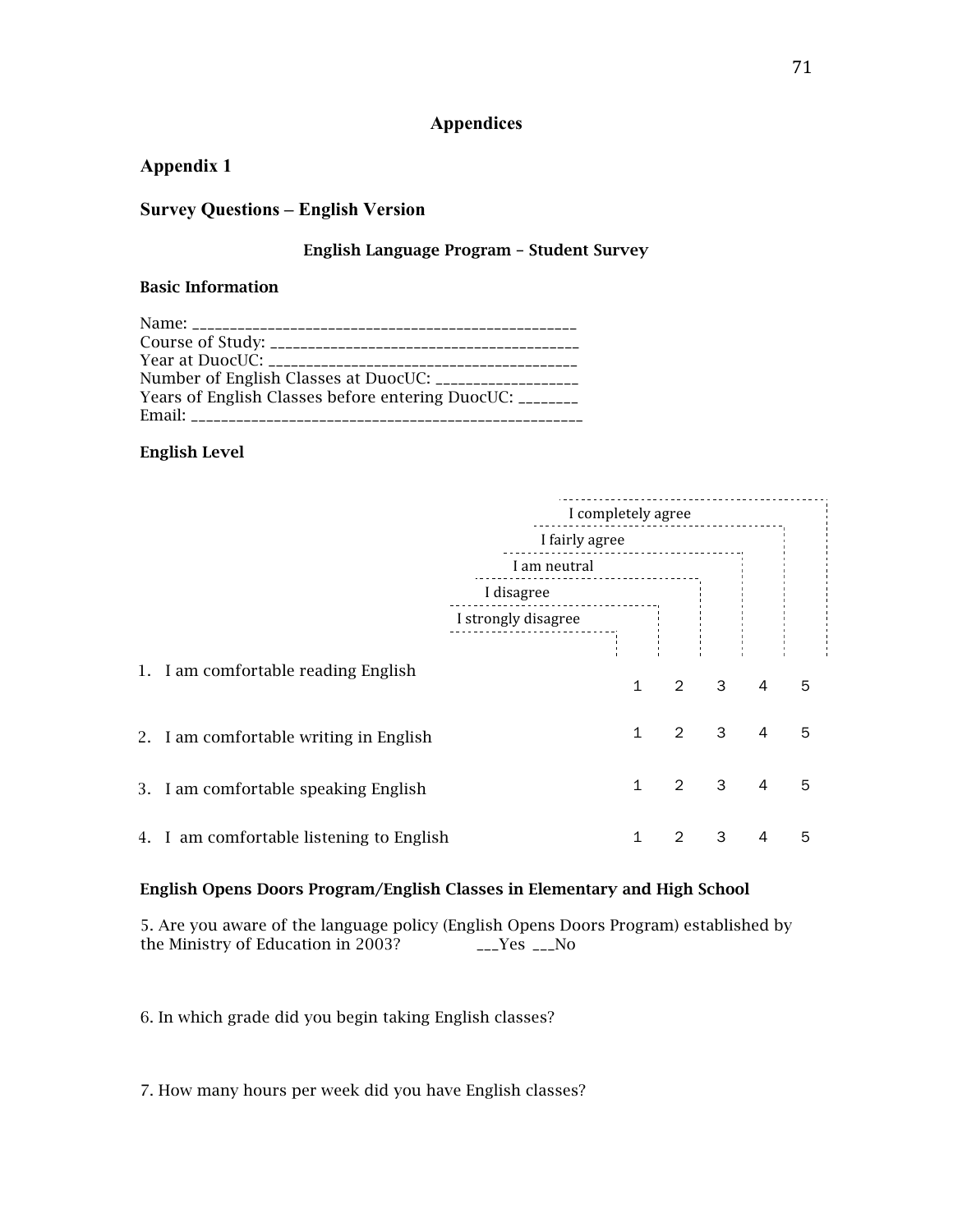| 8. Did you have Chilean English teachers?                                                             | $L_{--}$ Yes | $_{---}$ No         |             |
|-------------------------------------------------------------------------------------------------------|--------------|---------------------|-------------|
| 9. Did you have native English teaching assistants?                                                   |              | $L_{\text{--}}$ Yes | $_{---}$ No |
| 10. Did you primarily speak English in your English classes?                                          |              | $--Yes$             | $_{---}$ No |
| <b>Your Opinion of English Learning</b>                                                               |              |                     |             |
| 11. Do you think it is important to learn English?                                                    |              | $L^{\text{P}}$      | $_{--}$ No  |
| 12. If you answered yes to the previous question, why do you think English is<br>important?           |              |                     |             |
| 13. Would you have preferred to study a different foreign language? ______Yes ____No                  |              |                     |             |
| 14. If you answered yes to the previous question, what language would you have<br>preferred to study? |              |                     |             |
| 15. Do you think English will benefit you in your future career goals? _____Yes ____No                |              |                     |             |
| 16. If you answered yes to the previous question, how do you think it will be beneficial?             |              |                     |             |
|                                                                                                       |              |                     |             |
| 17. Has it been easy for you to learn English?                                                        |              | $_{--}$ Yes         | $-LN$       |
| 18. Do you see English as a threat to Spanish-speaking in your country?                               |              |                     |             |

## English and Chile's Development

19. What is your understanding of the Chilean government's goals behind the implementation of the English Opens Doors Program?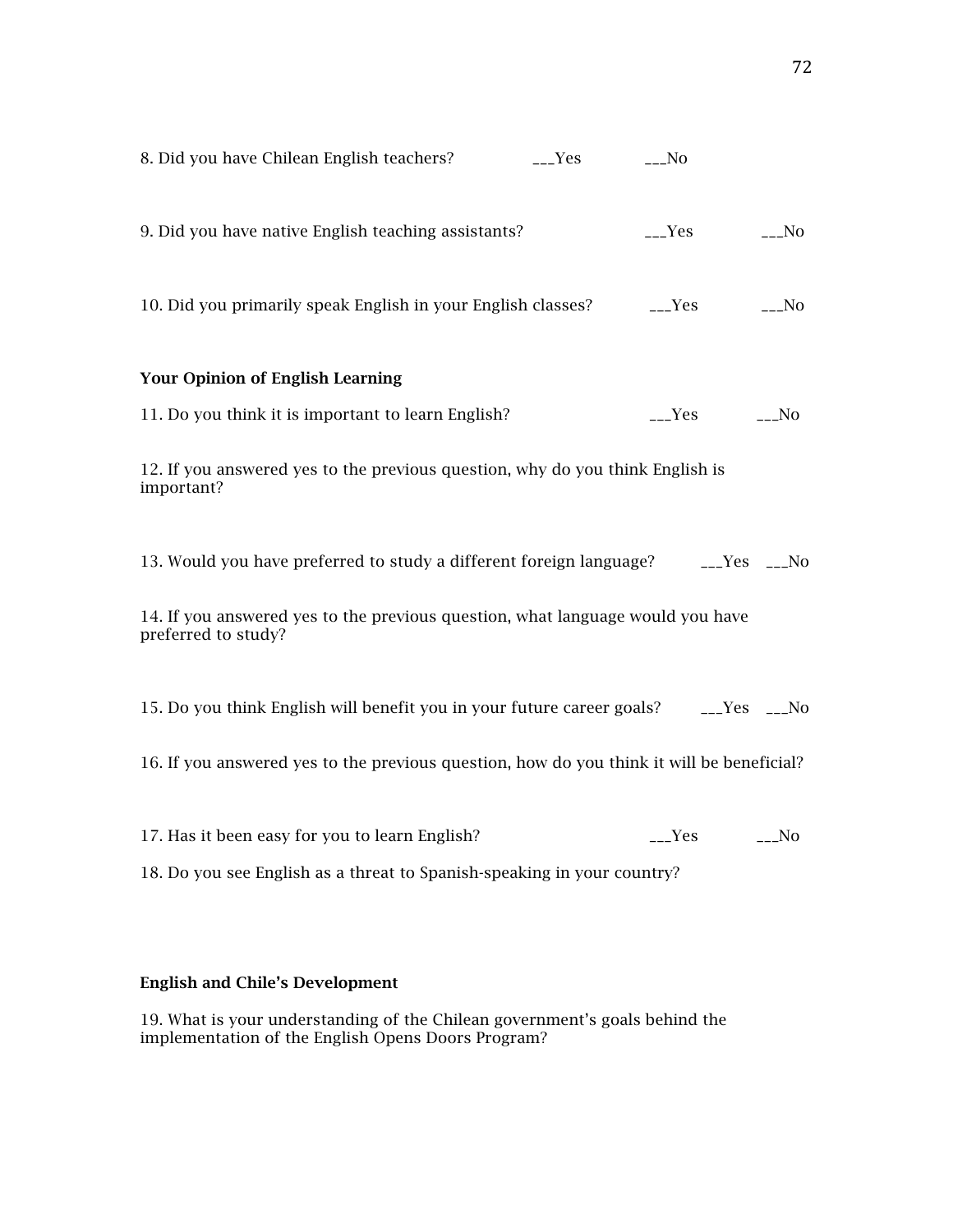20. What does President Piñera's goal "to defeat underdevelopment by 2018" mean to you?

21. Do you personally see "defeating underdevelopment" as a necessary step in Chile?

22. Do you believe that English provides citizens with personal (education or career related) benefits?

23. Explain to me your understanding of inequality in Chile?

24. Do you believe speaking English reduces inequality because it offers more people the opportunity to work in more diverse fields?

25. Do you think the English Opens Doors Program should continue?

#### Additional Information

26. Is there any other information you feel is necessary for this study?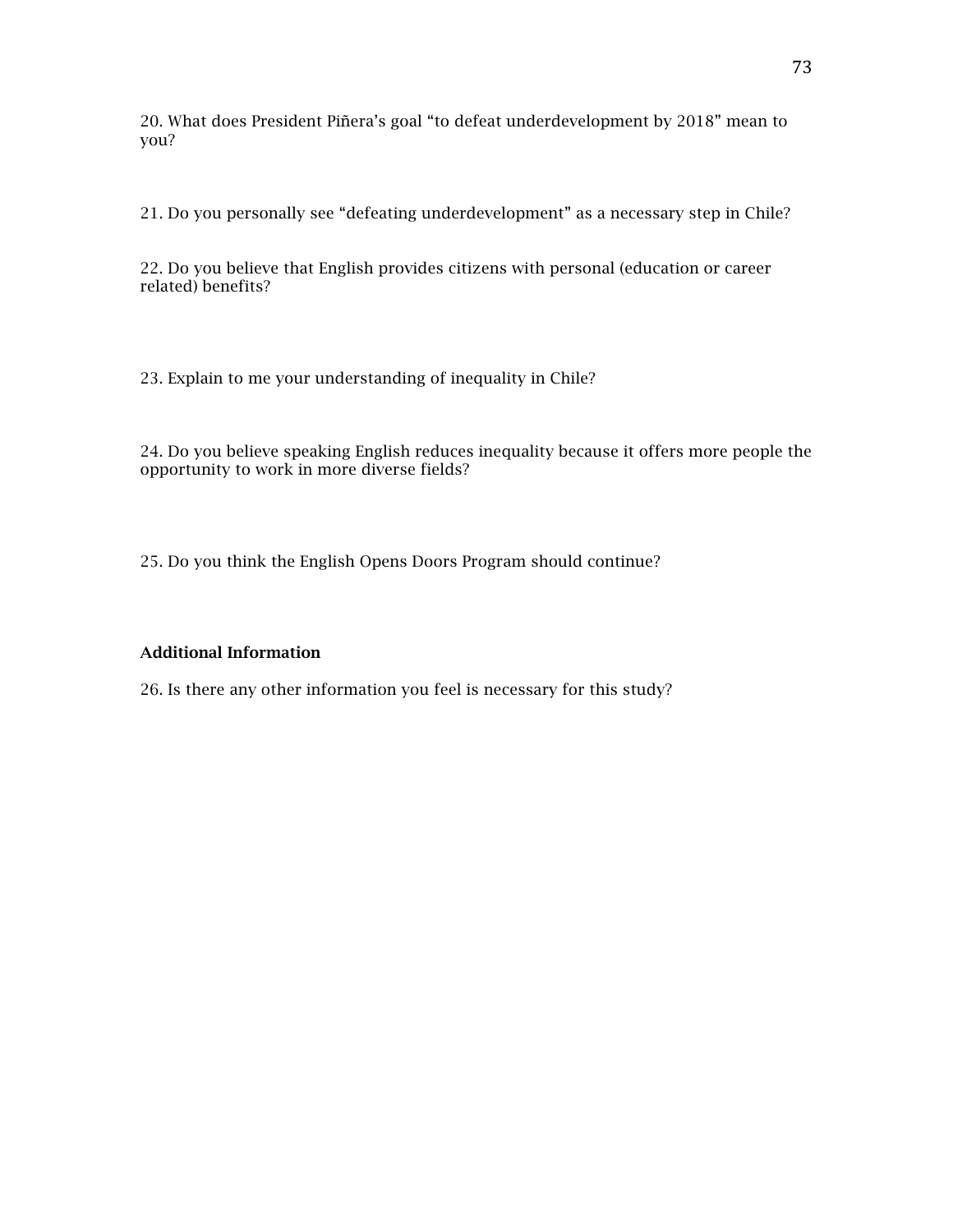# **Appendix 2**

# **Survey Questions – Spanish Version**

| Estás interesado(a) en participar en una entrevista? |  |  |
|------------------------------------------------------|--|--|

## Nivel de Inglés.

| Completamente de acuerdo                                                                                                                                                                                                           |   |  |  |  |
|------------------------------------------------------------------------------------------------------------------------------------------------------------------------------------------------------------------------------------|---|--|--|--|
| Parcialmente de acuerdo                                                                                                                                                                                                            |   |  |  |  |
| Ni de acuerdo ni en<br>desacuerdo                                                                                                                                                                                                  |   |  |  |  |
| En desacuerdo                                                                                                                                                                                                                      |   |  |  |  |
| Totalmente en desacuerdo.<br>Terminal de la propiedad de la propiedad de la propiedad de la propiedad de la propiedad de la propiedad de l<br>Terminal de la propiedad de la propiedad de la propiedad de la propiedad de la propi |   |  |  |  |
| 4. Me siento cómodo leyendo en inglés.<br>3<br>$\mathbf{1}$<br>$2 \quad$<br>$\overline{4}$                                                                                                                                         | 5 |  |  |  |
| 3<br>2<br>$\overline{4}$<br>1<br>5. Me siento cómodo escribiendo en inglés.                                                                                                                                                        | 5 |  |  |  |
| 3<br>1<br>2<br>$\overline{4}$<br>6. Me siento cómodo hablando en inglés.                                                                                                                                                           | 5 |  |  |  |
| 3<br>4. Me siento cómodo escuchando inglés.<br>2<br>4                                                                                                                                                                              | 5 |  |  |  |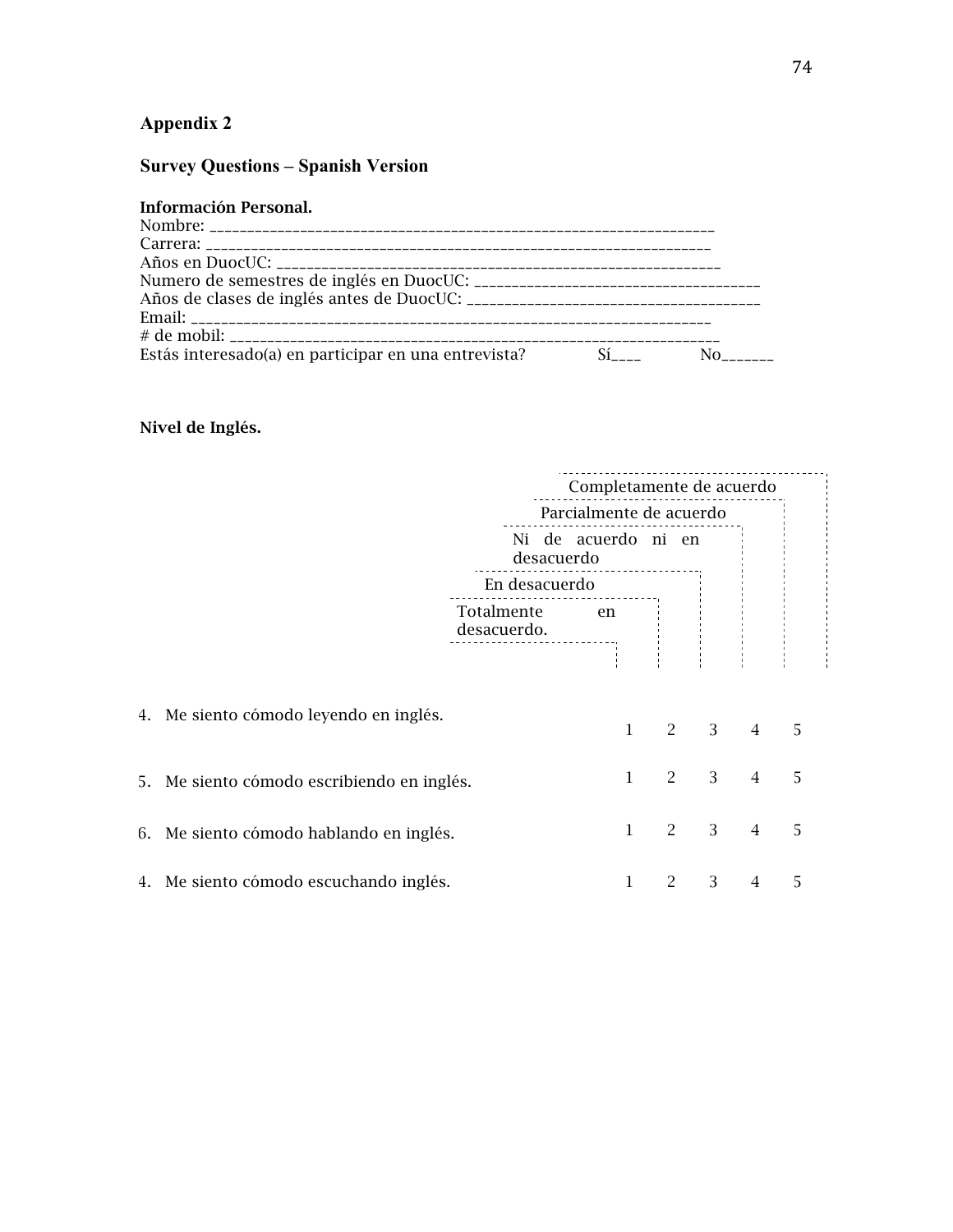# Programa Inglés Abre Puertas/Clases de Inglés en Enseñanza Básica y Media.

| $---Si$ $---No$<br>6. ¿En qué curso comenzaste a tomar clases de inglés? __________________________<br>7. ¿Cuántas horas a la semana tenías de inglés? ________________________________<br>8. ¿Tenías profesores de Inglés chilenos?<br>$-L$ Si $-L$ No<br>9. ¿Tuviste Asistentes de Inglés (Profesores Nativos)?<br>$--Si$ $---No$<br>10. ¿Hablabas principalmente ingles durante la clase?<br>$-L$ Si $-L$ No<br>Tu opinión acerca de aprender inglés.<br>11. ¿Tú crees que es importante aprender inglés?<br>$--Si$ $---No$<br>12. Si contestaste SI a la pregunta anterior, ¿por qué crees que es importante?<br>13. ¿Preferirías haber estudiado otro idioma extranjero?<br>_No<br>Si.<br>14. Si contestaste SI a la pregunta anterior, ¿Qué otro idioma habrías preferido estudiar? | 5. ¿Estás al tanto de las políticas del idioma Inglés (Programa Inglés Abre Puertas)<br>establecido por el Ministerio de Educación en 2003? |  |
|-------------------------------------------------------------------------------------------------------------------------------------------------------------------------------------------------------------------------------------------------------------------------------------------------------------------------------------------------------------------------------------------------------------------------------------------------------------------------------------------------------------------------------------------------------------------------------------------------------------------------------------------------------------------------------------------------------------------------------------------------------------------------------------------|---------------------------------------------------------------------------------------------------------------------------------------------|--|
|                                                                                                                                                                                                                                                                                                                                                                                                                                                                                                                                                                                                                                                                                                                                                                                           |                                                                                                                                             |  |
|                                                                                                                                                                                                                                                                                                                                                                                                                                                                                                                                                                                                                                                                                                                                                                                           |                                                                                                                                             |  |
|                                                                                                                                                                                                                                                                                                                                                                                                                                                                                                                                                                                                                                                                                                                                                                                           |                                                                                                                                             |  |
|                                                                                                                                                                                                                                                                                                                                                                                                                                                                                                                                                                                                                                                                                                                                                                                           |                                                                                                                                             |  |
|                                                                                                                                                                                                                                                                                                                                                                                                                                                                                                                                                                                                                                                                                                                                                                                           |                                                                                                                                             |  |
|                                                                                                                                                                                                                                                                                                                                                                                                                                                                                                                                                                                                                                                                                                                                                                                           |                                                                                                                                             |  |
|                                                                                                                                                                                                                                                                                                                                                                                                                                                                                                                                                                                                                                                                                                                                                                                           |                                                                                                                                             |  |
|                                                                                                                                                                                                                                                                                                                                                                                                                                                                                                                                                                                                                                                                                                                                                                                           |                                                                                                                                             |  |
|                                                                                                                                                                                                                                                                                                                                                                                                                                                                                                                                                                                                                                                                                                                                                                                           |                                                                                                                                             |  |
|                                                                                                                                                                                                                                                                                                                                                                                                                                                                                                                                                                                                                                                                                                                                                                                           |                                                                                                                                             |  |
|                                                                                                                                                                                                                                                                                                                                                                                                                                                                                                                                                                                                                                                                                                                                                                                           |                                                                                                                                             |  |
| 15. ¿Crees que el idioma inglés te beneficiará en tus futuras metas profesionales?<br>$\sim$ No<br>$---Si$                                                                                                                                                                                                                                                                                                                                                                                                                                                                                                                                                                                                                                                                                |                                                                                                                                             |  |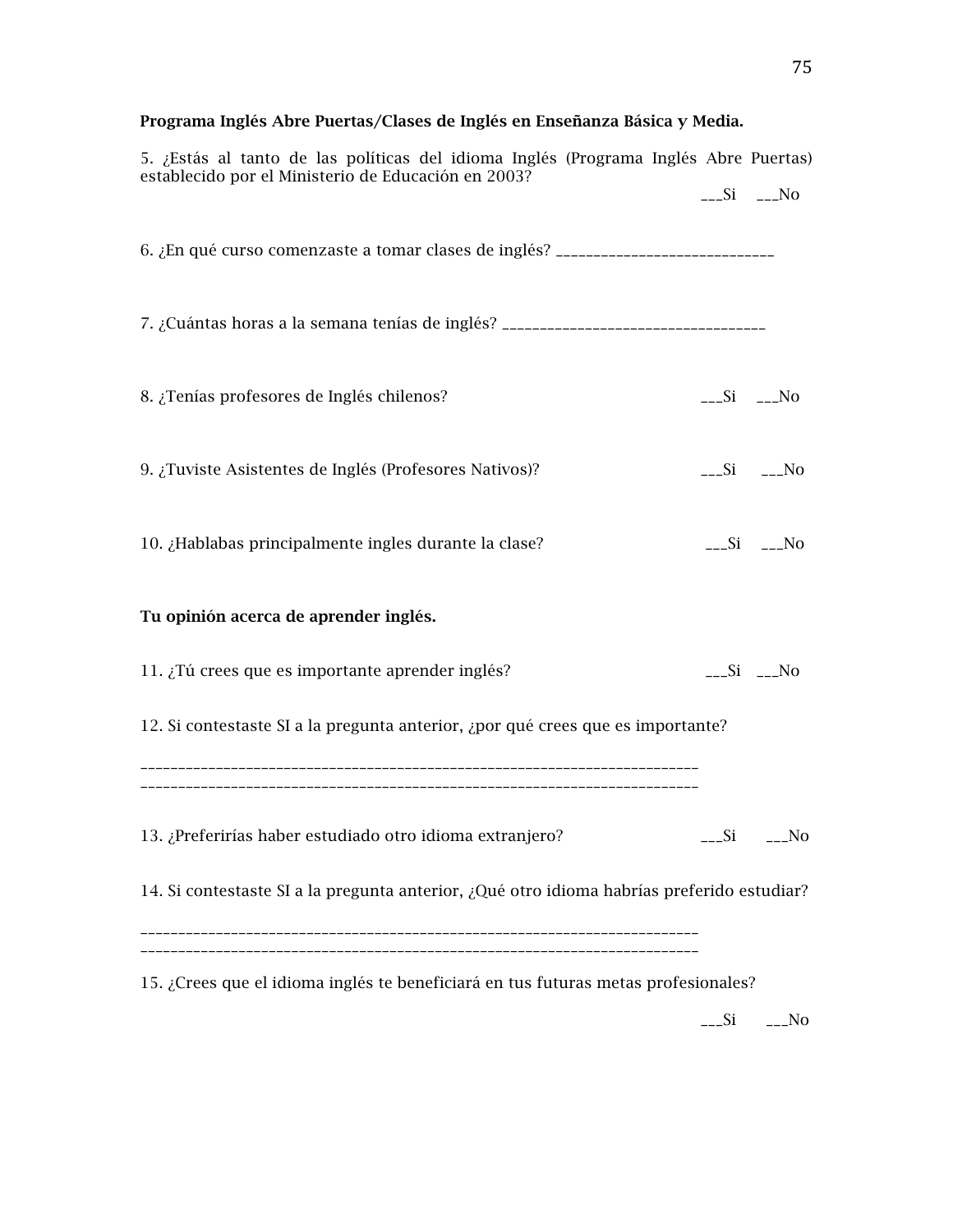16. Si contestaste SI a la pregunta anterior, ¿Cómo crees que te beneficiará?

\_\_\_\_\_\_\_\_\_\_\_\_\_\_\_\_\_\_\_\_\_\_\_\_\_\_\_\_\_\_\_\_\_\_\_\_\_\_\_\_\_\_\_\_\_\_\_\_\_\_\_\_\_\_\_\_\_\_\_

17. ¿Ha sido fácil para ti aprender inglés? \_\_\_Si \_\_\_No

18. ¿Ves al idioma inglés como una amenaza para el idioma español en tu país?

## El idioma inglés y el desarrollo de Chile

19. ¿Qué entiendes de las metas que tiene el gobierno para implementar el Programa Inglés Abre Puertas? \_\_\_\_\_\_\_\_\_\_\_\_\_\_\_\_\_\_\_\_\_\_\_\_\_\_\_\_\_\_\_\_\_\_\_\_\_\_\_\_\_\_\_\_\_\_\_\_\_\_\_\_\_\_\_\_\_\_\_\_\_\_\_\_\_\_\_\_\_\_\_\_\_\_\_\_\_\_\_\_\_\_\_\_\_\_\_\_\_

20. ¿Qué significa para ti la meta del Presidente Piñera de "derrotar el subdesarrollo para el año 2018?

\_\_\_\_\_\_\_\_\_\_\_\_\_\_\_\_\_\_\_\_\_\_\_\_\_\_\_\_\_\_\_\_\_\_\_\_\_\_\_\_\_\_\_\_\_\_\_\_\_\_\_\_\_\_\_\_\_\_\_\_\_\_\_\_\_\_\_\_\_\_\_\_\_\_\_\_\_\_\_\_\_\_\_\_\_\_\_\_\_ \_\_\_\_\_\_\_\_\_\_\_\_\_\_\_\_\_\_\_\_\_\_\_\_\_\_\_\_\_\_\_\_\_\_\_\_\_\_\_\_\_\_\_\_\_\_\_\_\_\_\_\_\_\_\_\_\_\_\_

\_\_\_\_\_\_\_\_\_\_\_\_\_\_\_\_\_\_\_\_\_\_\_\_\_\_\_\_\_\_\_\_\_\_\_\_\_\_\_\_\_\_\_\_\_\_\_\_\_\_\_\_\_\_\_\_\_\_\_

21. Personalmente, ¿Crees que es un paso necesario para Chile "derrotar el subdesarrollo? ¿Por qué?

\_\_\_\_\_\_\_\_\_\_\_\_\_\_\_\_\_\_\_\_\_\_\_\_\_\_\_\_\_\_\_\_\_\_\_\_\_\_\_\_\_\_\_\_\_\_\_\_\_\_\_\_\_\_\_\_\_\_\_\_\_\_\_\_\_\_\_\_\_\_\_\_\_\_\_\_\_\_\_\_\_\_\_\_\_\_\_\_\_ \_\_\_\_\_\_\_\_\_\_\_\_\_\_\_\_\_\_\_\_\_\_\_\_\_\_\_\_\_\_\_\_\_\_\_\_\_\_\_\_\_\_\_\_\_\_\_\_\_\_\_\_\_\_\_\_\_\_\_

22. ¿Crees que el idioma inglés trae beneficios a nivel personal (en la educación o carrera profesional)? ¿Por qué?

\_\_\_\_\_\_\_\_\_\_\_\_\_\_\_\_\_\_\_\_\_\_\_\_\_\_\_\_\_\_\_\_\_\_\_\_\_\_\_\_\_\_\_\_\_\_\_\_\_\_\_\_\_\_\_\_\_\_\_\_\_\_\_\_\_\_\_\_\_\_\_\_\_\_\_\_\_\_\_\_\_\_\_\_\_\_\_\_\_ \_\_\_\_\_\_\_\_\_\_\_\_\_\_\_\_\_\_\_\_\_\_\_\_\_\_\_\_\_\_\_\_\_\_\_\_\_\_\_\_\_\_\_\_\_\_\_\_\_\_\_\_\_\_\_\_\_\_\_

23. Explica lo que entiendes por desigualdad en Chile.

\_\_\_\_\_\_\_\_\_\_\_\_\_\_\_\_\_\_\_\_\_\_\_\_\_\_\_\_\_\_\_\_\_\_\_\_\_\_\_\_\_\_\_\_\_\_\_\_\_\_\_\_\_\_\_\_\_\_\_\_\_\_\_\_\_\_\_\_\_\_\_\_\_\_\_\_\_\_\_\_\_\_\_\_\_\_\_\_\_

\_\_\_\_\_\_\_\_\_\_\_\_\_\_\_\_\_\_\_\_\_\_\_\_\_\_\_\_\_\_\_\_\_\_\_\_\_\_\_\_\_\_\_\_\_\_\_\_\_\_\_\_\_\_\_\_\_\_\_

24. ¿Crees que hablar inglés reduce la desigualdad, dado que ofrece a más personas la oportunidad de trabajar en diversas áreas? ¿Por qué?

\_\_\_\_\_\_\_\_\_\_\_\_\_\_\_\_\_\_\_\_\_\_\_\_\_\_\_\_\_\_\_\_\_\_\_\_\_\_\_\_\_\_\_\_\_\_\_\_\_\_\_\_\_\_\_\_\_\_\_\_\_\_\_\_\_\_\_\_\_\_\_\_\_\_\_\_\_\_\_\_\_\_\_\_\_\_\_\_\_

\_\_\_\_\_\_\_\_\_\_\_\_\_\_\_\_\_\_\_\_\_\_\_\_\_\_\_\_\_\_\_\_\_\_\_\_\_\_\_\_\_\_\_\_\_\_\_\_\_\_\_\_\_\_\_\_\_\_\_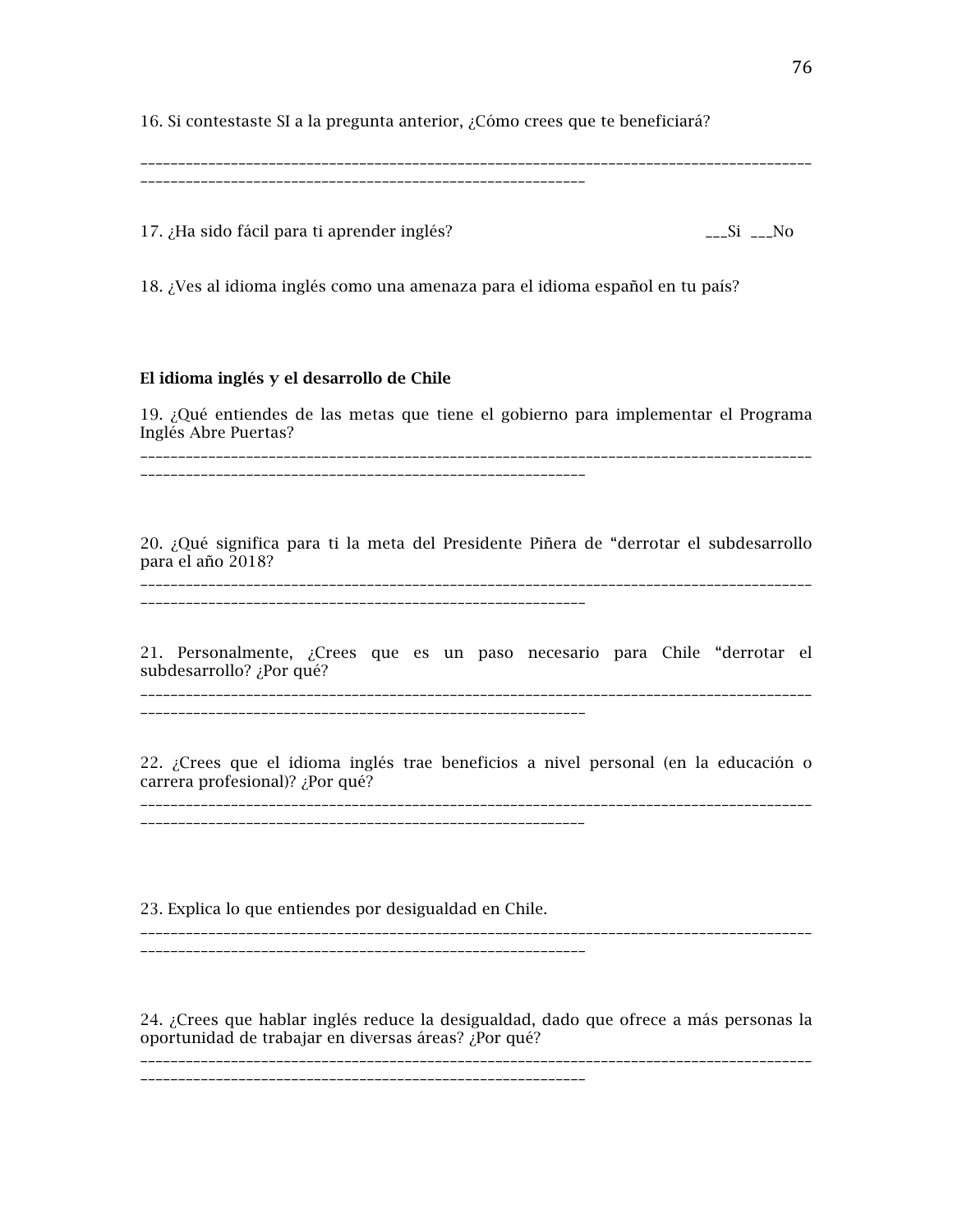25. ¿Crees que el Programa Inglés Abre Puertas debería continuar? ¿Por qué? \_\_\_\_\_\_\_\_\_\_\_\_\_\_\_\_\_\_\_\_\_\_\_\_\_\_\_\_\_\_\_\_\_\_\_\_\_\_\_\_\_\_\_\_\_\_\_\_\_\_\_\_\_\_\_\_\_\_\_\_\_\_\_\_\_\_\_\_\_\_\_\_\_\_\_\_\_\_\_\_\_\_\_\_\_\_\_\_\_

\_\_\_\_\_\_\_\_\_\_\_\_\_\_\_\_\_\_\_\_\_\_\_\_\_\_\_\_\_\_\_\_\_\_\_\_\_\_\_\_\_\_\_\_\_\_\_\_\_\_\_\_\_\_\_\_\_\_\_

## Información Adicional

26. ¿Hay alguna otra información que creas necesaria para este estudio?

\_\_\_\_\_\_\_\_\_\_\_\_\_\_\_\_\_\_\_\_\_\_\_\_\_\_\_\_\_\_\_\_\_\_\_\_\_\_\_\_\_\_\_\_\_\_\_\_\_\_\_\_\_\_\_\_\_\_\_\_\_\_\_\_\_\_\_\_\_\_\_\_\_\_\_\_\_\_\_\_\_\_\_\_\_\_\_\_\_ \_\_\_\_\_\_\_\_\_\_\_\_\_\_\_\_\_\_\_\_\_\_\_\_\_\_\_\_\_\_\_\_\_\_\_\_\_\_\_\_\_\_\_\_\_\_\_\_\_\_\_\_\_\_\_\_\_\_\_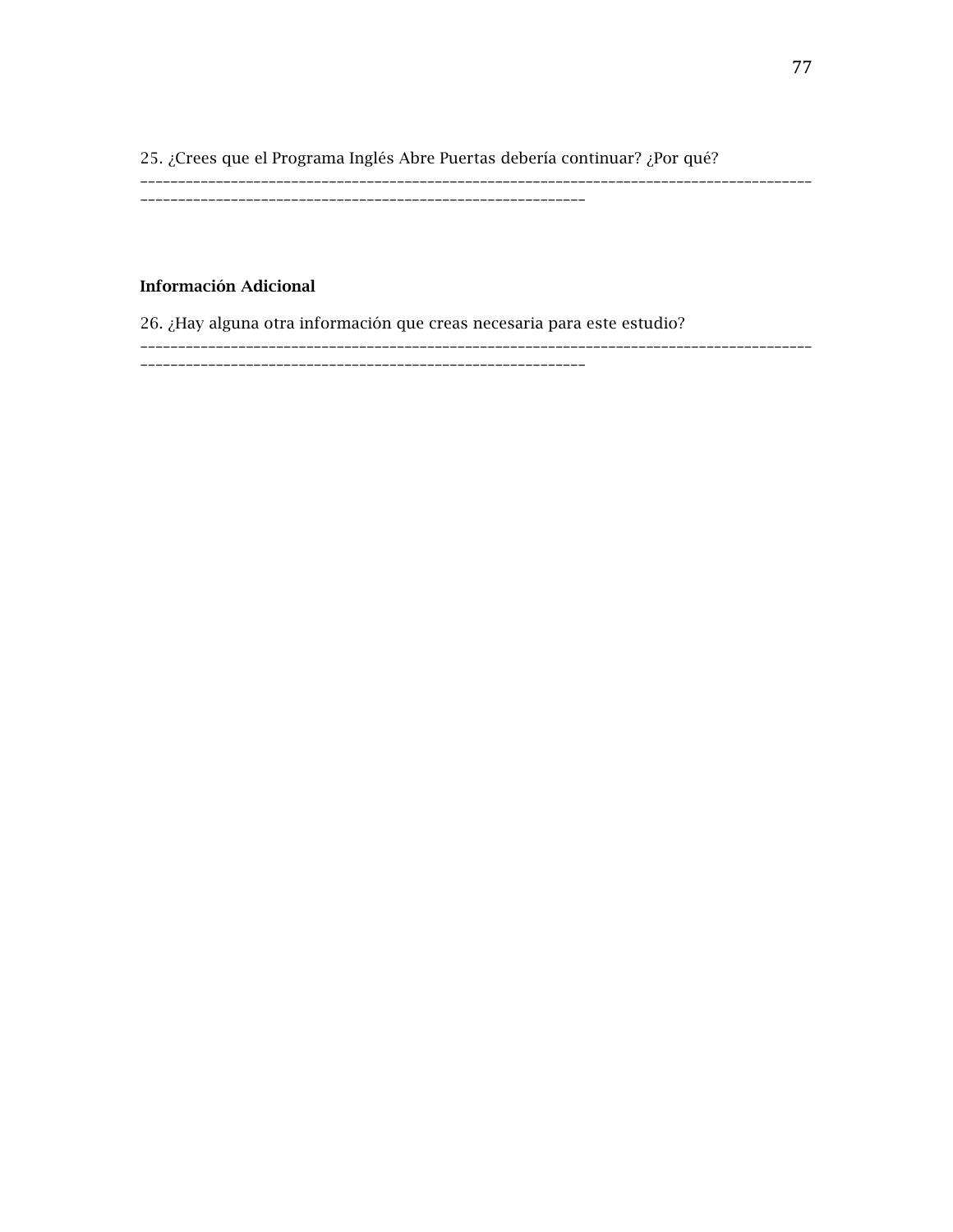# **Appendix 3**

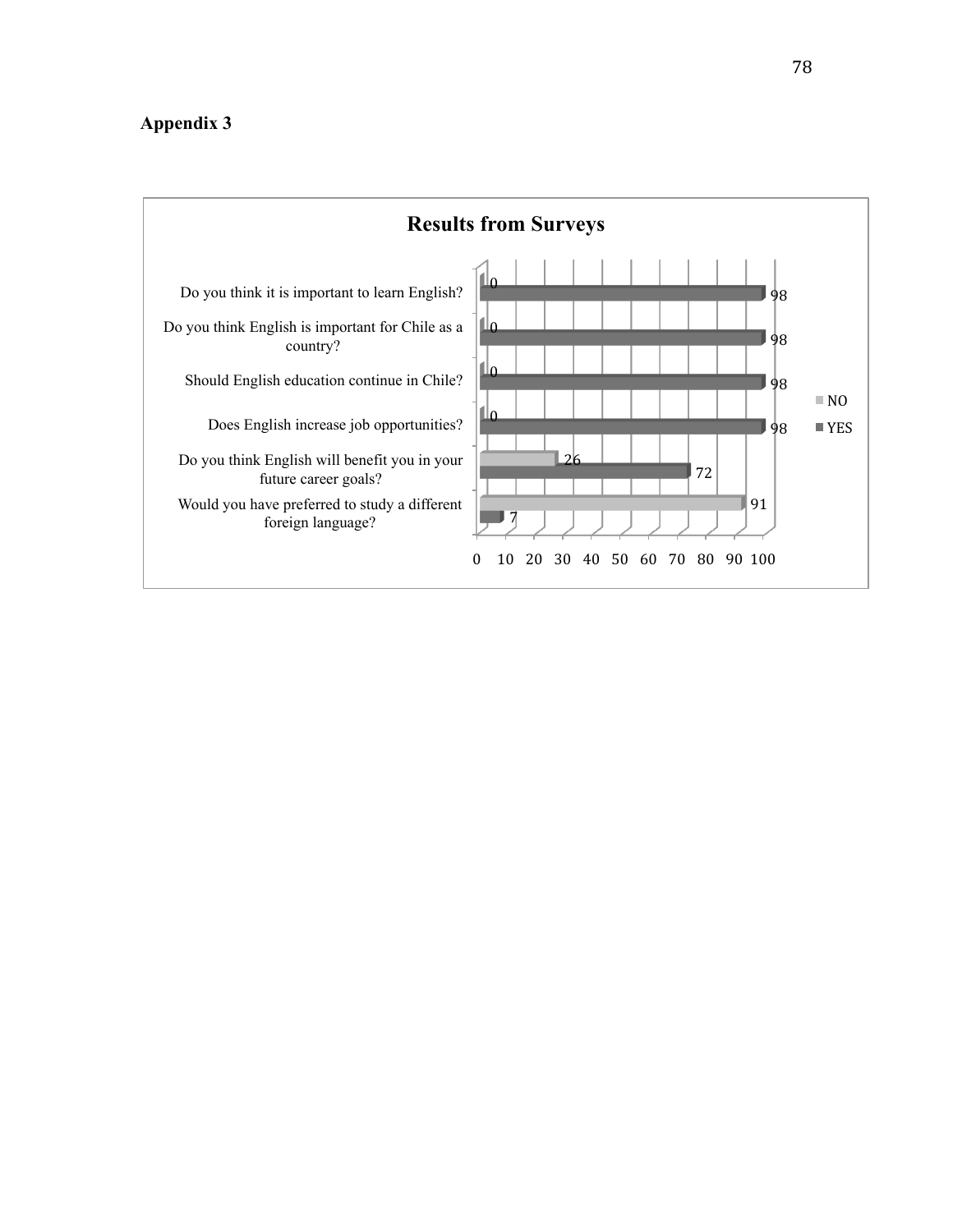## **Bibliography**

- Ammon, U. 2006. Review of *English Next. Why global English may mean the end of 'English as a Foreign Language',* by David Graddol. The British Council.
- Aravena, P., & Rodríguez, C. (2006, October 29). El panorama dark del inglés en las aulaschilenas. *El Mercurio*. Retrieved from http://diario.elmercurio.cl/detalle/ index.asp?id=%7Bfa78c9ff-396c-4c19-bcd7-0d44a9035a78%7D
- Barros, R.P. (2008, September 17). Inequality of Opportunity: What it is, how it can be measured, and why it matters. WorldBank. Retrieved from http://sitesources. worldbank.org/LACEXT/Resources/Chapter1
- Bruthiax, P. (2002).Hold your courses: Language education, language choice and economic development. *TESOL Quarterly,* Vol.3, No.3. pp.275-296.
- *BBC News.* (2012, January 26). Chile Country Profile. Retrieved from http://news. bbc.co.uk/2/Americas/country\_profiles/1222764
- Carnoy, Martin and Rhoten, Diana. (2002). What does globalization mean for educational change? A comparative approach. *Prospects: Quarterly Review of Comparative Education.*
- Castro, Michelle. (2011, November 23). Antidialogical and dialogical actions: Freirean analysis of Chilean education reform and the English Opens Doors Program.
- Centro de Investigación y Desarrollo Educativo (CIDE). (2004). V Encuesta nacional a los actores del sistema educativo. Santiago, Chile: Universidad Alberto Hurtado. Retrieved from http://biblioteca. uahurtado.cl/ujah/ reduc/pdf/pdf//mfn250.pdf
- Coleman, H. (2011). The English Language in Development. The British Council. Vol. 35 No.1.
- CONFECH. (2011). Crisis en la educación superior. Retreived from http://www.reformaeducacional.cl
- Contreras, Dante. (2007). Poverty, inequality, and welfare in a rapid-growth economy: The Chilean experience. University of Chile.
- Crystal, David. (2003). *English as a Global Language.* Cambridge University Press.
- Delicio, R. (2009.) The role of output in language learning: The Chilean context. Universidad de Atacama.
- Edwards, Sebastian. (2010). *Left Behind: Latin America and the False Promise of Populism.* The University of Chicago Press.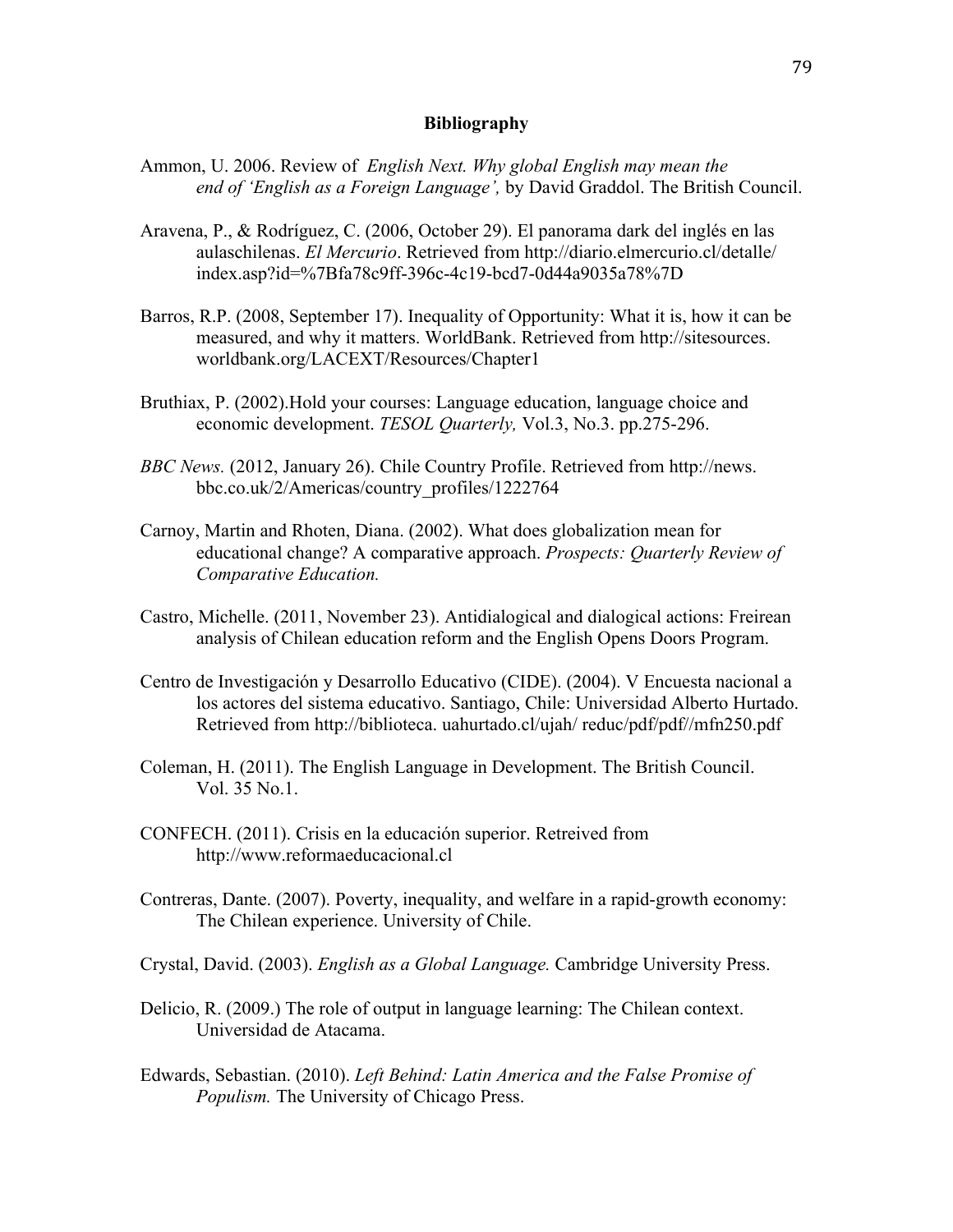- Eiras, Ana I. (2012, May 8). Chile: Ten steps for abandoning aid dependency for prosperity. The Heritage Foundation. Retrieved from http://www.heritage.org/ research/reports/2003/05/chile-ten-steps-for-abandoning-aid-dependency-forprosperity
- *Euromonitor International.* (2010). The Benefits of the English Language for Individuals and Societies.
- Fernández Bolvarán, M. (2011, April 17). Educación chilena es la más segregada de la OCDE.*El Mercurio*. Retrieved from http://diario.elmercurio.com/detalle/ index.asp?id=%7Babebcc67-0f7a-4a4b-b6f8-d78249af929d%7D
- Fields, Gary S. (2000). Income mobility: concepts and measures. *New markets, new opportunities? Economic and social mobility in a changing world,* 101-132. Brookings Institution Press.
- Flannery, N. P. (2011, July 18). As Chile's economy continues to grow, new investment opportunities are emerging. *Forbes Magazine.*
- Ging, Chew. (2010). English Language and Economic Growth: Cross-Country Empirical Evidence. Nottingham University Business School.
- Glas, Katharina. (2008). El ingles abre puertas…a qué? Análisis del discurso sobre la enseñanza del ingles en Chile, 2003-2006. *Revista Educación y Pedagogía.*
- Goodman, David. (2007). Performance Phenomena in Simultaneous and Sequential Bilinguals: a Case Study of Two Bilingual Chilean Children.
- Graddol, D. (2006). English Next Why Global English May Mean the End of 'English as A Foreign Language'. The British Council.
- Grin, F. (2001). English as economic value: facts and fallacies. World English, pp. 65-78.
- Guadarrama, P. (2006). Cultura y educación en tiempos de globalización postmoderna*. Cooperativa Editorial Magisterio.*
- Iredale, R. (1992). The economic benefits of English language teaching. In D.J. Clare (ed.),The Social and Economic Impact of ELT in Development: Dunford Seminar Report 1991, 8-10. The British Council.
- Iredale, R. (1997). Investing in education, In G.Abbot and M.Beaumont (eds.) The Development of ELT: The Dunford Seminars 1978-1993, 101-106. (*English Language Teaching Review*.) Hemel Hempstead: Prentice Hall.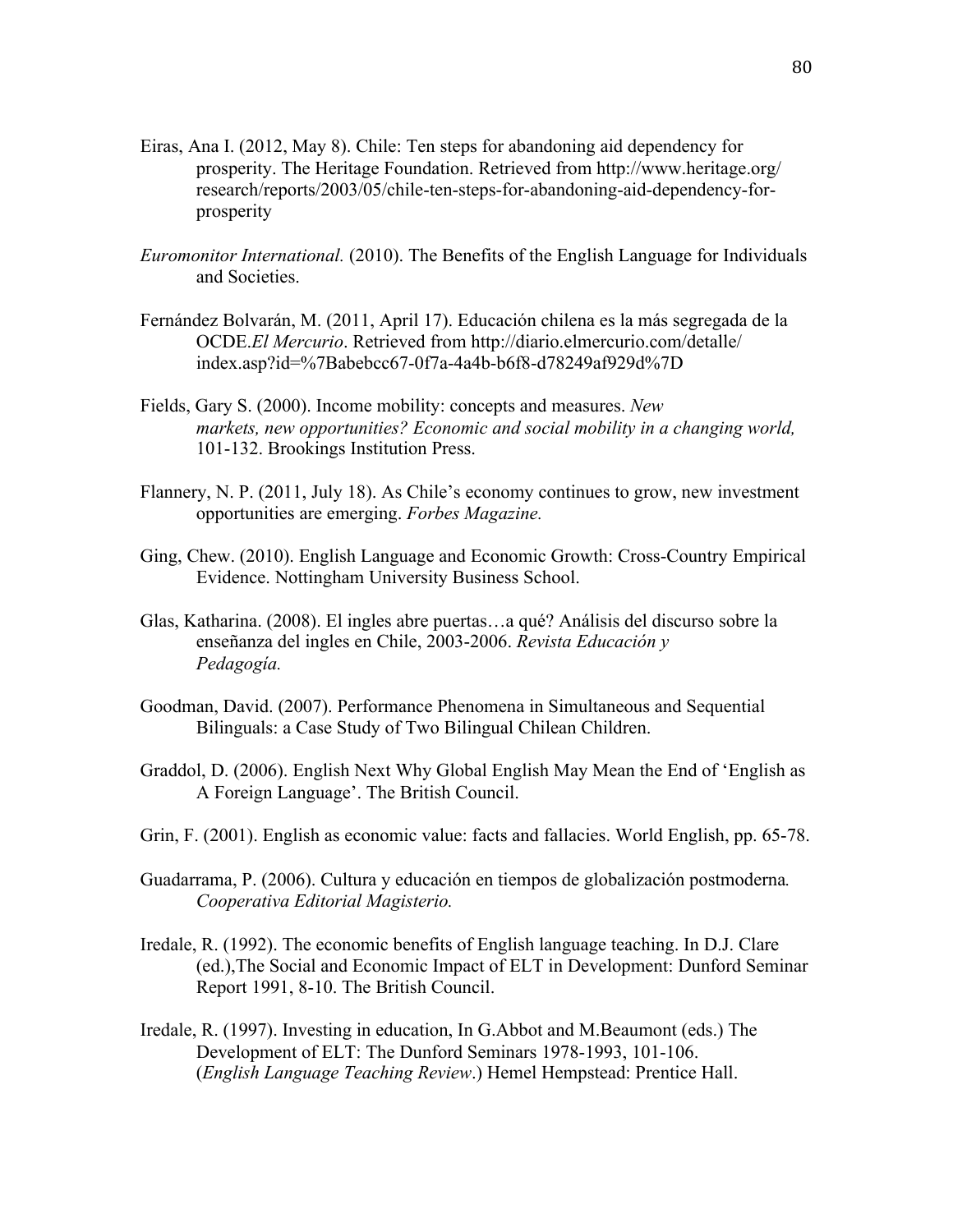Kishan, Ramnath N. (2008). *Privatization of Education.* APH Publishing.

- Kotz, David M. (2002). Globalization and neoliberalism. *Rethinking Marxism,* Vol. 12, Number 2, pp. 64-79.
- Lagos, Ricardo. (2012). *The Southern Tiger: Chile's Fight for a Democratic and Prosperous Future.* Palgrave MacMillan Publishing.
- MacBean, A. 1997. Economics and ELT. In G.Abbot and M.Beaumont (eds.), The Development of ELT: The Dunford Seminars 1978-1993, 101-116. (English Language Teaching Review. Hemel Hempstead: Prentice Hall.
- Marschan, R,. Welch D. and Welch L. (1997). Language: The forgotten factor in multinational management. European Management Journal 15(5), 591-598.
- Marschan-Piekkari, R., Welch, D. and Welch, L. (1999). In the shadow: The impact of language on structure, power and communication in the multinational. *International Business Review* Vol. 8, pp. 421-440.
- Matear, A. (2008) English language learning and education policy in Chile: can English really open doors for all? *Asia Pacific Journal of Education.* Vol. 28, No. 2. Pp. 131-147.
- McKay, Sandra Lee. (2009) English as an International Language: Where we are and where we need to go. *Journal of English as an International Language.* Vol. 5.
- McKay, Sandra Lee. (2003). Teaching English as an International Language: the Chilean context. Oxford University Press.
- McNamara, Michael. (2007). Accessing the Globalization Decentralization Nexus: Patterns of education and reform in Mexico, Chile, Argentina and Nicaragua. *Neoliberalism, State Power and Global Governance.*
- Mena, I and Bellei, C. (2000). The New Challenge: Quality and equity in education. *Chile in the Nineties.* Michael A. Kellar Publishing.
- OECD Glossary of Statistical Terms. Retrieved from http://stats.oecd.org/glossary/ detail.asp?ID=6864.
- Parry, T.R. (1997). Decentralization and privatization: Education policy in Chile. *Journal of Public Policy. Vol. 17 (1), pp. 107-133.*
- Pedigo, D. (2012, January 27). Chile's Protests Point to Challenges in 2012. World Policy Blog. Retrieved from http://www.worldpolicy.org/blog/2012/01/27/chilesprotests-point-challenges-2012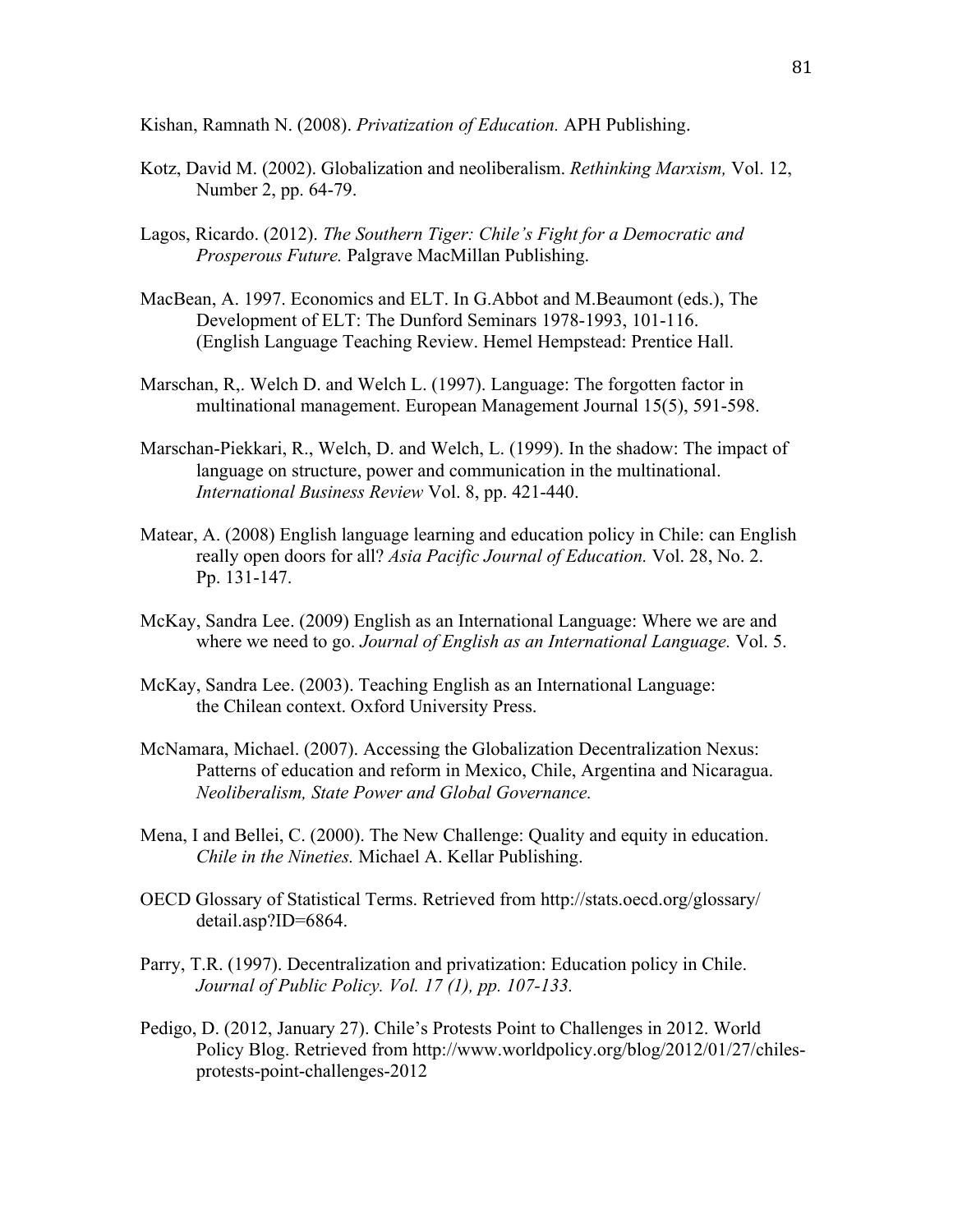- Phillipson, R. (2001). English for globalization or for the world's people? *International Review of Education*, Vol. 47, pp. 185-200.
- Pinera, José. (2009, September 17). Why Chile is More Economically Free than the United States. *Latin American Review.*
- Ramirez, Maricel; Falcón, Ignacio. (2010). "Importancia del lenguaje en el contexto de la aldea gobal." Horizontes Educaciones, vol. 15, num. 1. Universidad de Bío Bío. Chillán, Chile.
- Rohter, L. (2004, December 29). Learn English, Says Chile. Thinking upwardly global. *The New York Times.* Retrieved from http://www.nytimes.com/  $2004/12/29$ /international/americas/29letter.html? $r=0$
- Stroud, Christopher. (2002). Swedish International Development Cooperation Agency. Retrieved from www.sida.se
- Tomilson, John. (1991). *Cultural Imperialism.* Continuum Publishing.
- Tsuda,, Yukio. (2000). Envisioning a democratic linguistic order. *TESL Reporter.*  Vol. 331, pp. 32-38.
- UNESCO. (2003). Education in a multilingual world. United Nations.
- Urquieta, C. (2011, March 25). Uno de cada 10 escolares habla ingles basico y Ministerio prepara plan de mejoramiento. *La Tercera.* Retrieved from http://diario.latercera.com/2011/03/25/01/contenido/pais/31-63516-9-uno-decada-10-escolares-habla-ingles-basico-y-ministerioprepara-plan0de.shtml
- Usma, Jaime Wilches. (2009). Education and language policy in Colombia: Exploring processes of inclusion, exclusion, and stratification in times of global reform." Universidad Nacional de Colombia.
- Viñas, Siliva. (2011, November 23). The Inequality Behind Chile's Prosperity. The Council on Hemispheric Affairs. Retrieved from www.coha.org/the-Inequality-behind-chiles-prosperity
- Weyland, Kurt. (1997). Growth with Equity in Chile's New Democracy? *Latin American Research Review.*
- Williams, Eddie; Cooke, James. (2002). Pathways and Labryinths: Language and education development. *TESOL Quarterly*, Vol. 36, No. 3.

Woods, Randall. (2011, December 22). Piñera's First Developed Country Promise